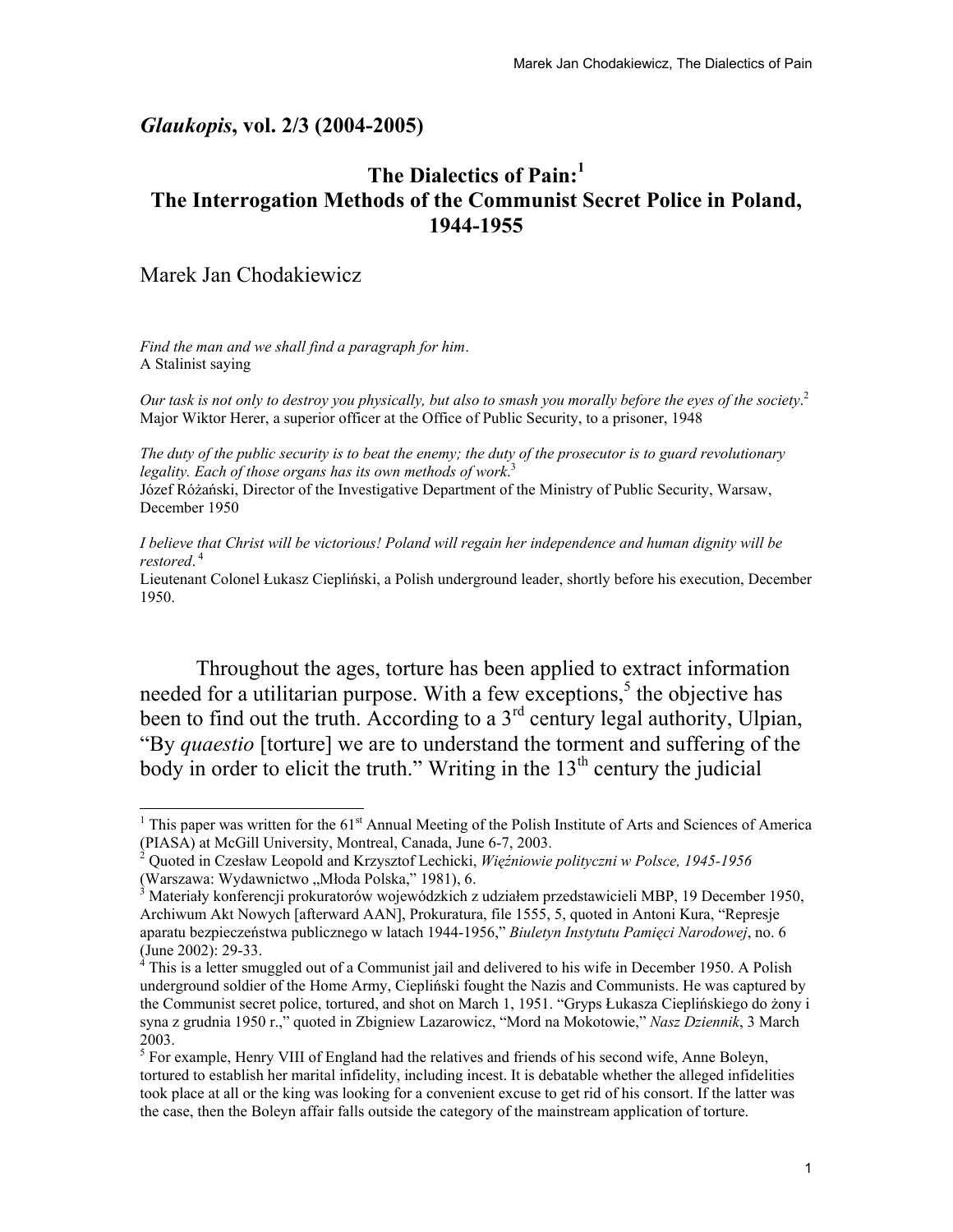expert Azo explained that "Torture is the inquiry after truth by means of torment." Four hundred years later, the lawyer Bocer defined the phenomenon in the following way: "Torture is interrogation by torment of the body, concerning a crime known to have occurred, legitimately ordered by a judge for the purpose of eliciting the truth about the said crime."<sup>6</sup>

The practice reflected the theory into the modern times. For example, the Nazi Gestapo tortured captured members of the underground to force them to reveal the whereabouts of their confederates. Once the interrogation was over, if the victim survived, he or she was disposed of, that is, either sent to a concentration camp or shot. A few of them were even given a brief trial and sentenced based upon the evidence the Gestapo provided.<sup>7</sup>

In essence, the Nazi secret police torturers were interested in learning the truth from their victims. $8$  Not so the functionaries of the Communist terror apparatus. The Communist interrogators also tortured members of the underground or, more broadly, their political opponents. However, the reason for inflicting pain was two-fold: to extract true information and to force the prisoner to confess to false charges which the interrogators themselves knew were untrue. The objective of the latter endeavor was to break the spirit of the individual under interrogation and then to destroy his image in the eyes of the public.<sup>9</sup> Nonetheless, just like in the case of the Nazi police, the ruthless reputation of the Communist secret police, justly earned by its frequent application of torture, served to terrorize not only the immediate victims (and intended victims) but also the population at large.

This paper investigates the process within which torture was used and abused throughout various stages of the interrogation.

<sup>6</sup> All these legal authorities are quoted in Edward Peters, *Torture* (Philadelphia, Penn.: University of Pennsylvania Press, 1996), 1 [afterward *Torture*]. 7

 $\alpha$  A Polish underground fighter imprisoned by the Nazis secretly sent out a letter from jail describing the torture one had to endure. It included pouring water into a prisoner's nose, beating him on the soles of his feet, and thrusting needles under his fingernails. See AAN, Delegatura Rządu, file 202/II-63, 151-52. For further information on the torture by the Nazi secret police and its cooperation with the Nazi judiciary against the Polish underground see also Leon Teresiński, "O działalności Sądu Wojennego Rzeszy w okresie II wojny światowej," *Biuletyn Głównej Komisji Badania Zbrodni Hitlerowskich w Polsce*, vol. 25 (1972): 189-198; Juliusz Pollack, *Wywiad, sabotaż, dywersja: Polski ruch oporu w Berlinie, 1939-1945* (Warszawa: Ludowa Spółdzielnia Wydawnicza, 1991), 93-95. 8

 $8$  Torture of Nazi concentration camp inmates is a separate issue, usually not connected to any police interrogation but, rather, undertaken to satisfy the sadistic urges of the camp personnel or to punish an infraction.

<sup>9</sup> This aspect of Communist terror is best depicted in a literary form by Arthur Koestler, *Darkness at Noon* (New York, Macmillan, 1941). For a detailed historical analysis see Robert Conquest, *The Great Terror: A Reassessment* (New York: Oxford University Press, 1990).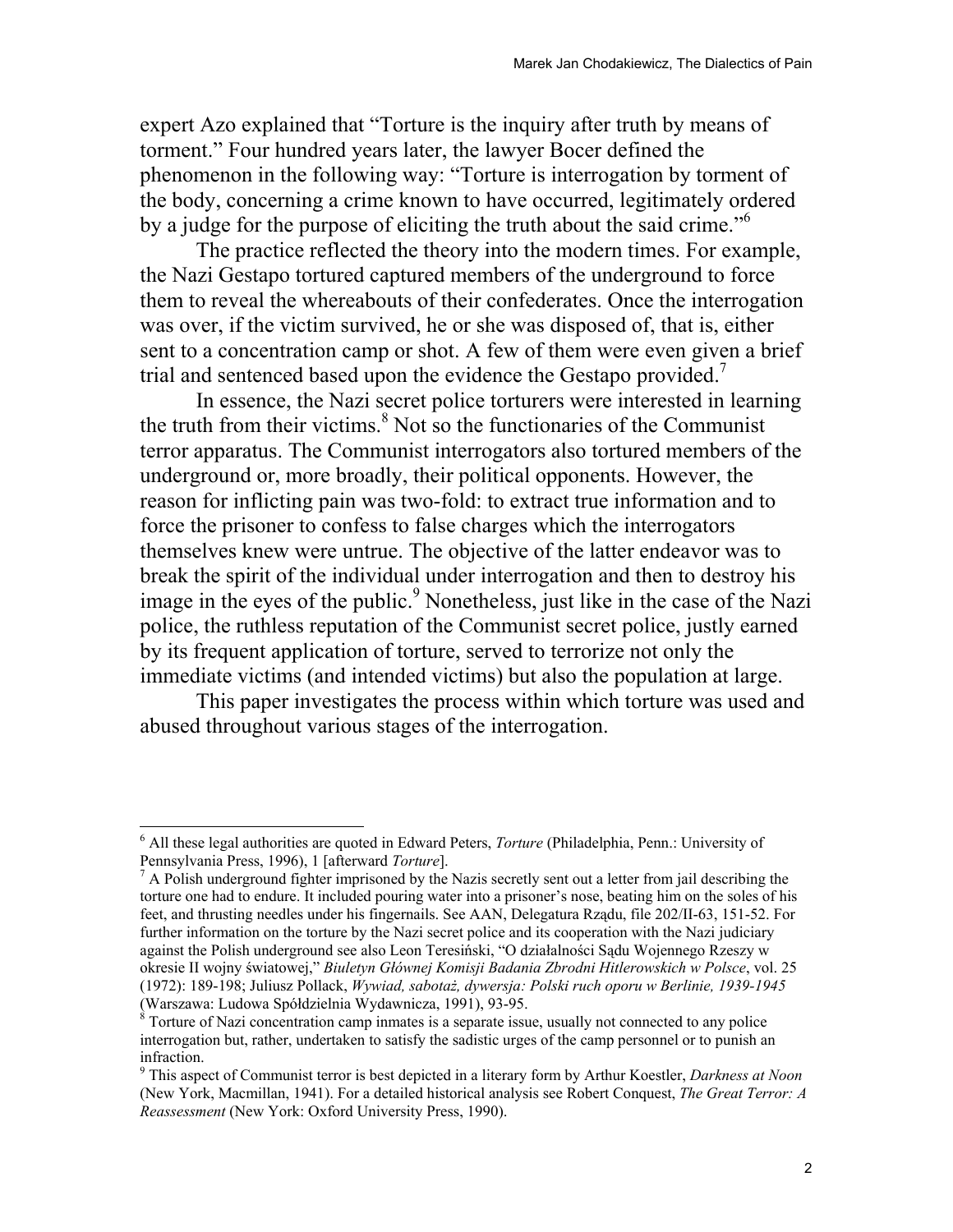## **Communist Torture in Contemporary Sources**

The use of torture by the Communists was ubiquitous. The secret policemen of the Public Security Office (*Urząd Bezpieczeństwa Publicznego* – UBP, or, colloquially, UB) tortured cruelly even a few of their own comrades accused of ideological "deviation," including in a secret prison in Miedzeszyn.<sup>10</sup> However, torture was applied primarily against the independentist camp. This entity encompassed all covert and overt forces from the extreme left to far right enrolled in the anti-Communist underground and the political opposition, originating in the war-time Polish Underground State and its Home Army (*Armia Krajowa* – AK). The most notable among them were the Freedom and Independence Union (*Zrzeszenie Wolność i Niezawisłość* – WiN); the National Military Union (Narodowe Zjednoczenie Wojskowe – NZW); the National Party (Stronnictwo Narodowe – SN); the Christian Democratic Labor Party (*Stronnictwo Pracy* – SP) and, last but not least, the Polish Peasant Party (*Polskie Stronnictwo Ludowe* – PSL). Because of its scope, terror also affected the population at  $large.$ <sup>11</sup>

According to an underground newspaper of July 1945

 $\overline{\phantom{a}}$ 

It has been established that the NKVD and RB [sic UB] torture their prisoners terribly at the Chopin Street [police headquarters] in Lublin, at the Strzelecka Street [facility] in Warsaw, and in

<sup>&</sup>lt;sup>10</sup> For example, whereas erstwhile secret policeman Colonel Grzegorz Kilanowicz aka Korczyński was severly beaten, former military intelligence supervisor General Mendel Kossoj aka Wacław Komar was "merely" deprived of sleep. Accused of "right-nationalist deviation" Korczyński withstood the torture. Suspected of "cosmopolitanism," Komar promptly broke down. See Jerzy Morawski, "Spacer dla wrogów partii," *Rzeczpospolita*, 18 July 2002; George H. Hodos, *Show Trials: Stalinist Purges in Eastern Europe, 1948-1954* (New York: Praeger Publishers, 1987), 135-154. 11 On the independentist insurgency see *Zrzeszenie "Wolność i Niezawisłość" w dokumentach*, 6 vols.

<sup>(</sup>Wrocław: Zarząd Główny WiN, 1997-2001); Jerzy Ślaski, *Żołnierze wyklęci* (Warszawa: Oficyna Wydawnicza Rytm, 1996); Grzegorz Wąsowski and Leszek Żebrowski, eds., *Żołnierze wyklęci: Antykomunistyczne podziemie zbrojne po 1944 roku* (Warszawa: Oficyna Wydawnicza Volumen and Liga Republikańska, 1999); Kazimierz Krajewski and Tomasz Łabuszewski, *Białostocki Okręg AK-AKO: VII 1944-VIII 1945* (Warszawa: Oficzna Wydawnicza Volumen and Dom Wydawniczy Bellona, 1997). The standard published work on the WiN is Zygmunt Woźniczka, *Zrzeszenie "Wolność i Niezawisłość" 1945- 1952* (Warszawa: Instytut Prasy i Wydawnictw "Novum" – "Semex", 1992). However, it was partly plagiarized from Tomasz Honkisz, "Opór cywilny czy walka zbrojna? Dylematy polskiego podziemia politycznego, 1945-1952," (Ph.D. thesis, Warszawa, Akademia Nauk Społecznych przy Komitecie Centralnym Polskiej Zjednoczonej Partii Robotniczej, 1990). On the overt independentist political opposition see Marek Latyński, *Nie paść na kolana: Szkice o opozycji lat czterdziestych* (London: Polonia Book Fund Ltd., 1985); Romuald Turkowski, *Polskie Stronnictwo Ludowe w obronie demokracji 1945- 1949* (Warszawa: Wydawnictwo Sejmowe, 1992); Andrzej Paczkowski, *Stanisław Mikołajczyk: Klęska realisty (Zarys biografii politycznej)* (Warszawa: Agencja Omnipress, 1991); Mirosław Piotrowski, *Pro fide et patriae: Stronnictwo Pracy i duchowieństwo Kościoła katolickiego na Lubelszczyźnie po II wojnie światowej* (Lublin: Ośrodek Studiów Polonijnych i Społecznych PZKS w Lublinie, 2001).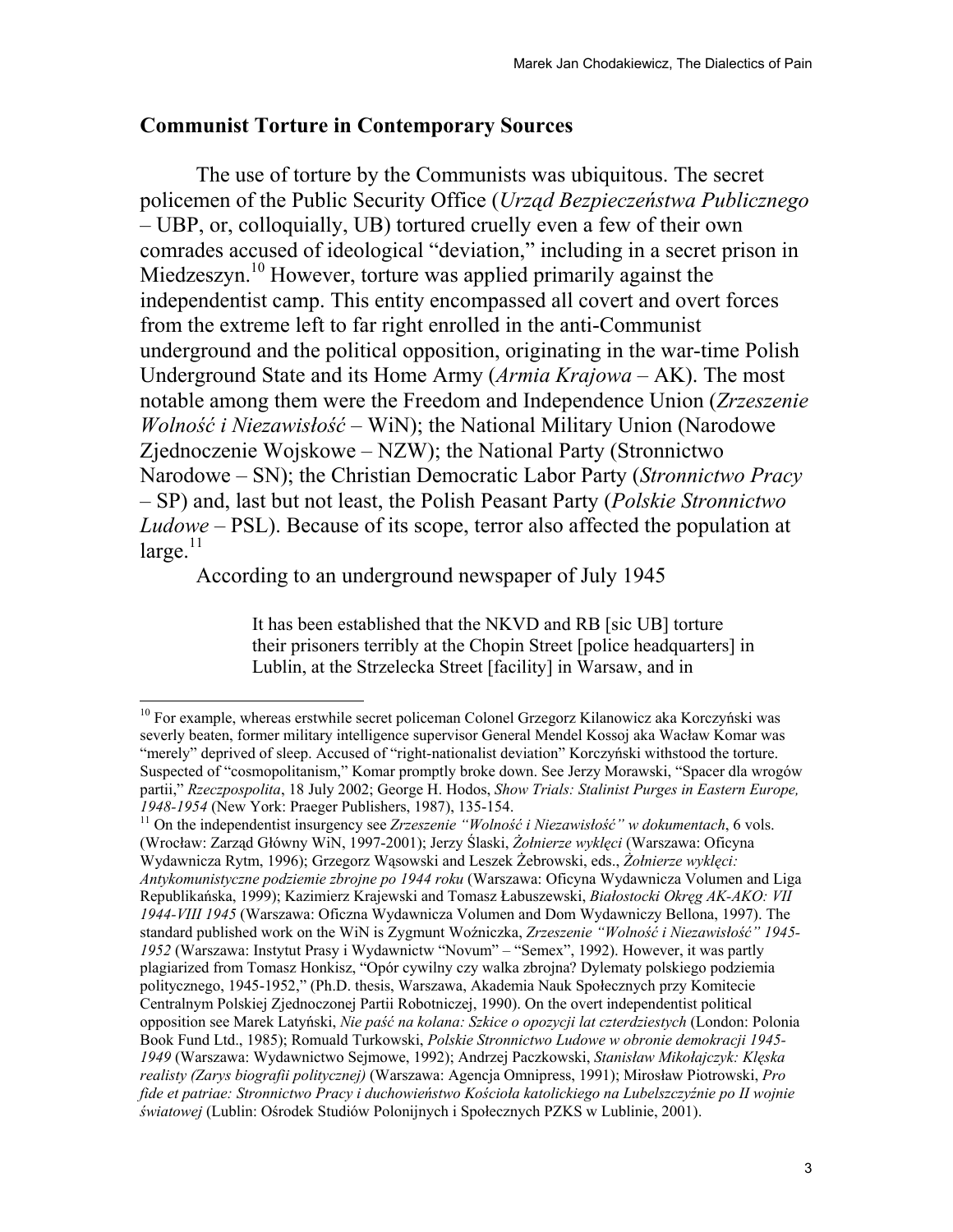Włochy. The most popular methods of extracting confessions include ripping off fingernails slowly, applying "temple screws" [i.e., clamps that crush the victim's skull], and putting on "American handcuffs." The last named method causes the skin on one's hands to burst and the blood to flow from underneath one's fingernails. The torture is applied passionlessly in a premeditated manner. Those who faint are revived with a morphine shot. Before the torture session some receive booster shots [*zastrzyki wzmacniające*]. The torturers strictly observe the opinion of the chief interrogating officer whether it is acceptable to allow the interrogated to die….

At the infamous Lublin Castle [prison], because of the injuries inflicted during interrogation, mortality among the political prisoners reaches 20 persons per week.<sup>12</sup>

In a dramatic plea for help, smuggled out of a jail in Radomsko in April 1946, an imprisoned insurgent of the Conspiratorial Polish Army (*Konspiracyjne Wojsko Polskie* – KWP) begged his superior, Jan Rogólka  $("Grot")$ :

> Lieutenant, Sir, yesterday, meaning on Thursday, they gave it to me again. This time I was not electrocuted but just whipped on my back and buttocks. Next, they beat me on the soles of my bare feet. They used an iron rod and a whip on my bare legs. They kicked me so much that I barely dragged myself back to the cell. They torment me as if I were an animal, but I have not broken down. I am surprised myself because yesterday I was so sick. Despite that I withstood everything. Once they found out that I was sick, they immediately took me to be interrogated in the morning. Mercy, SOS, because they will murder all of us. Almost all of us in the cell are investigated in the same affair and all of us are tortured the same way.... It is very cold here. Lieutenant, Sir, half of me is gone but I've been observing everything nonetheless. Our infamous tormentors are: Lieutenant Wieczorek, a dark-haired young man, who lives on Krakowska Street, and Mr. Kowalski. I'd like a [food] package, because we suffer hunger. Please tell them at home to send me one; otherwise I shall succumb to tuberculosis.<sup>13</sup>

Secret police terror was so fierce that by 1948 quite a few insurgents preferred to die in battle rather than allow themselves to be taken alive. Some even committed suicide or, upon request, dispatched their seriously

<sup>&</sup>lt;sup>12</sup> "O czym nie piszą szmatławce," *Polska i Świat*, no. 3, vol. 7 (1 July 1945), Hoover Institution Archives, Polish Subject Collection [afterward HIA, PSC], Box 61, Folder *Polska i Świat*.

<sup>&</sup>lt;sup>13</sup> See a secret communication (*gryps*) from "Tygrys," quoted by Marek Dereń, "'Warszyc' i jego żołnierze," *Nasz Dziennik*, 23 April 2002.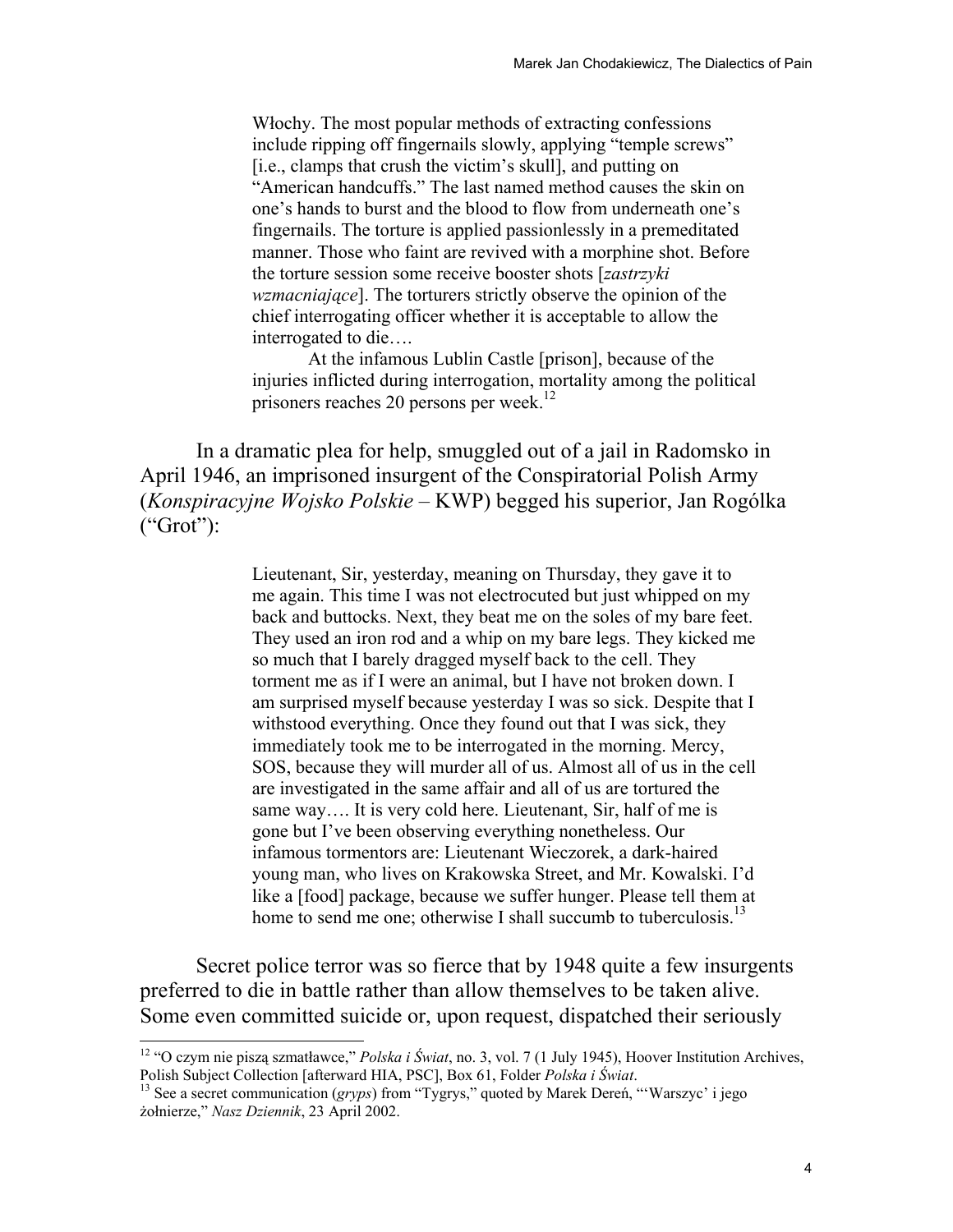wounded comrades to spare them from being captured.<sup>14</sup> The insurgents wanted to avoid torture and the almost inevitable break-down, leading to the denunciations of one's own confederates and civilian supporters. Under the circumstances, at least on one occasion the underground press praised the suicide of a disabled insurgent as "heroic."<sup>15</sup> The weak and wounded were considered a liability. On January 1, 1947, an insurgent commander, Captain Władysław Łukasiuk ("Młot"), admonished one of his underlings that

> under no circumstances are you allowed to have any wounded [insurgents].… You must be aware that today each wounded is considered 80% lost…. Whoever leaves the unit gets caught right away and is forced to denounce us [*każdy sypie*]…. The civilian population is quite aversely predisposed [*zrażona*] to us because we have caused them grief since [captured insurgents who broke down under torture] 'Burza' and 'Mewa' drive around with [the UB and KBW] and denounce everyone [*sypią wszystko*].16

<sup>&</sup>lt;sup>14</sup> The following prominent insurgent commanders chose that kind of death: AK-Wilno Land Self-Defense (*Samoobrona Ziemi Wileńskiej* – SZW) Staff Sergeant Anatol Urbanowicz "Laluś" (suicide, May 27, 1945), WiN Major Marian Bernaciak "Orlik" (suicide, June 21, 1946), WiN Second Lietenant Zbigniew Sochacki "Zbyszek" (suicide, July 3, 1946), WiN Sergeant Antoni Kopaczewski "Lew" (suicide, September 8, 1946), WiN Lieutenant Jan Woś "Farys" (suicide, November 16, 1946), WiN Second Lieutenant Wiktor Zacheusz Nowowiejski "Jeż" (suicide, December 6, 1946), NZW Staff Sergeant Józef Zadzierski "Wołyniak" (suicide, January 1, 1947), The "Thunder" Partisan Group Second Lieutenant Józef Kuraś "Ogień" (suicide, February 22, 1947), AK-SZW Sergeant Paweł Klikiewicz "Irena" (suicide, May 17, 1947), NZW Lieutenant Henryk Jastrzębski "Bohun" (suicide, April 13, 1948), WiN Second Lieutenant Wacław Kuchnio "Spokojny" (suicide along with his wife Zofia, June 8, 1948), WiN Second Lieutenant Tadeusz Zieliński "Igła" (suicide, June 24, 1948), WiN Platoon Leader Władysław Sobczak "Czajka" (suicide, July 9, 1948), NZW Second Lieutenant Franciszek Majewski "Słony" (suicide, September 26, 1948), WiN Platoon Leader Antoni Suliga "Wicher" (suicide, October 23, 1948), WiN Captain Zdzisław Broński "Uskok" (suicide, May 21, 1949), NZW Platoon Leader Piotr Rzędzian "Szczupak" (suicide, January 15, 1949), the Conspiratorial Polish Army (*Konspiracyjne Wojsko Polskie* – KWP) Second Lieutenant Andrzej Jaworski "Marianek" (suicide, August 1949); NZW Lieutenant Kazimierz Żebrowski "Bąk" (suicide, after dispatching his wounded son Jerzy "Konar", December 3, 1949); WiN Lieutenant Mieczysław Pruszkiewicz "Kędziorek" (wounded and dispatched by an underling, Walerian Tyra "Zuch," who then committed suicide, May 14, 1951), WiN Platoon Leader Lucjan Niemyjski "Krakus" (suicide, August 22, 1952), WiN Major Jan Tabortowski "Bruzda" (wounded and dispatched by an underling, 23 August 1954). See Kazimierz Krajewski et al., *Żołnierze wyklęci: Antykomunistyczne podziemie zbrojne po*  1944 r., 2<sup>nd</sup> expanded and corrected editon (Warszawa: Oficyna Wydawnicza Volumen and Liga Republikańska, 2002), 79, 91, 112, 117, 120, 127, 129, 131, 138-40, 144, 147, 162-64, 195-96, 203, 228-29, 287, 292, 295, 309, 348 [afterward *Żołnierze wyklęci*].

<sup>&</sup>lt;sup>15</sup> For example, the underground paper of the NZW Przasnysz county command reported: "Ponownie nasze szeregi obarczone zostały smutkiem. Żołnierz z oddziału K.P. "Wiosna", chorując na silne osłabienia, dostrzelił się z własnego pistoletu. Bohaterskim wykazem swej śmierci zszedł z tego świata, rozumiejąc jakim ciężarem był dla kolegów." See "Wiadomości organizacyjne," *Głos o Wolność*, 12 December 1948, HIA, PSC, Box 58, Folder *Głos o Wolność*, in Marek Jan Chodakiewicz and Wojciech Jerzy Muszyński, eds., "Polska dla Polaków!": Antologia podziemnej prasy narodowej, 1939-1949, 2 vols. (forthcoming)<br><sup>16</sup> Kazimierz Krajewski and Tomasz Łabuszewski, "*Łupaszka", "Młot", "Huzar": Działalność 5 i 6* 

*Brygady Wileńskiej AK* (1944-1952) (Warszawa: Oficyna Wydawnicza Volumen, 2002), 648 [afterward *"Łupaszka", "Młot", "Huzar"*].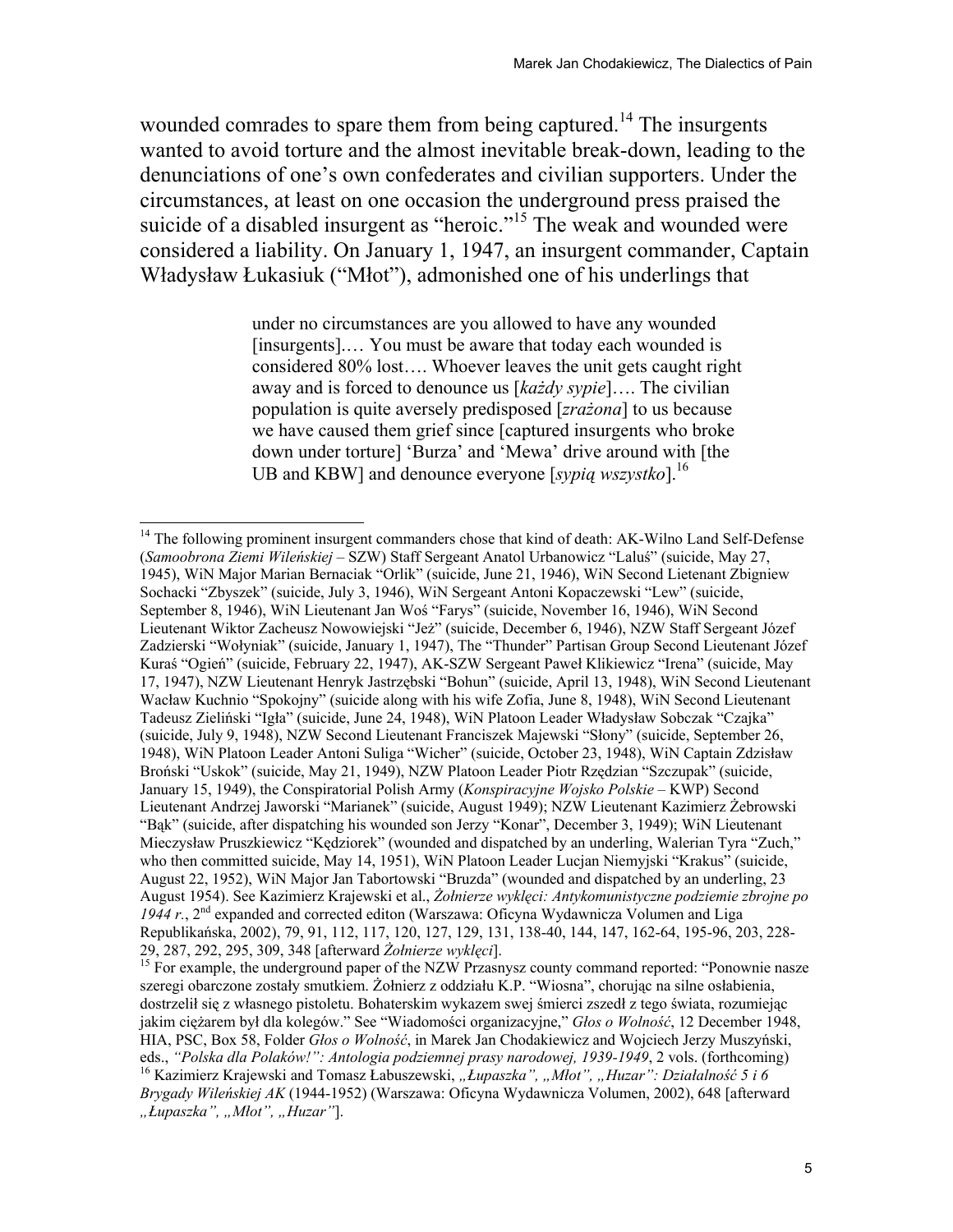Although most broke down, a few exceptional individuals withstood the torture. In October 1945, the UB arrested Stefania Broniewska, a courier of the National Armed Forces. She was tortured mercilessly but remained defiant throughout. According to a secret police report,

> on November 11, 1945, I, Szlek Kazimierz, a functionary of the UB in Będzin, would like to report that, during our interrogation, Kowalska aka Broniewska Stefania, the wife of General Bogucki [i.e. Colonel Zygmunt Broniewski, the Commander-in-Chief of the NSZ], refused to testify about the organization of the NSZ and other matters related to it. She behaved in an arrogant manner, wanting to show her superiority over us, the working class. She stated that she had been working in the NSZ since its inception, that she was devoted to its ideology, and that she would never recognize as correct the policies of the Government of National Unity [i.e. the Communist proxy regime of Soviet occupation]. Further, she expressed her negative feelings about the Polish-Soviet alliance calling the [Red] Army and the Soviet Nation [sic] her enemies. When questioned, she refused to give any information about the organization and people she is affiliated with. She said she would die and take the secrets to her grave but the current democratic system [i.e. Communist dictatorship] would not persevere. He who laughs last, wins, she said, believing fervently in the victory of the  $NSZ$ .<sup>17</sup>

Torture continued even when the factor of the fierceness of the battlefield was no longer applicable. A close analysis of the interrogation records allows us to ascertain the ubiquity of torture, additionally revealing the *modus operandi* of the Communist secret police. Let us look for example at the interrogation record of a Home Army (*Armia Krajowa* – AK) liaison from Wilno. She was captured and interrogated by the NKVD in Wilno. The record of the session of July 7, 1945, is contained on a single sheet of paper. The front was completely covered with a text of exceedingly large letters in undisciplined hand-writing. Only half of the reverse side was used. One third of the front page contained the data of the person under interrogation. Then the interrogating officer asked (and wrote down) two questions. First, he

<sup>&</sup>lt;sup>17</sup> Raport z przesłuchania Kowalskiej vel Boguckiej Stefanii, 11 November 1945, quoted in Sebastian Bojemski "Pisane krwią bohaterów," *Nasz Dziennik*, 22 August 2000. Next, while interrogated by the secret policemen Jan Matejczuk and Antoni Trybus of the Warsaw UB, Stefania Broniewska provided similar answers, despite torture. On December 11, 1946, she was sentenced to 8 years in jail. Bojemski's research is based, among other things, on Akta sprawy Antoniego Symonowicza i towarzyszy and Akta sprawy Mirosława Ostromęckiego, Archiwum Historyczne Miasta Stołecznego Warszawy, Wojskowy Sąd Rejonowy [afterward AHMSW, WSR], files Sr. 23/46 and Sr. 78/47. See also Krajewski, *Żołnierze wyklęci*, 352.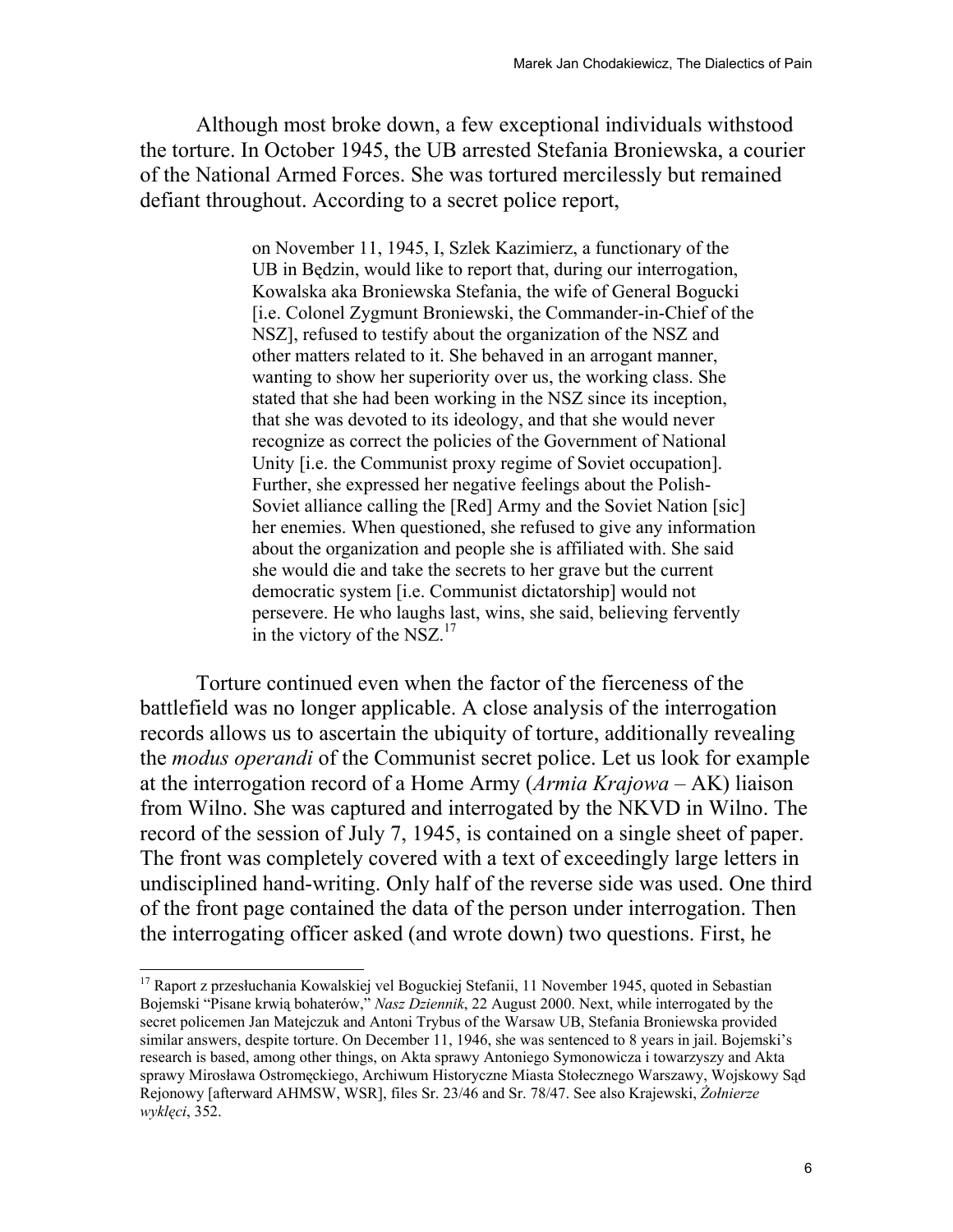asked whether the woman realized that the allegations against her stem from Article 58-Ia of the Soviet criminal code: counter-revolutionary activities. She answered in the affirmative which, was written down. The second question concerned her activities in the underground. The interrogating officer wrote down three short answers she provided, containing mostly false information. Then, according to the rules, he read the contents of the document to the prisoner and had her sign it on both sides. Lastly, he appended his own name to the record. Apparently, this should have been a short procedure: no longer than ten minutes. However, at the top of the page, it was noted that the interrogation session started at 12:40 and ended at 14:00 (2:00pm). Meanwhile, according to her recollections, the AK liaison woman was tortured mercilessly for hours. Anytime the written interrogation record seems too short relative to the amount of time spent assembling it, we can safely assume the prisoner was tortured psychologically or physically or both to extract a confession from him or her.<sup>18</sup>

In fact, torture was routine even in cases of detention unrelated to any insurgent or political activity. In July 1951, a Soviet diplomat informed his superiors that

> in the Province of Bydgoszcz during the peak season of grain purchase [i.e. forced grain seizure] many arrests of middle peasants [*średniacy*] took place by the militia organs. They were held in detention and beaten during interrogation…. In Bydgoszcz a peasant woman was tortured applying barbarian methods. She was interrogated and beaten and then before her very eyes the militiamen drank a shot glass of vodka each and thus 'fortified' the militiamen continued the beating. $19$

 Frequent use of torture by the secret police throughout Poland eventually prompted the Minister of State Security to criticize his underlings in a secret speech:

> The question of the qualification of a crime is an important issue to maintain a correct policy of repression. The qualification of the crime must strictly adhere to the reality of the crime, must be fully in harmony with the evidence, and completely tally with the

 $18$  12:40 could mean 0:40 am as well as 12:40 pm. Time keeping on various secret police documents available to us was not standardized. See Marek Jan Chodakiewicz, ed., *Ejszyszki: Kulisy zajść w Ejszyszkach: Epilog stosunków polsko-żydowskich na Kresach, 1944-45: Wspomnienia-dokumentypublicystyka*, 2 vols. (Warsaw: Fronda, 2002), 2: 14 [afterward *Ejszyszki*]. 19 See Konsul Generalny ZSRS w Gdańsku Michał Potapow do Ambasadora ZSRS w Warszawie Arkadija

Sobolewa, 19 July 1951, in *Polska w dokumentach z archiwów rosyjskich 1949-1953*, ed. by Aleksander Kochański et al. (Warszawa: ISP PAN, 2000), 112-13.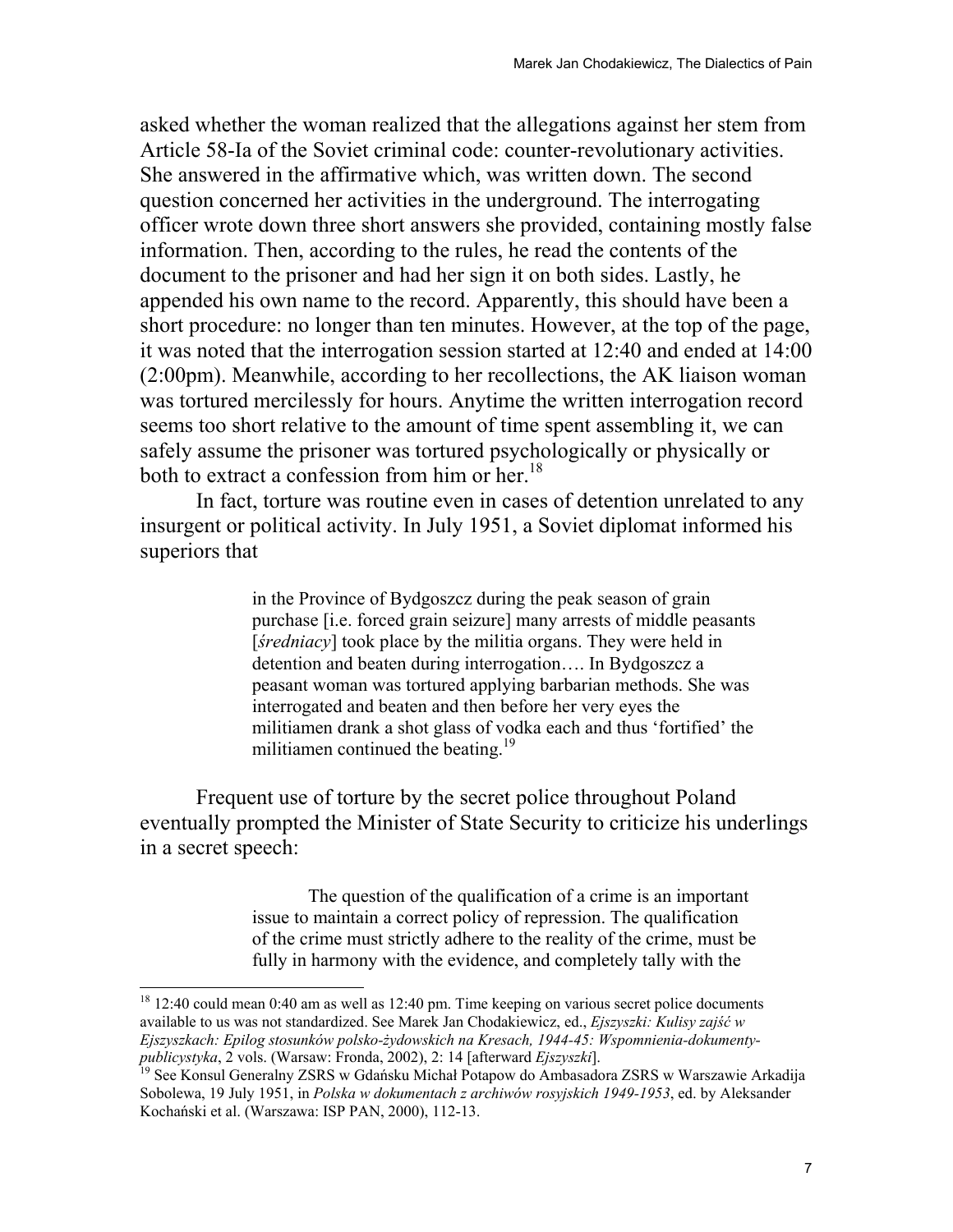objective truth. Only then will our repression and punishment be correct. All instances of "cooking up the case" [*naciąganie sprawy*] during the investigation is harmful and unacceptable. However, this sin is not unknown to some of our operatives, the investigators in particular.

 Based on its experiences, the Prosecutor's Office in a letter to the leadership of the [Communist] party states that "we frequently encounter a lack of objectivity during interrogation, a complete disregard for the circumstances and evidence provided by the suspects, the practice of shaping the witness testimony in a manner convenient to construct accusations but not in congruence with reality… The interrogating officers often strive to make the investigative material (suspect and witness interrogations) tally ideally with the material supplied by the [secret] agents…"

 An analysis of the Kielce case (Kozienice) and other similar cases shows that poor operational work very often leads our employees to resort to the means of physical persuasion on a detained person. The very fact that people are arrested without the appropriate justification, without checking and cross-checking information and denunciations, without any responsibility, and in incomprehensible and unnecessary haste somehow pushes the [security] employee to look for proof. On the one hand, his attitude is that, after all, he is dealing with a criminal. On the other hand, he therefore even more zealously attempts to find the proof by coercing a confession because he simultaneously attempts to justify his incorrect decision that led to the arrest of the suspect in the first place. At the same time, the security officer fails to notice that he himself goes down a wrong path and continues to make mistakes. Even if he has made a mistake by arresting a person without checking and justifying it with evidence, the mistake must be rectified as soon as possible. We must not persist in error and make further mistakes by "beating the evidence out" [*dobijanie się dowodów*] because that always turns out to be false in the subsequent investigation or during the trial.<sup>20</sup>

### **The Scholars**

 $\overline{\phantom{a}}$ 

 Indeed, the UB frequently excelled in "cooking up the case" and "beating the evidence out." According to Janusz Borowiec, who studies the secret police in the Province of Rzeszów, the proof of the widespread application of torture can be gathered from the court records between 1946

<sup>&</sup>lt;sup>20</sup> "Przemówienie ministra BP Stanisława Radkiewicza (?) na temat zadań aparatu bezpieczeństwa publicznego w świetle uchwał VI Plenum KC PZPR (marzec 1951)," in *Aparat Bezpieczeństwa w Polsce w latach 1950-1952: Taktyka, Strategia, Metody*, ed. by Antoni Dudek and Andrzej Paczkowski (Warszawa: Dom Wydawniczy Bellona, 2000), 75, 77.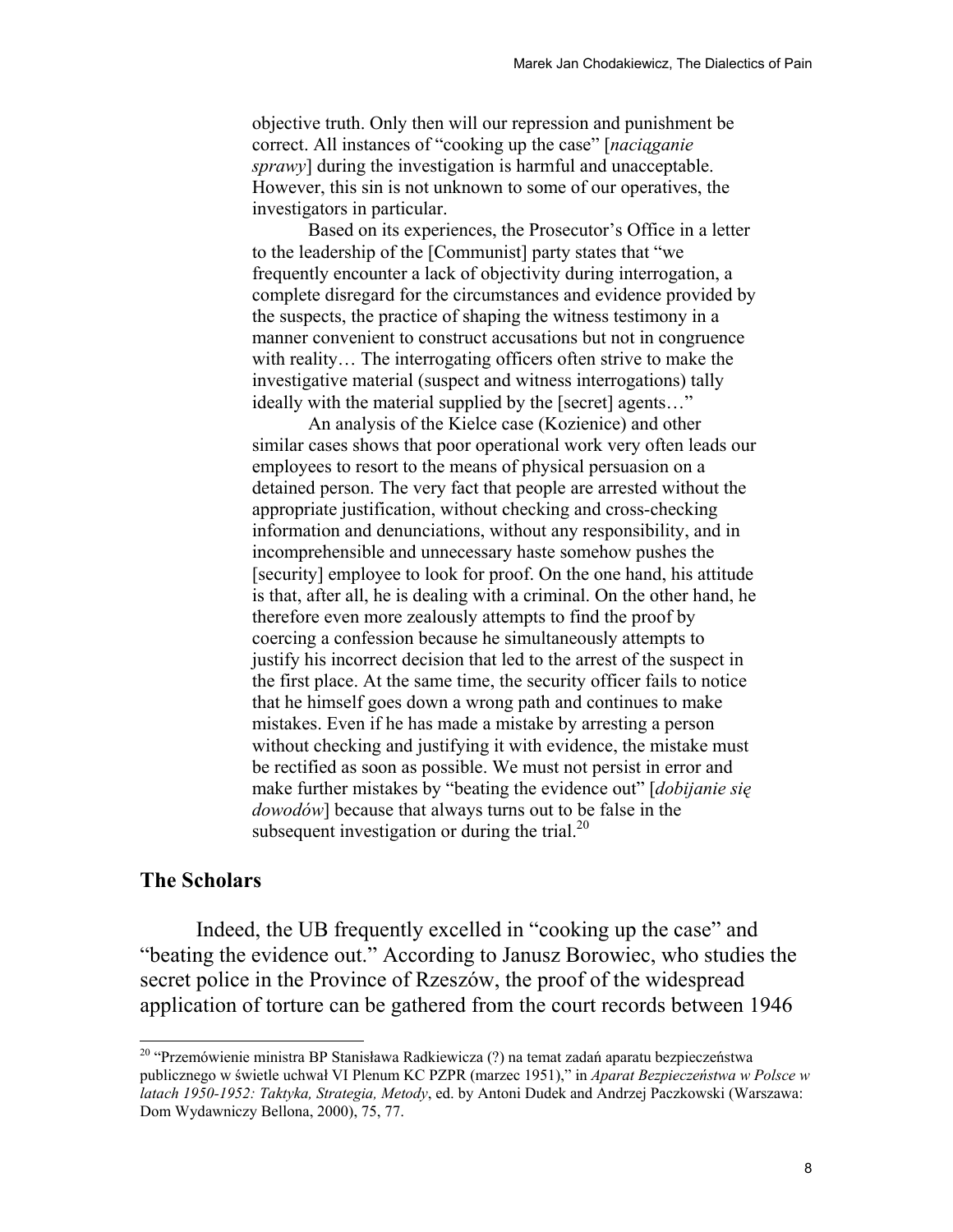and 1955. However infrequently, at least some of the bravest of the torture victims complained openly to judges about the treatment they had received from the UB men. Borowiec discovered no less than 31 individual and group instances of physical torture that varied from beating, electrocuting, and hanging by the genitals, to killing during the interrogation. Incidentally, Borowiec learned that practically all the victims had confessed.<sup>21</sup> Sebastian Bojemski arrived at a similar conclusion after studying the records of the police interrogations and court trials of soldiers of the National Armed Forces in Warsaw. Almost everyone confessed; a few truly exceptional individuals who refused to talk paid dearly for it with their health, if not with their lives. $22$ 

In her valuable study of a provincial insurgent command, scholar Anna Grażyna Kister has shown that a single arrest of a suspect who was subsequently tortured by the secret police could and did trigger a veritable chain reaction of terror. For example, following the capture and torture of a few insurgents connected to the AK Lublin District Command, the NKVD and the UB seized "more than 440 persons" in Lublin between October 7 and November 11, 1944. The prisoners were tortured and forced to divulge the names and addresses of further 280 Home Army soldiers.<sup>23</sup>

According to Kazimierz Krajewski, Tomasz Łabuszewski, Piotr Niwiński, and others torture was all pervasive and ubiquitous at every stage of the interrogation process. The secret police tortured captured insurgents right on the battlefield, mostly to extract information about their units but also to terrorize their civilian sympathizers. Members of the families of the insurgents were routinely tortured as well. Women, children, and the elderly were not spared. The Communists frequently despoiled their homes and sometimes even destroyed them.<sup>24</sup>

<sup>&</sup>lt;sup>21</sup> Janusz Borowiec, "Metody śledcze stosowane podczas przesłuchań przez pracowników Urzedów Bezpieczeństwa Publicznego (na podstawie akt Wojskowej Prokuratury Rejonowej w Rzeszowie 1946-1955)," Studia Rzeszowskie, vol. 2 (1995): 45-58.

<sup>&</sup>lt;sup>22</sup> Bojemski's research is based, among other things, on Akta sprawy Antoniego Symonowicza i towarzyszy and Akta sprawy Mirosława Ostromęckiego, AHMSW, WSR, files Sr. 23/46 and Sr. 78/47. See<br>Sebastian Bojemski "Pisane krwią bohaterów," Nasz Dziennik, 22 August 2000.

<sup>&</sup>lt;sup>23</sup> Anna Grażyna Kister, *Komenda Okręgu Lublin Armii Krajowej w 1944 r.* (Warszawa: Oficyna Wydawnicza Rytm, 2000), 146-54 [afterward *Komenda Okręgu Lublin*].

<sup>&</sup>lt;sup>24</sup> In one case in 1946, the UB tortured an 11-year-old girl to force her to incriminate Lieutenant Stanisław Karolkiewicz of the Home Army. The child refused to talk. See ros, "Rycerz niezłomny i uparty," *Rzeczpospolita*, 7 May 2005. See also Krajewski and Łabuszewski, *"Łupaszka", "Młot", "Huzar"*, 225, 250, 476-78, 548 *n*. 8, 648, 736, 742, 745-46, 754, 756, 821, 865-67. See also Piotr Niwiński, *Okręg Wileński AK w latach 1944-1948* (Warszawa: Oficyna Wydawnicza Volumen, 1999); Rafał Wnuk, *Lubelski Okręg AK, DSZ i WiN, 1944-1947* (Warszawa: Oficyna Wydawnicza Volumen, 2000); Sławomir Poleszak and Adam Puławski, eds., *Podziemie zbrojne na Lubelszczyźnie wobec dwóch totalitaryzmów, 1939-1956* (Warszawa: Instytut Pamięci Narodowej and Komisja Ścigania Zbrodni przeciw Narodowi Polskiemu, 2002); Maciej Korkuć, *Zostańcie wierni tylko Polsce: Niepodległościowe oddziały partyzanckie*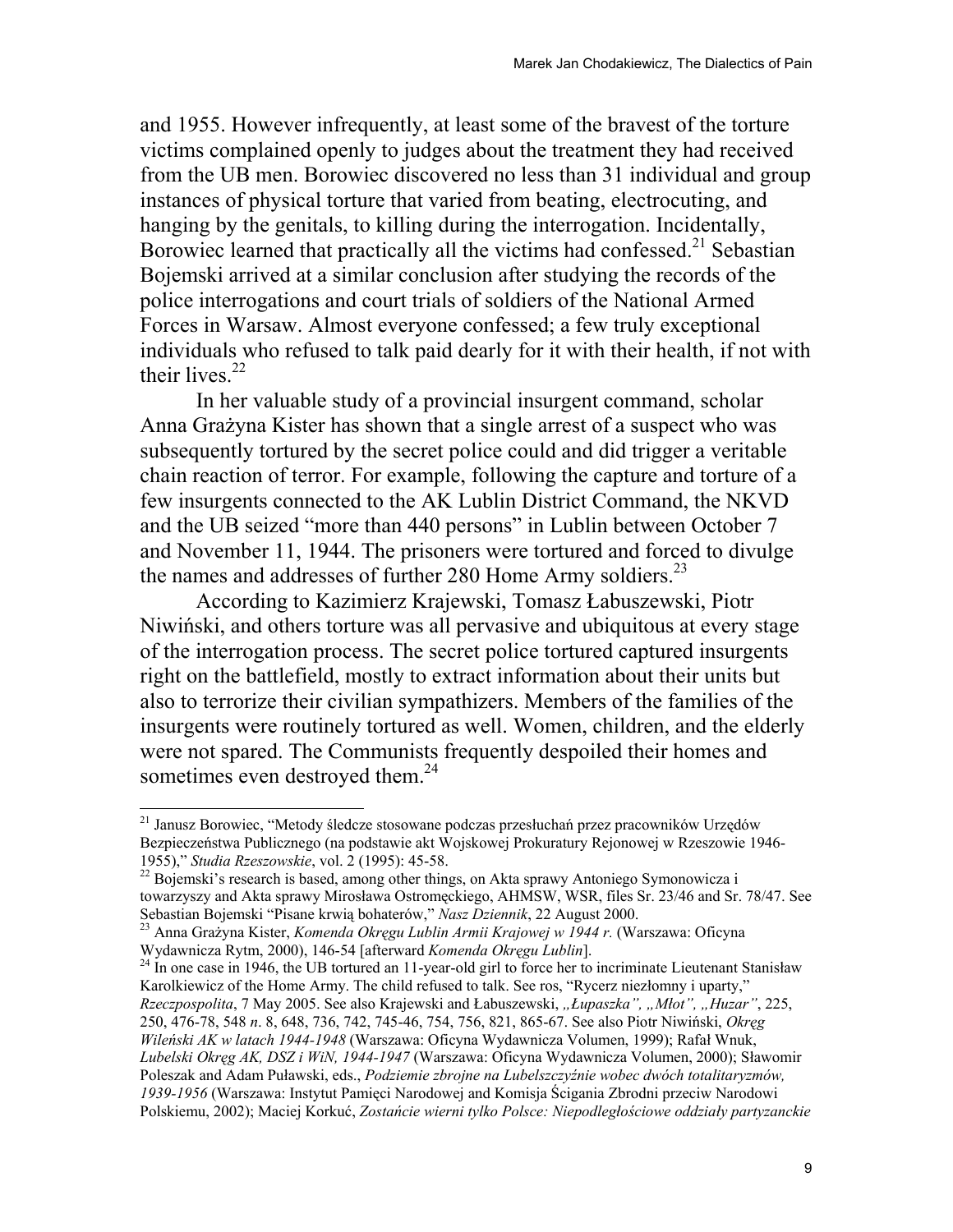Regional historian Krystyna Pasiuk conducted a case study of a single independentist insurgent unit fighting the Communists in the Suwałki area between 1949 and 1954. She confirms that "contemporary interrogation offices were torture chambers… [and] the beating of the prisoners was the norm." However, Pasiuk stresses that the secret police torture was the most ferocious during the initial arrests. Later, once every insurgent that was not killed on the battlefield was captured, "the beating ceased." By that time, having eradicated the immediate threat, the secret police had enough evidence to secure convictions and, because of the hopelessness of their predicament, the insurgents were physically and psychologically exhausted enough to confess to anything.<sup>25</sup>

However, in some cases torture was evidently applied even following a police provocation when the functionaries of the terror apparatus were intimately aware of all the details of a situation they themselves had set up. According to historian Ryszard Śmietanka-Kruszelnicki that was the case with the so-called Polish Organization of Anti-Jewish Youth (*Polska Organizacja Młodzieży Antyżydowskiej* – POMA) in Ostrowiec Świętokrzyski. This creation of the secret police attracted a handful of conspirators, most of whom were likely UB agents. Nonetheless, the participants were forced to confess that the POMA enrolled 200 persons in its covert structures and 100 persons in a guerrilla unit. In reality, the POMA existed mainly in the interrogation records of the UB.<sup>26</sup>

*w Krakowskiem (1944-1947)* (Kraków: Instytut Pamięci Narodowej and Komisja Ścigania Zbrodni przeciw Narodowi Polskiemu, 2002); Ryszard Śmietanka-Kruszelnicki, *Podziemie poakowskie na Kielecczyźnie w latach 1945-1948* (Kraków: Instytut Pamięci Narodowej and Komisja Ścigania Zbrodni przeciw Narodowi Polskiemu, 2002) [afterward *Podziemie poakowskie na Kielecczyźnie*]. 25 The study concerns the post-WiN unit of Jan Sadowski ("Blady") and Piotr Burdyn ("Poręba"). See

Krystyna Pasiuk, *Ostatni "leśni" Suwalszczyzny* (Sejny: Pogranicze, 2002), 126 [afterward *Ostatni "leśni" Suwalszczyzny*]. The conduct of the secret police in Suwałki was consistently atrocious. The Polish authorities have recently concluded an investigation into the activities of Aleksander Omilianowicz, who first worked in the *Smersh* and then in the UB in Suwałki in 1946. He is accussed of "tormenting the soldiers of the independentist underground by beating them with the rifle butt and grabbing them by the hair and smashing their heads against the wall." The 82-year-old Omilianowicz was found guilty of 10 instances of torture and sentenced to four and a half years in jail. See Adam Białous, "Literat z UB," *Nasz Dziennik*, 28 May 2002; Mateusz Wyrwich, "Od kata do literata," *Tygodnik Solidarność*, 31 October 2003; AKA, "Prawomocny wyrok na kata Suwalszczyzny," *Rzeczpospolita*, 12-13 February 2005. In July 1945 the NKVD and the UB conducted a massive sweep, arresting several thousands of suspects. At least 600 AK soldiers are still missing. See Tomasz Kaminski, prokurator Oddziałowej KSZpNP w Białymstoku, Referat omawiający ustalenia śledztwa w sprawie tzw. "obławy augustowskiej" wygłoszony w dniu 14 maja 2003r., na spotkaniu Klubu Historycznego im. gen. Stefana Roweckiego "Grota" w Instytucie Pamięci Narodowej w Warszawie, posted at http://www.ipn.gov.pl/; *Dziennik Polski*, 24 July 2001; Krzysztof Skłodowski, *Dzisiaj ziemia wasza jest wolna: O niepodleglość Suwalszczyzny* (Suwałki: Muzeum Okręgowe w Suwałkach, 2000). 26 <sup>Ś</sup>mietanka-Kruszelnicki, *Podziemie poakowskie na Kielecczyźnie*, 321-22.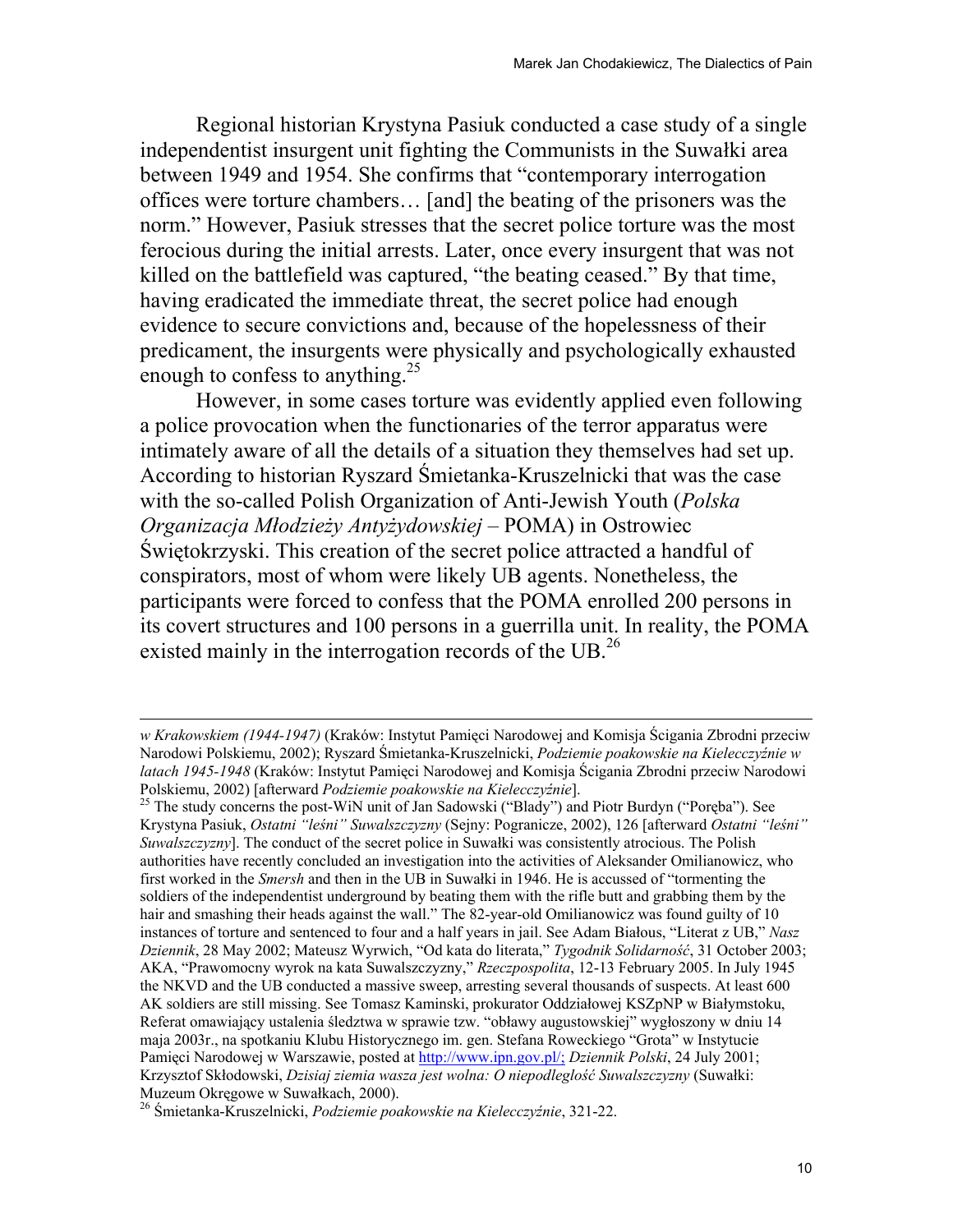At times, insurgents ostensibly tried for a particular crime were hardly interrogated concerning that charge. Instead, the secret policemen simply forced them to reveal the infrastructure of their organization, to divulge the whereabouts of their confederates, and to confess to general charges like "killing Jews" or "killing Communists." According to several scholars, this was most notably the case with the so-called "Wierzchowiny trial" of 23 officers of the National Armed Forces (*Narodowe Siły Zbrojne* – NSZ) in Lublin in  $1946<sup>27</sup>$  Further, as Krzysztof Szwagrzyk has shown, the torture did not automatically stop when the interrogation was concluded. For example, military judge Major Feliks Aspis ordered his prisoners to be tortured if they retracted their confessions in court.<sup>28</sup> Also the research of John Micgiel confirms readily that the Communist legal system employed illegal means to extract confessions from its prisoners.<sup>29</sup>

Jerzy Kułak focused on the interrogation methods of the functionaries of the Security Office (*Urząd Bezpieczeństwa* – UB) and concluded that "torture and killing of prisoners were typical features of their work."30 Next, he analyzed nine major show trials held at the central level and numerous other cases before lower Communist courts. The scholar has established that every prisoner was tortured either physically or psychologically or both. The secret police targeted the heroes of the anti-Nazi and anti-Soviet underground, opposition politicians, and Catholic priests. Almost all of them were forced to confess to untruths both during their interrogation and during their show trials, which were broadcast live on the Polish Radio. Besides securing guilty verdicts in almost all cases, the Communists pursued successfully also another goal: to compromise them morally and everything they stood for before the Polish society. False confessions disseminated by mendacious propaganda served to destroy, or at least to undermine, the

February 2003; Rafał Drabik to Marek Jan Chodakiewicz, 15 Janaury 2003.<br><sup>28</sup> Krzysztof Szwagrzyk, *Zbrodnie w majestacie prawa, 1944-1955* (Warszawa: ABC, 2000), 45.<br><sup>29</sup> John S. Micgiel, "Frenzy and Ferocity': The Stalini

<sup>&</sup>lt;sup>27</sup> The "Wierzchowiny trial" ostensibly concerned the slaughter, allegedly perpetrated by the NSZ, of the population of the Ukrainian village of Wierzchowiny. However, the UB hardly broached the subject during the interrogation. Further, no exhumation took place and practically no effort was made to interview any witnesses. See Marcin Zaborski, "Proces dowódców Narodowych Sił Zbrojnych Okręgu Lubelskiego z 1946 roku," (MA thesis, Lublin, Katolicki Uniwersytet Lubelski, 1993); Krzysztof Komorowski, *Polityka i walka: Konspiracja zbrojna ruchu narodowego, 1939-1945* (Warszawa: Oficyna Wydawnicza Rytm, 2000), 512-13 [afterward *Polityka i walka*]; Anna Grażyna Kister, "Wierzchowiny," *Nasza Polska*, 5

Search for Redress," *The Carl Beck Papers in Russian & East European Studies* [Pittsburgh], no. 1101 (February 1994): 1-48. For concurring opinions see: Krzysztof Lesiakowski and Grzegorz Majchrzak interviewed by Barbara Polak, "O Aparacie Bezpieczeństwa," *Biuletyn Instytutu Pamięci Narodowej*, no. 6 (June 2002): 4-24; Barbara Polak, "O karach śmierci w latach 1944-1956," *Biuletyn Instytutu Pamięci* 

<sup>&</sup>lt;sup>30</sup> Jerzy Kułak, "Zbrodnia zinstytucjonalizowana," *Biuletyn Instytutu Pamięci Narodowej*, no. 6 (June 2002): 40-44, quote at p. 40.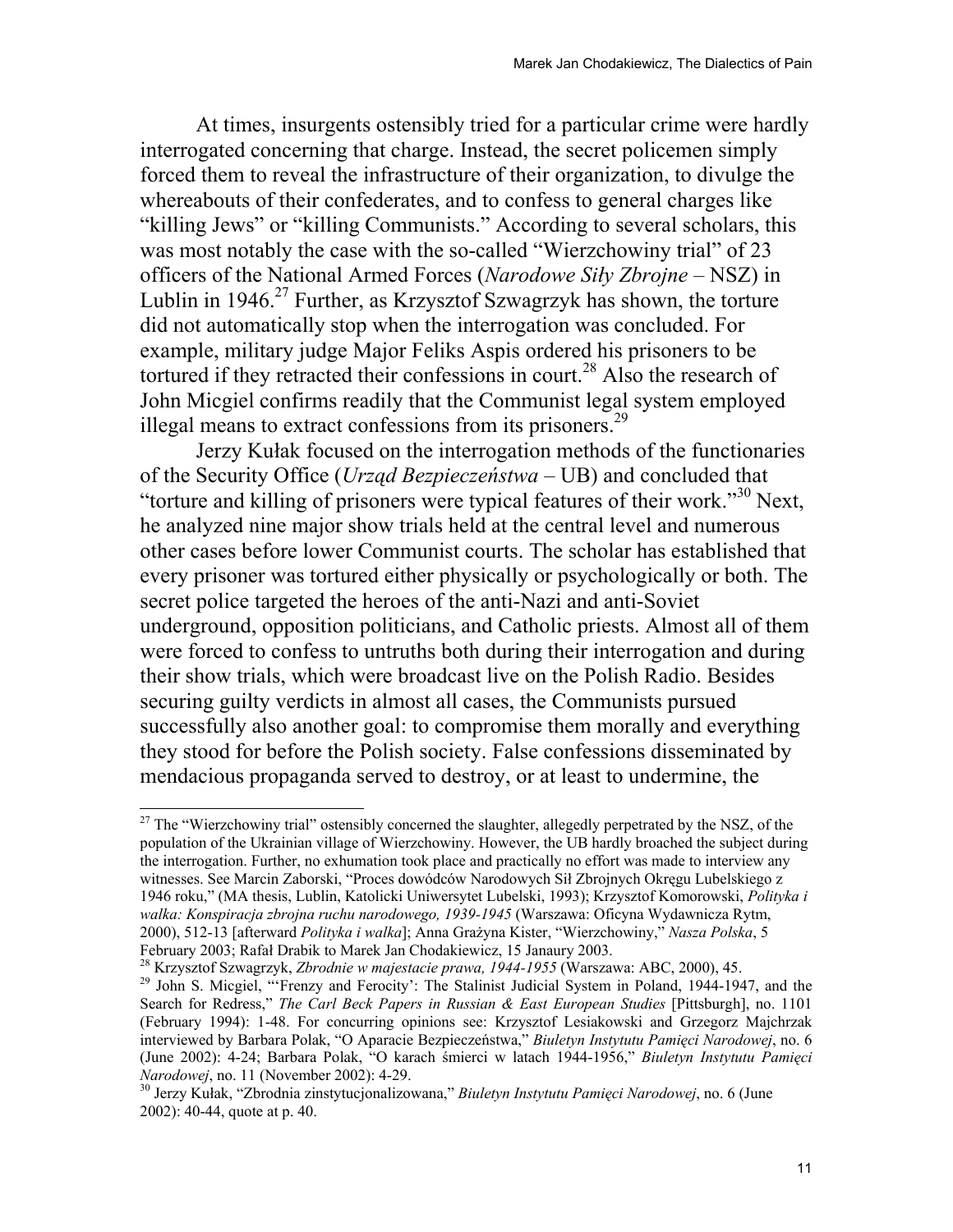traditional nationalistic symbols and to create new pseudo-nationalistic images depicting the Communists as the only decent and patriotic force in Poland. Torture was an indispensable tool to achieve this comprehensive goal. According to Kułak,

> The main objective of the political trial was to change the consciousness of the people (unlike in a normal country, where the objective is to punish the criminals). The people were to be informed that hitherto they had lived in the morally tainted environment of pre-war Poland, where the ruling class had perfidiously lied to them. The Communists also aimed at destroying the legend of the war-time and post-war independentist underground. The *homo sovieticus* was to be persuaded that thanks to the media and newspapers, i.e. the propaganda of the Communist proxy regime, he knew the truth about the government of interwar Poland. The truth was presented to him as a conspiracy theory concocted by the Communist secret police. A denizen of the Polish People's Republic could learn that the leadership of the AK continued the criminal policy of [Polish pre-war Foreign Minister Józef] Beck and [Marshal Edward] Śmigły-Rydz who collaborated with Nazi Germany. One understood from the Communist propaganda that the outbreak of the Warsaw Uprising had been coordinated with the Germans and that the Communists were the only true patriots, fighting for Poland's independence. Meanwhile, the AK and the Office of the Government Delegate unscrupulously denounced the Communists to the Gestapo in exchange for freeing members of the pro-London underground. The latter conspiracy was hence only apparent, because it feigned its struggle against the Germans in congruence with the theory of "passive struggle." Thus, the Communists changed the meaning of such words as honor, patriotism, and independence.

Once the Polish society learned that all of its heroes were really traitors, renegades, Nazi agents, murderers of democratic activists and peasants, the [Communist] *People's Tribune* and other newspapers were also able to announce that the [Catholic] priests are American and English intelligence agents and had earlier served the Gestapo.

If those were baseless allegations, their influence on the society would be nil. However, the charges against the greatest authorities of pre-war Poland and the heroes of the struggle for national independence, so eagerly preached by the Communist press, were levelled by pre-war political activists, government officials, soldiers of Underground Poland, oftentimes heroes of the Cross of Virtuti Militari [Poland's highest military decoration for valor], and persons enjoying universal respect.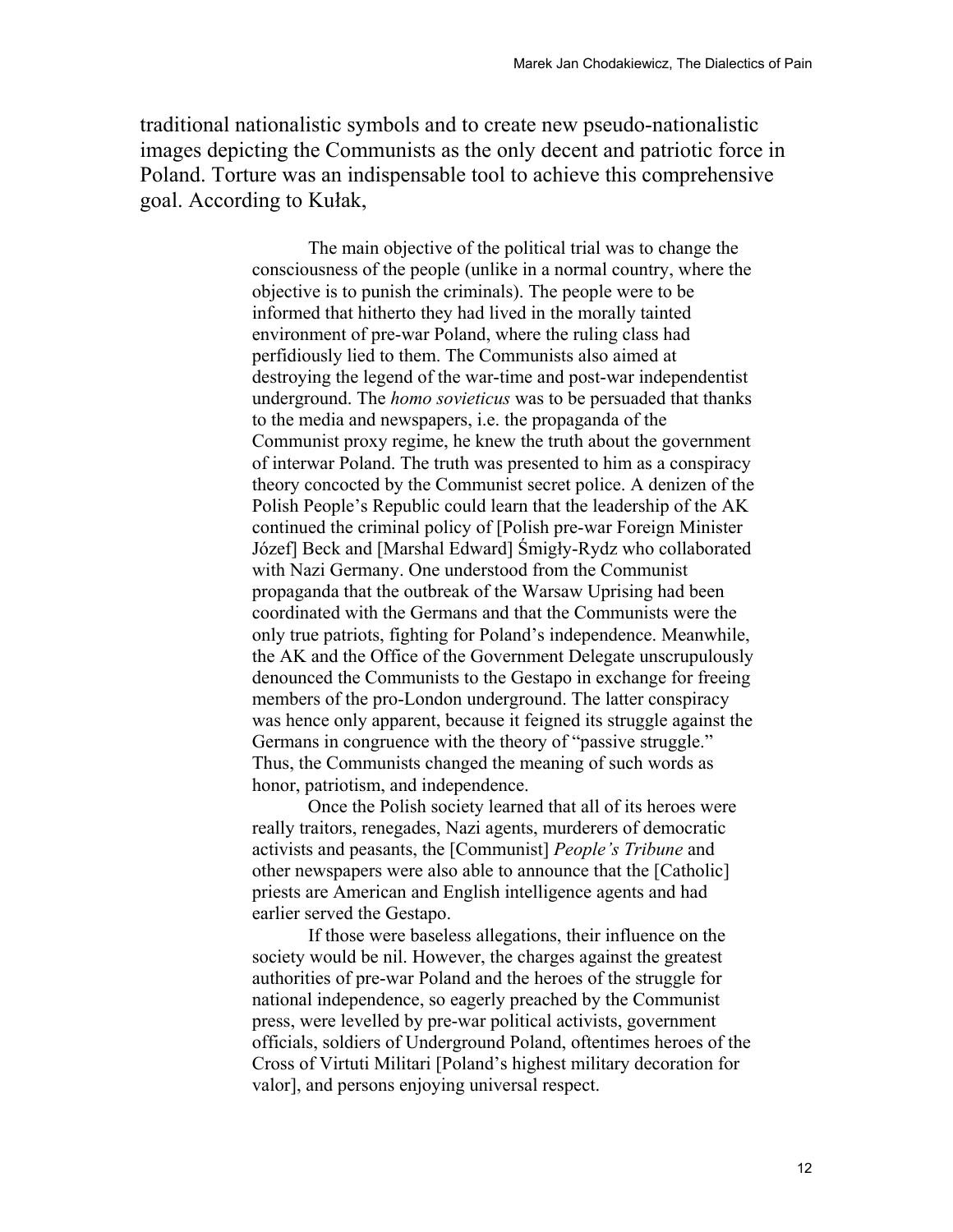Thus, the Communist system proved that every single human being could be broken. In exchange for the halt to the unimaginable torture and in the hope of escaping the death sentence, the prisoners, who had been interrogated for many months in the dungeons of the Ministry of Public Security on Koszykowa Street in Warsaw and who had been turned into the human wrecks, were ready to sign anything so that the secret policemen would desist beating them; so that the prisoners could sleep for a moment following a week-long, non-stop interrogation session, where only the interrogating officers rotated.

Most of the accused and witnesses acquiesced in playing the role assigned to them by the secret police officers and propaganda experts. During the show trial, the prisoners stuck strictly to the plan masterminded beforehand by the supervisors of the investigation. Even if the main accused in a case did not play well the role that had been imposed on him, there were plenty of witnesses who splendidly filled in the gaps. The audience at the show trial also influenced its atmosphere by angrily reacting to the testimonies of the accused and witnesses.<sup>31</sup>

Torture was also the norm when the unfortunates were already serving their jail sentences. According to Mateusz Wyrwich, it still has not been established how many thousands of prisoners, out of 500,000 people who were incarcerated by the Communists between 1944 and 1956, perished because of torture and other forms of maltreatment.<sup>32</sup> For example, over 800 witnesses have appeared to testify about torture in the Wronki prison, where, between 1945 and 1956, about 15,500 people were incarcerated, mostly political prisoners. Victims were routinely made to strip and wait in the prison yard, winter time included. Then, they were chased between two rows of wardens who beat them with truncheons and keys. The functionaries most responsible for the torture were the prison head Jan Boguwola, and his underlings: Adam Serwata, Wiktor Urbaniak, Józef Mikołajczak, Marian Kraus, Jerzy Białas, Marian Dusik, Tomasz Nowicki, and Jan Szymczak.<sup>33</sup>

l

<sup>31</sup> Jerzy Kułak, "Inżynierowie dusz," *Biuletyn Instytutu Pamięci Narodowej*, no. 10 (October 2002): 24-28, quote at p. 25.

<sup>32</sup> See Mateusz Wyrwich, "Zbrodnie nie tylko w celi śmierci," *Tygodnik Solidarność*, 17 May 2002; Mateusz Wyrwich, *Łagier Jaworzno: Z dziejów czerwonego terroru* (Warszawa: Editions Spotkania, 1995). See also Bogusław Kopka, *Obozy pracy w Polsce 1944-1950: Przewodnik encyklopedyczny* (Warszawa: Niezależna Oficyna Wydawnicza NOWA i Ośrodek Karta, 2002). 33 See Wojciech Wybranowski, "Potrzebni świadkowie," *Nasz Dziennik*, 13 May 2002. It was similar in

Nowogard and other Communist jails. See Piotr Szubarczyk, "Sprawa Józka Obacza: Młodzieżowa konspiracja antykomunistyczna 1945-56," *Nasz Dziennik*, 19-21 April 2003.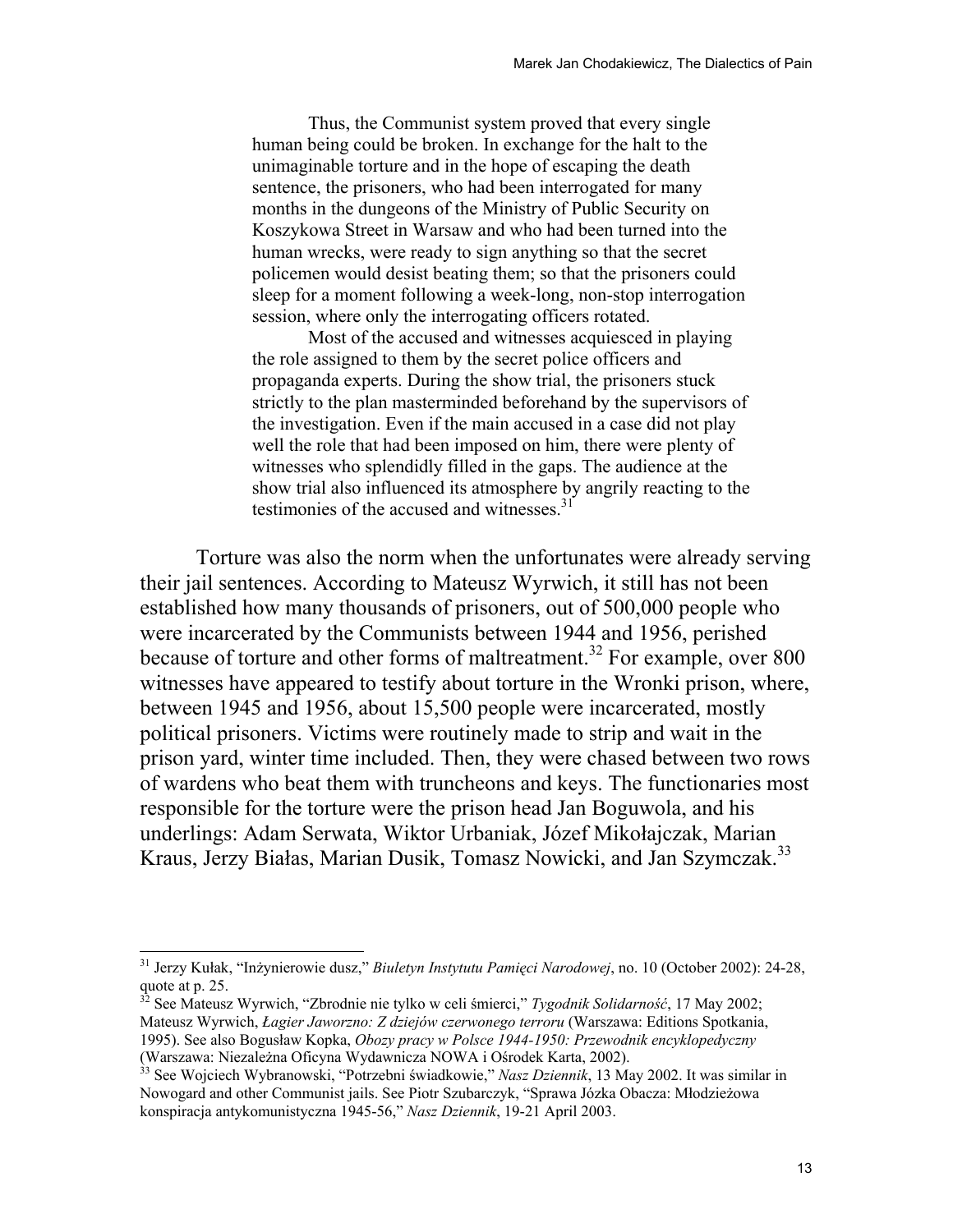Torture was an integral part of Poland's totalitarian reality. It was fully harmonized with the "legal" system and reflected in the official propaganda. $34$ 

# **The Legal Basis of Torture and the Communist Propaganda**

 No law explicitly permitted torturing anyone under Communism. However, between 1944 and 1956, the laws and regulations<sup>35</sup> commonly applied against political offenders were utterly dehumanizing and, hence, implicitly encouraged their abuse, including torture. Two types of distinct legal systems functioned at the time: the Soviet and the Polish. The former applied not only in Poland's eastern territories incorporated into the Soviet Union after the return of the Red Army in 1944, but also to the west of the so-called Curzon line, wherever the Soviet terror apparatus (and judiciary) happened to operate. While at the mercy of the NKVD, most commonly, the political offenders were charged under the infamous Article 58 of the Soviet penal code. According to Article 58, a Home Army soldier, who was ethnically Polish, born in pre-war Poland, and a life-long citizen of Poland could be sentenced as "traitor to the Soviet Motherland" in addition to being a "counter-revolutionary," "Hitlerite collaborator," and "fascist." <sup>36</sup>

 Simultaneously, although always deferring to the Soviet law, the local Communists in Poland introduced their own legal regulations. More precisely, they amended the existing pre-war laws with a bevy of their own decrees. Arguably, the most important of them was the infamous Decree of August 31, 1944, against "the fascist-Hitlerite criminals and traitors of the Polish Nation." The decree was promulgated by the Communist proxy regime and used mainly as a political and legal tool of repression against the independentists fighters and politicians, who were routinely branded as "Hitlerite collaborators," "fascists," and "reactionaries." 37 The August 31,

<sup>34</sup> Witold Kulesza and Andrzej Rzepliński, eds., *Przestępstwa sędziów i prokuratorów w Polsce lat 1944- 1956* (Warszawa: Instytut Pamięci Narodowej – Komisja Ścigania Zbrodni Przeciwko Narodowi Polskiemu, Uniwersytet Warszawaski – Instytut Profilaktyki Społecznej i Resocjalizacji, 2000). 35 A few "normative acts" (*akty normatywne*) of the Polish Communist secret police formally banned

torture (e.g., the orders of June 11, 1949, February 24, 1951, March 3, 1954, and November 19, 1954). For a list of rules and regulations pertaining to the investigative process of the Communist secret police see Antoni Kura, "Represje aparatu bezpieczeństwa publicznego w latach 1944-1956," *Biuletyn Instytutu* 

<sup>&</sup>lt;sup>36</sup> See, e.g., cases 3710 and 3710/822, Special Archive of Lithuania, the Committee for State Security (KGB), The Council of Ministers of the Soviet Socialist Republic of Lithuania, in Chodakiewicz, *Ejszyszki*, 2: 49, 59, 62, 82, 94, 98, 114-22.

<sup>&</sup>lt;sup>37</sup> See Dekret PKWN "o wymiarze kary dla faszystowsko-hitlerowskich zbrodniarzy winnych zabójstw i znęcania się nad ludnością cywilną i jeńcami oraz dla zdrajców Narodu Polskiego," 31 August 1944, *Dziennik Ustaw*, no. 4, poz. (item) 16 (1944); and its modified version in *Dziennik Ustaw*, no. 69, poz. 377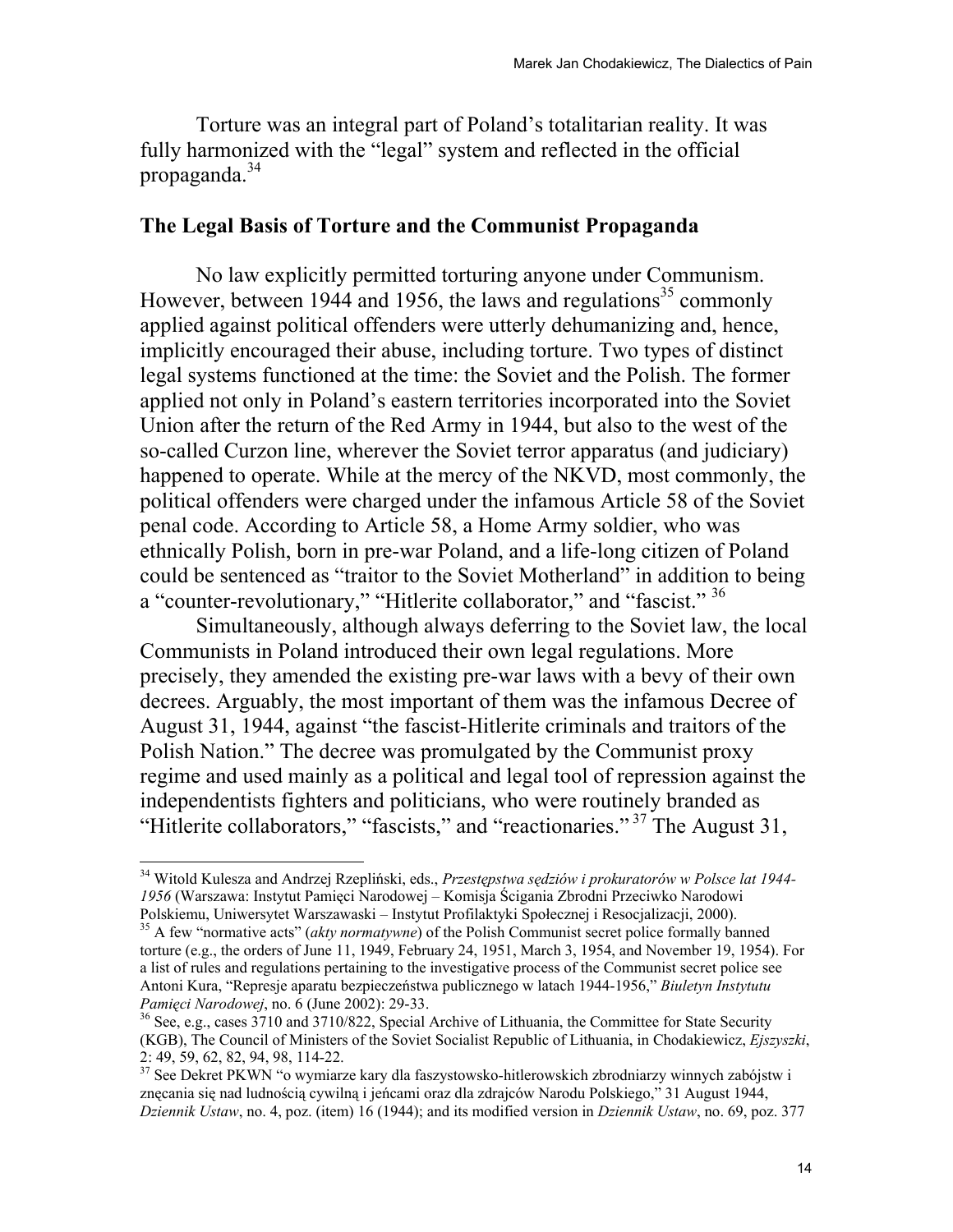1944 Decree was also applied to real and alleged Nazi collaborators, including for instance persons accused of participating the massacre of Jews at Jedwabne, thus from a legal point of view making it a political rather than a criminal case.<sup>38</sup>

The language of the August Decree was extremely violent. It reflected the language of contemporary Communist propaganda. And the Communists dubbed as "fascists" and "reactionaries" anybody who disagreed with them.<sup>39</sup> The independentist insurgents were of course the primary targets of the Stalinist vituperation. The guidelines for propaganda of the Central Board of Political Formatting of the Polish People's Army aptly titled "Concerning the mobilization of hatred toward the reactionary thugs" instructed the political commissars to "brand with all your strength the criminal activities of the bastards of the NSZ and AK, Hitler's emulators. Develop hatred among the soldiers and push them against the reactionaries."<sup>40</sup>

Accordingly, Communist military political commissars publicly preached that during the Warsaw ghetto uprising the following forces fought against the Jewish insurgents: "the German air force, the SS, and tanks as well as Polish hooligans, Polish reactionaries and, actually, the  $AK$ .<sup> $341$ </sup>

<sup>(1946).</sup> For the general background of the Stalinist legal system in Poland see Zdzisław Albin Zięba, *Prawo przeciw społeczeństwu* (Warszawa: Katedra Socjologii Moralności i Oksjologii Ogólnej, Instytut Stosowanych Nauk Społecznych, Uniwersytet Warszawski, 1997).<br><sup>38</sup> The accused in the trial were charged specifically pursuant to article 1 paragraph 2 of the decree of

August 31, 1944. See Sentencja wyroku, Sprawa Bolesława Ramotowskiego i 21 innych, 16 and 17 May 1949, Sąd Okręgowy w Łomży [afterward SOŁ], file Ksu 33/49, 225. Because the pre-war penal code still applied in Poland at the time, and it contained all of the appropriate provisions to deal with a riot that resulted in murder (in particular articles 23, 163, and 225 of the penal code, which included death penalty), non-political laws could have been used to prosecute the suspects in the Jedwabne case. See Juliusz Makarewicz, *Kodeks Karny z komentarzem* (Lwów: Wydawnictwo Zakładu Narodowego im. Ossolińskich, 1932); *Kodeks Karny: Prawo o wykroczeniach* (Warszawa: Wydawnictwo Ministerstwa Sprawiedliwości, 1939).

<sup>&</sup>lt;sup>39</sup> This frame of mind is reflected fully in the most important internal circulation Communist secret police periodical. See Andrzej Krzysztof Kunert and Rafał E. Stolarski, eds., *"Bijące serce partii": "Dzienniki personalne Ministerstwa Bezpieczeństwa Publicznego"*, vol. 1: 1945-1947 (Warszawa: Rada Ochrony Pamięci Walk i Męczeństwa and Oficyna Wydawnicza "Adiutor," 2001), 352-55, 361-69, 393, 458-60, 484-86, 492-500, 524, 527-28, 536, 551-52, 577, 585, 589, 593, 633 [afterward *"Bijące serce partii"*]. In relation to the Poles in general, this sentiment was expressed best by Jakub Berman who supervised the secret police in Stalinist Poland. See Teresa Torańska, *Oni* (London: Aneks, 1985), 274, 290–91, 341, 354– 58. Torańska's book is published in English translation as *"Them": Stalin's Polish Puppets* (New York: Harper & Row, 1987).

<sup>&</sup>lt;sup>40</sup> See Wytyczne d/s propagandy, Główny Zarząd Pol.-Wych. LWP pt. "W sprawie mobilizacji nienawiści do zbirów reakcyjnych," 10 May 1945, Kunert and Stolarski, *"Bijące serce partii"*, 388. ("Piętnować z całą siłą zbrodniczą robotę wyrodków z NSZ i AK – naśladowców Hitlera, rozwinąć w żołnierzu uczucie nienawiści i rozkołysać aktywność <sup>ż</sup>ołnierzy przeciwko reakcji.") 41 The speech of Colonel Mieczysław Dąbrowski during "a gala academy on the second anniversary of the

uprising in the Warsaw ghetto" on April 19, 1945, in Kunert and Stolarski, *"Bijące serce partii"*, 382. ("Podczas uroczystej akademii w drugą rocznicę powstania w getcie warszawskim przedstawiciel LWP płk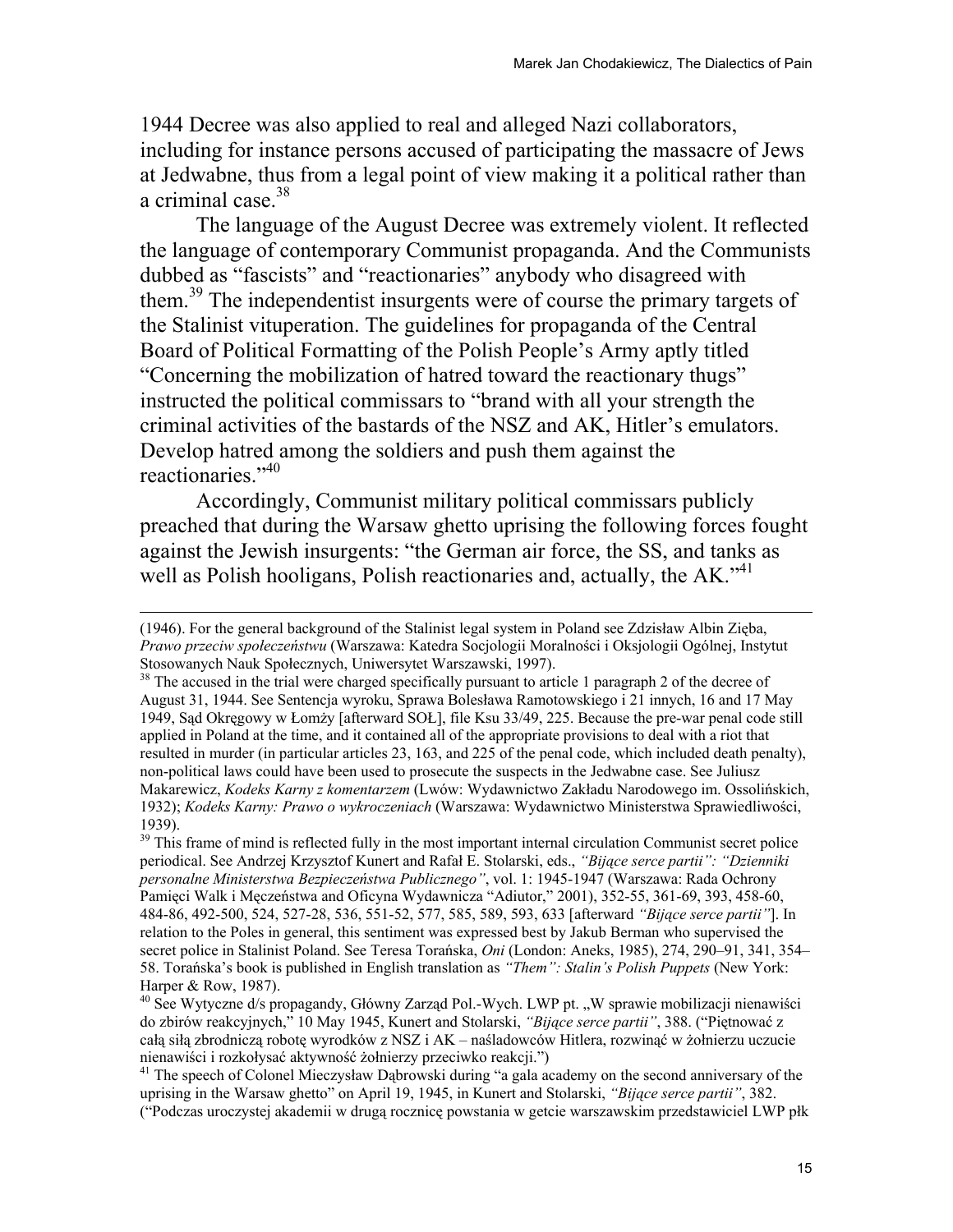Therefore, "the criminals of the AK and NSZ work hand in glove with the Hitlerites. And they should be treated just like the Hitlerite murderers."<sup>42</sup> A Communist pundit editorialized that "during the [Nazi] occupation the NSZ formed an auxiliary formation of the SS and Gestapo."43 "Put on trial the AK and NSZ murderers, Hitler's helpers!" screamed the official posters in unison. $44$ 

As Professor Krystyna Kersten has noted perceptively, the independentist insurgents and the parliamentary opposition were the chief "reactionaries." Significantly, "reactionary" was synonymous with "bandit," "traitor," "fascist," "Hitlerite," "anti-Semite," and "Jew-killer." Whoever killed Jews was not just a traitor, but also "an agent of Hitler." Anybody who opposed the Communists was also a potential "Jew-killer," or at least could be accused of such terrible anti-Semitic deeds, and, hence, branded "a Nazi collaborator." This was a convenient propaganda device commonly employed to dupe the West into believing that the opponents of the Communists were pro-Nazi and that the brutal crushing of the independentist insurrection and the parliamentary opposition in Poland was simply a mop-up operation which fittingly concluded the anti-German struggles of the Second World War. This was also a useful tool to rally the population behind the Communists in meting out justice to alleged Polish "Hitlerites."<sup>45</sup> (The trick was further intended to endear the proxy regime to the Jewish community at home and abroad.) $^{46}$ 

Mieczysław Dąbrowski oświadcza: 'Przeciwko powstańcom walczyli: lotnictwo, SS i czołgi niemieckie,

<sup>&</sup>lt;sup>42</sup> See *Głos Ludu*, 21 April 1945, in Kunert and Stolarski, *"Bijące serce partii"*, 382. ("Zbrodniarze z AK i NSZ działają ręka w rękę z hitlerowcami. I tak też, jak hitlerowscy mordercy, powinni być potraktowani.")<br><sup>43</sup> See *Głos Ludu*, 19 October 1945, quoted in Kunert and Stolarski, "*Bijące serce partii"*, 457. ("NSZ w czasie

<sup>&</sup>lt;sup>44</sup> "Pod sąd morderców z AK i NSZ!" Reproduced in Komorowski, *Polityka i walka*, n.p.<br><sup>45</sup> See Okólnik Ministerstwa Informacji i Propagandy nr 1, 21 April 1945, in *Pierwsza próba indoktrynacji: Działalność Ministerstwa Informacji i Propagandy w latach 1944-1947*, ed. by Andrzej Krawczyk (Warszawa: ISP PAN, 1994), 74-75; "PRESS CONFERENCE held by M. Bierut at the Polish Embassy in Moscow on April 23, 1945," in *Soviet-Polish Relations: A Collection of Official Documents and Press Extracts, 1944-1946* (London: "Soviet News," 1946), 30; Krystyna Kersten, "Polityczny i propagandowy obraz zbrojnego podziemia w latach 1945-1947 w świetle prasy komunistycznej," *Wojna domowa czy nowa okupacja? Polska po roku 1944*, ed. by Andrzej Ajnenkiel (Wrocław, Warszawa, and Kraków: Wydawnictwo Zakładu Narodowego imienia Ossolińskich, 1998), 140-50 [afterward "Polityczny" in *Wojna domowa*]; Marek Michalik, "Wizerunek Zrzeszenia 'Wolność i Niezawisłość' w wybranych tytułach prasy centralnej z lat 1945- 1947: Część I," *Zeszyty Historyczne WiN-u* 12 (March 1999): 5-42.

<sup>&</sup>lt;sup>46</sup> This propaganda ploy therefore required that the Communists effusively play the role of the sole protectors of the Jewish people. On April 17, 1949, the head of the proxy regime in Warsaw, Bolesław Bierut, cynically informed a visiting Jewish-American delegation that "killing a Jew is ten times more of a crime than ordinary killing" and vowed to punish severely anyone responsible for crimes against the Jews. See Joseph Tenenbaum, *In Search of A Lost People: The Old and the New Poland* (New York: The Beechhurst Press, 1948), 227. Numerous other so-called "pro-Jewish" statements were routinely made to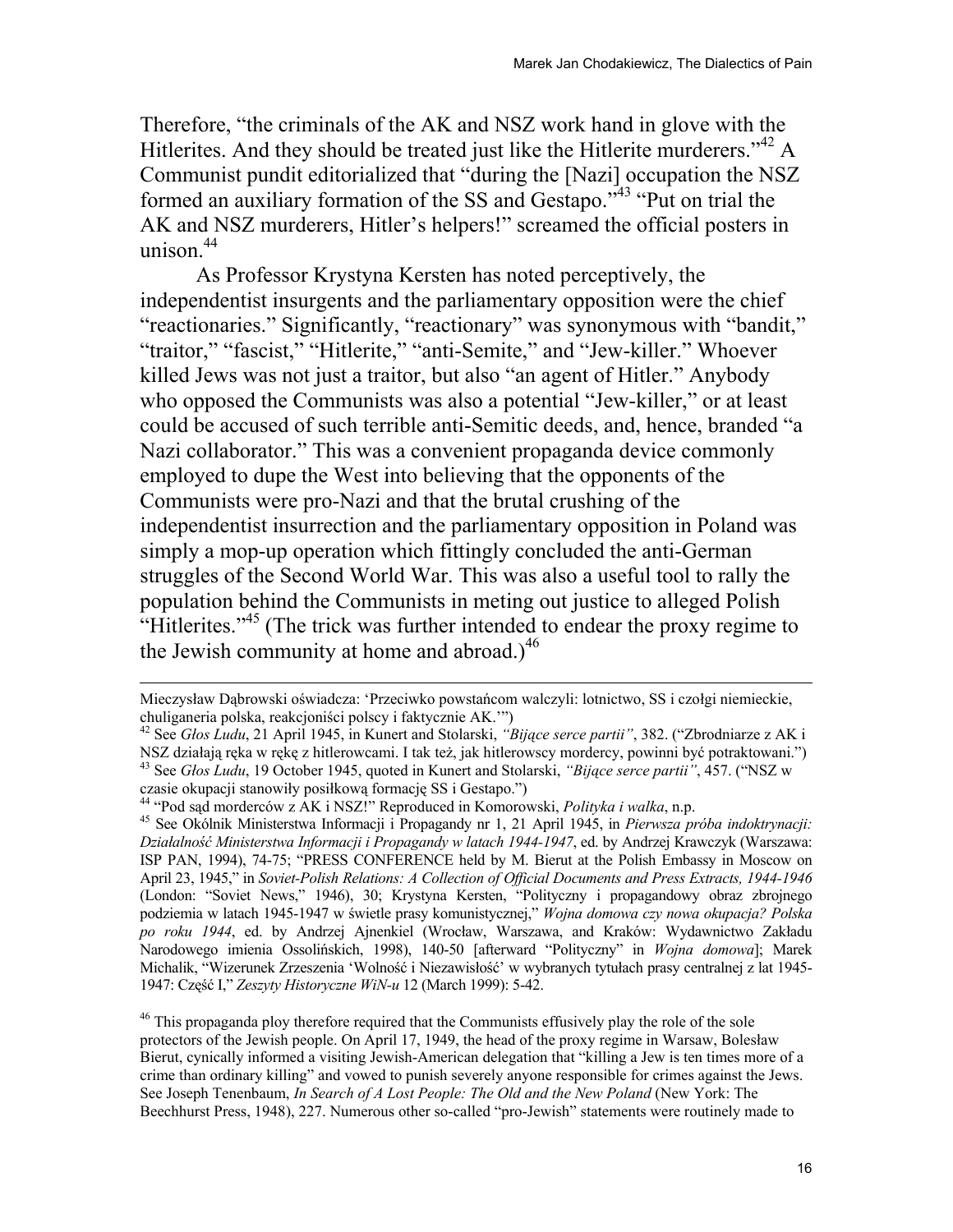Communist law was well-harmonized with the propaganda. It seems that the intention of the authors of the August Decree was to limit, if not outright preclude, the possibility of a fair investigation and a fair trial. The objective was to punish "Nazi collaborators," whether real or alleged. In other words, the Communist policemen, prosecutors, lawyers, and judges involved in the cases pursued and tried on the basis of the August Decree were not interested in recreating the crimes, describing their details, identifying the victims, and finding the perpetrators. They were out to destroy the enemy: physically and morally. Numerous accounts of the victims of the Communist investigative and legal process seem to signal just that.

### **Case Studies: Ejszyszki and Jedwabne**

Two separate case studies conducted by us strongly suggest that both the investigation and the court proceedings widely departed from the Western standards of justice. The most jarring abuses included the lack of professional meticulousness and the application of torture.

 In the case of Ejszyszki, following the attack of the Home Army (AK) on that town on October 19/20, 1944, the Soviet secret police initially did not bother to collect any witness accounts. The NKVD policemen simply beat confessions out of most of the suspects. A few refused to give in; most confessed, gradually yielding to their tormentors. The confessions, of course, included killing Jews and collaborating with the Gestapo. Later, some of the victims retracted their confessions in court. Nonetheless, some were sentenced to death, while most were sent to the Gulag on the basis of Article 58<sup>.47</sup> In the case of Jedwabne, where a number of Polish inhabitants were accused of assisting the Nazis in murdering the local Jews, the police and the judiciary were concerned about establishing neither the sequence of the events nor even the date of the mass murder. $48$  Using as a blue-print the

 $\overline{\phantom{a}}$ 

people who numbered 1,500" at p. 229 of court records, but on p. 225 that the sentenced men were "accused that on June 25 [sic July 10], 1941, in Jedwabne aiding the authorities of the German state, they

that effect by the Communist officials and the regime-controlled media. See also Simon Segal, "Eastern Europe," *The American Jewish Yearbook, 5705*, vol. 46: *September 18, 1944 to September 7, 1945*, ed. by Harry Schneiderman (Philadelphia: The Jewish Publication Society of America, 1944), 240-44; Raphael Mahler, "Eastern Europe," *The American Jewish Yearbook, 5706*, vol. 47: *1945-46*, ed. by Harry Schneiderman and Julius B. Maller (Philadelphia: The Jewish Publication Society of America, 1945), 391-408; Harry Schneiderman, "Eastern Europe," *The American Jewish Yearbook, 5707*, vol. 48: *1946-47*, ed. by Harry Scheiderman and Julius B. Maller (Philadelphia: The Jewish Publication Society of America, 1946), 334-49; Marek Jan Chodakiewicz, *Żydzi i Polacy, 1918-1955: Współistnienie, Zagłada, Komunizm* (Warszawa: Fronda, 2000), 535-38 [afterward  $\bar{Z}ydzi$  *i Polacy*].<br><sup>47</sup> Chodakiewicz, *Ejszyszki*, 2: 15, 26, 123-34, 139-40, 144.<br><sup>48</sup> For example, in the sentencing statement we read not only about "the mass crime against the def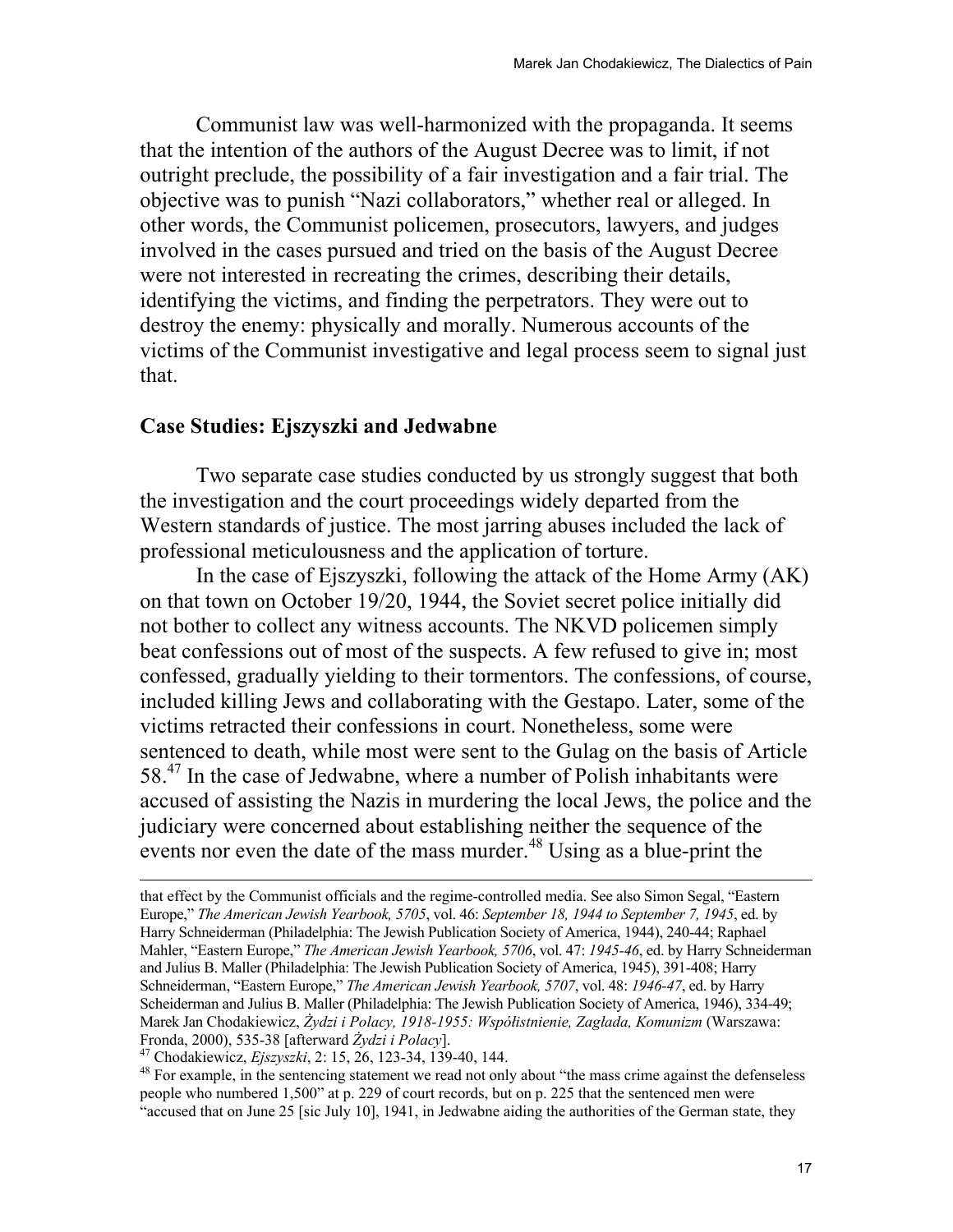imprecise and internally contradictory testimony of a second hand witness, they tortured the suspects into confessing to killing Jews and collaborating with the Nazis. Later, the accused were tried on the basis of the August 31, 1944, Decree.<sup>49</sup>

In both the Ejszyszki and the Jedwabne cases the secret police seized a number of suspects, including completely innocent people, who confessed under duress to their complicity in the alleged crimes. On the other hand, at least a few prisoners customarily denied their culpability and blamed their confederates, in particular those who had been killed or were otherwise beyond the reach of the secret police. $50$ 

 The reality of the interrogation and the trial should not obscure the fact that some of the suspects did take part in the AK assault on Ejszyszki, while others did participate in the massacre at Jedwabne. The gruesome ruthlessness of the Communist secret police and the judiciary should give us cause to pause however, before we treat the Communist interrogation records at their face value. All documents should be checked and crosschecked against other sources. Initially at least, all accounts of torture should also be treated as raw data.

### **Raw Data**

 $\overline{\phantom{a}}$ 

We have drawn our raw data on the topic of torture from the following sources: historical monographs, personal testimonies, legal records, and newspaper accounts. Legal records concern both the original cases from the 1940s and 1950s as well as contemporary cases generated by the investigative arm of the Institute of National Remembrance. Polish newspapers, ranging from the dynamic leftist *Gazeta Wyborcza* [Electoral Gazette] through the most respected centrist daily *Rzeczpospolita* [Republic] to the right-wing Catholic nationalist *Nasz Dziennik* [Our Daily], routinely report on court cases regarding the trials of both Communist secret police personnel and their political opponents. Further, the popular press periodically runs investigative historical stories on the anti-Communist insurgents and their tormentors. In all sources, the topic of torture is broached openly most of the time. The description is graphic and detailed.

participated in capturing about 1200 persons of Jewish nationality, who… were burned *en masse* by the Germans in the barn." See Sentencja wyroku and Uzasadnienie, Sprawa Bolesława Ramotowskiego i 21 innych, 16 and 17 May 1949, SOŁ, file Ksu 33/49, 225, 229.<br><sup>49</sup> For a detailed analysis see Marek Jan Chodakiewicz, *The Massacre in Jedwabne, July 10, 1941: Before,* 

*During, After* (New York and Boulder, CO.: Columbia University Press and East European Monographs, 2005) (forthcoming).

<sup>50</sup> This was a universal phenomenon evident also in other cases. See Chodakiewicz, *Ejszyszki*, 2: 15.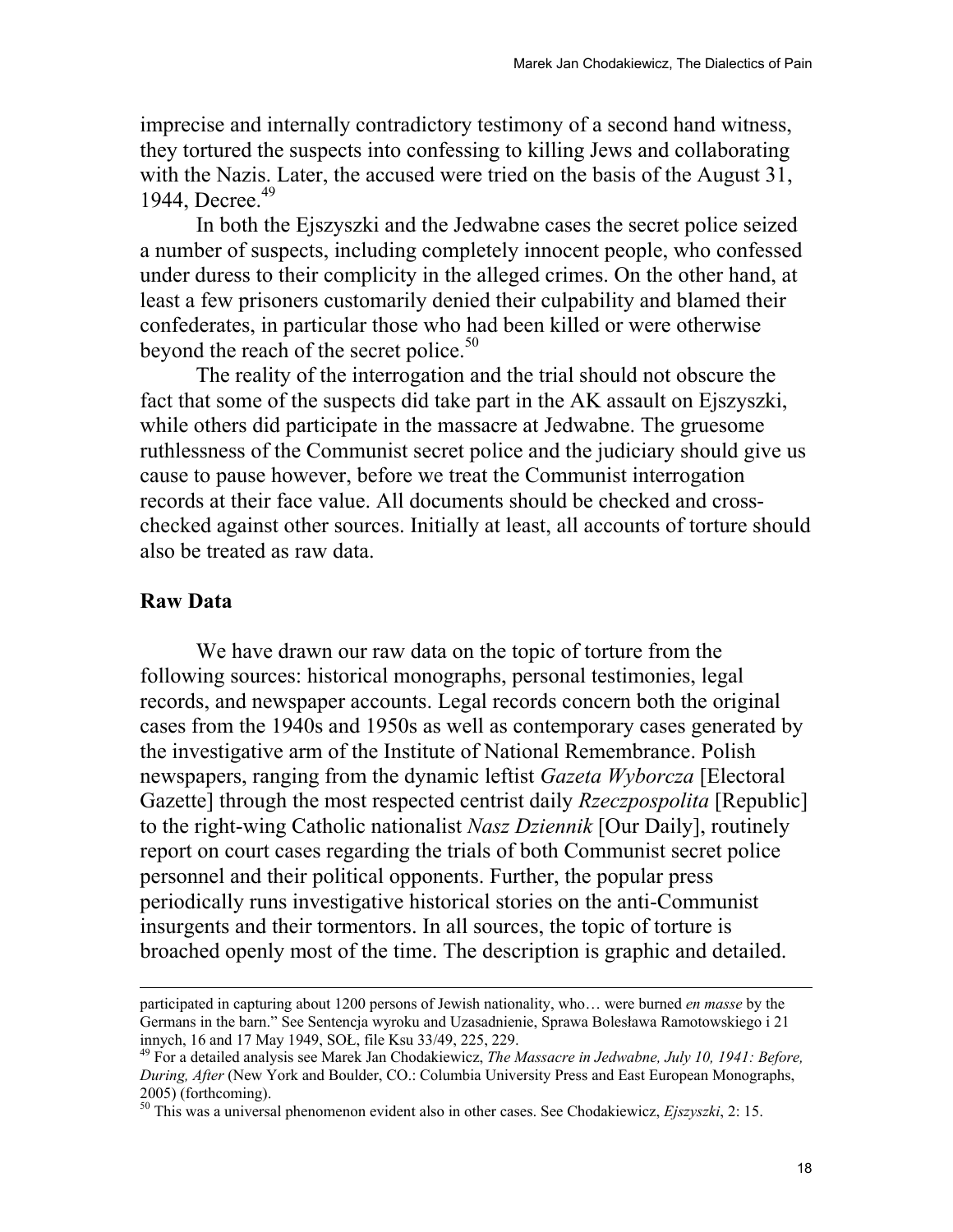From these accounts we learn that, aside from beating, the secret policemen liked to tear the hair out of the victim's body, extinguish their cigarettes on him or her, and apply many other methods of torture. Pathological behavior of this sort was also prevalent in low profile cases. Arguably, secret policemen serving in remote provincial outposts tended to be even more cruel because they lacked immediate supervision. But even if their sadism reflected itself just in beating and not in sexual perversion, it still was the norm. There were no boundaries to the cruelty and no consideration was given to the status, sex, or health of the victim. In one instance socialist Irena Sendlerowa of the Home Army miscarried after she was abused by the UB.<sup>51</sup> In another case, the UB-man Edmund Kwasek tortured Józefa Gradecka of the AK who was pregnant.<sup>52</sup>

In our sample below we have documented more than 500 cases of torture. Almost all victims described below were ethnic Poles and Catholics, save for a single Jewish man. One hundred and fifty four victims are identified by name, including 21 women. Most of the victims of torture, except for some of the youngest ones, were involved in both the anti-Nazi and anti-Communist struggle from 1939. The victims were subjected at least to 49 types of torture. Twelve prisoners were tortured to death, while 8 were shot immediately after the torture sessions (usually following a sham trial). Eight prisoners, including three women, withstood the torture, refused to confess, and survived their ordeal. In 143 (out of 154) cases the prisoners broke down and confessed their real and alleged "crimes." Hence, our research strongly suggests that torture served its intended purpose,  $53$  a few exceptions notwithstanding.<sup>54</sup>

 $51$  Sendler is credited with saving about 2,500 Jewish children during the Nazi occupation. See Irena Sendlerowa ("Jolanta"), "Ci, którzy pomagali Żydom: Wspomnienia z czasów okupacji hitlerowskiej," *Biuletyn Żydowskiego Instytutu Historycznego* [afterward *BŻIH*] (Warszawa), no. 45-46 (January-June 1963): 234-47; Magdalena Grochowska, "Lista Sendlerowej," *Gazeta Wyborcza*, 8 June 2001. 52 Tadeusz M. Płużański, "Najnowsza historia humerowców," posted at

http://www.upr.org.pl/mazowsze/serwis/arch/publ1.html.

<sup>&</sup>lt;sup>53</sup> Hence, the knowledge of the NKVD and the UB about the independentist underground was quite extensive. See Tatiana Cariewskaja et al., eds., *Teczka specjalna J.W. Stalina: Raporty NKWD z Polski, 1944- 1946* (Warszawa: ISP PAN, IH UW, Rytm and APFR, 1998); *Informator o nielegalnych antypaństwowych organizacjach i bandach zbrojnych działających w Polsce Ludowej w latach 1944-1956* (Warszawa: Ministerstwo Spraw Wewnętrznych, Biuro "C", 1964, Reprint Lublin: Wydawnictwo Retro, 1993) [afterward *Informator*]; Piotr Mirski and Jakub Twardowski, eds., *Zrzeszenie Wolność i Niezawisłość na Lubelszczyźnie w latach 1944-1947 w opracowaniu funkcjonariuszy MSW* (Lublin: Klub Inteligencji Katolickiej, 2002).

<sup>54</sup> For a story of a Home Army, Government Delegate's Office (*Delegatura Rządu*), and Wilno Mobilization Center (*Wileński Ośrodek Mobilizacyjny*) liaison who withstood torture by the Gestapo (November 1943-April 1944), NKVD (May-August 1945), and UB (1947), although at a great cost to her health see Skhema podpolnoi polskoi natsionalisticheskoi antisovetskoi organizatsii imenem "Delegatura Rzhondu," State Archive Vilnius, ugol. Delo arkh. Nr. 7251/3 Dobrazhanskogo Iuria Antonovicha i drugikh; Spravka, sekretno, Khodakevich Irina Vitol'dovna, delo 5082, October 1954; Vopros, 7 July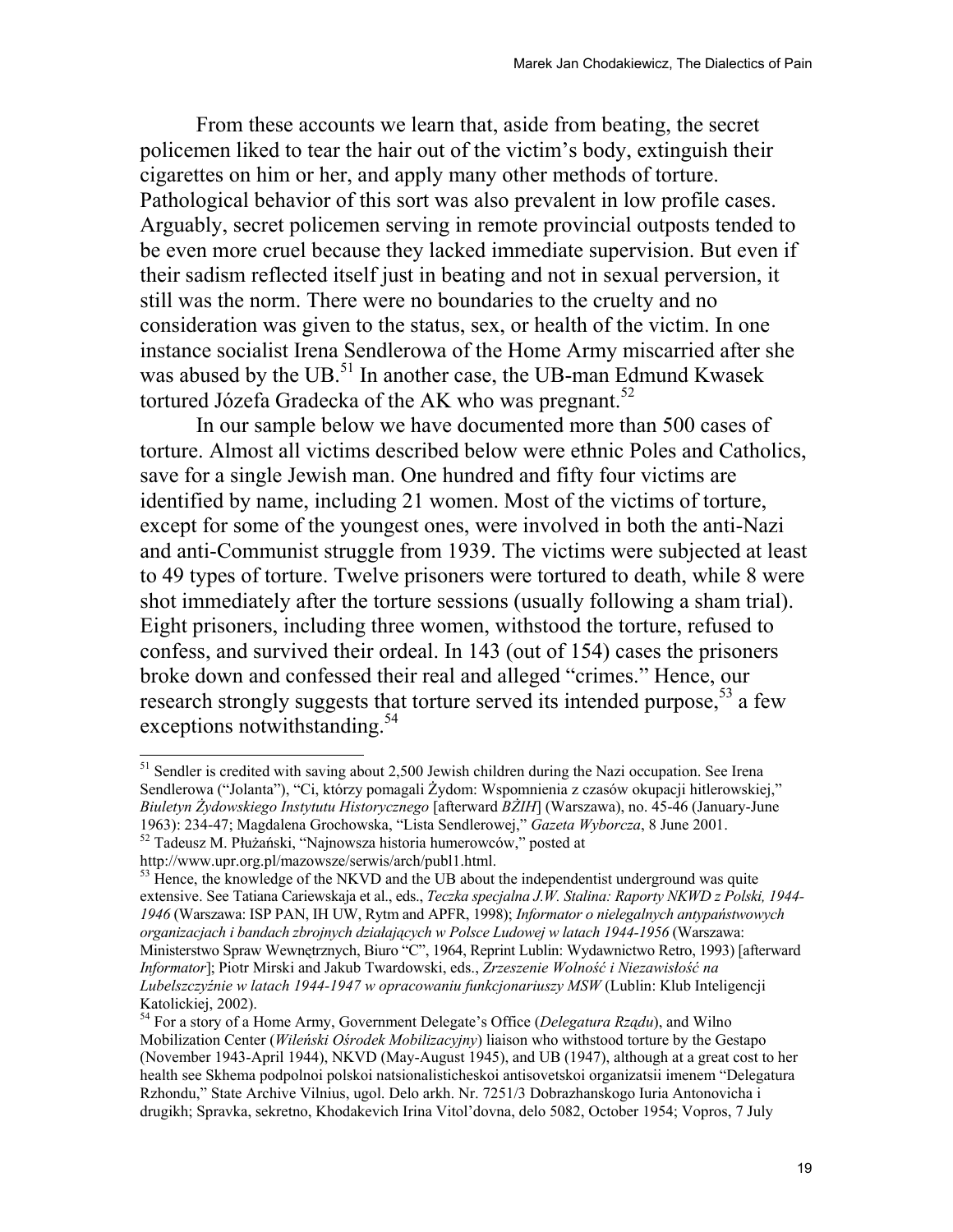As for the perpetrators, although the Soviets led the way,  $55$  they found many eager Polish collaborators. Although no thorough search has been undertaken in the secret police personal files nationwide, the evidence accumulated here suggests that most of the functionaries of the Communist terror apparatus were ethnic Poles of lower class origin. The witnesses mention but a few Jewish Communist perpetrators.<sup>56</sup> At times, the crimes were perpetrated jointly by the Soviets and Poles. For example, between 1945 and 1955 in a military restricted area of Biedrusk near Poznań, dozens of prisoners were tortured and summarily shot by Soviet and Polish Communist military intelligence officers. The executions took place in a church. The victims were lined up behind the altar and executed.<sup>57</sup>

Of course not everyone was physically tortured. For example, Major Zygmunt Szendzielarz ("Łupaszko") of the Wilno AK was only tormented psychologically.58 However, preliminary research suggests that his case was an exception. His soldiers and other insurgents were tortured routinely.

We have discerned three types of situations under which torture occurred: preliminary interrogation, interrogation proper, and postinterrogation. First, while operating in the field, the Communist secret police routinely tortured captured insurgents and suspected sympathizers to extract information regarding the whereabouts of their confederates and arms stores.

<sup>1945;</sup> Postanovlenie (pred'iavlenii obvineniia), 7 July 1945 Postanovlenie (o prekrashenii sledstvia i osvobozhdenii iz-pod otrazhi), 18 August 1945 (copies in my collection); Irena i Jan Chodakiewicz, Biuro Ewidencji i Archiwizacji Urzędu Ochrony Państwa [BeiA UOP], file 10962/II; Mieczysław Potocki, *Wspomniena żołnierza Armii Krajowej Ziemi Wileńskiej* (Warszawa: No publisher, 1981), 14, 17, 19; Marek Chodakiewicz, "Chodakiewiczowa Irena (1912-1979), pseud. 'Irena'," *Wileńskie Rozmaitości: Towarzystwo Miłośników Wilna i Ziemi Wileńskiej – Oddział w Bydgoszczy*, no. 6 (32) (November-December 1995): 50-51.

<sup>&</sup>lt;sup>55</sup> Torture by the NKVD started already during the first Soviet occupation of Poland's Eastern Borderlands. See Jan T. Gross, *Revolution from Abroad: The Soviet Conquest of Poland's Western Ukraine and Western Belorussia*, Expanded Edition (Princeton and Oxford: Princeton University Press, 2002), 164-74.<br><sup>56</sup> This seems to have been the case especially in the countryside but to a lesser extent on the central

command level. See Chapter Six, "The Local Elite under Soviet Rule, 1944-1947," and Chapter Eight, "Ethnic Minorities under Soviet Occupation, 1944-1947," in Marek Jan Chodakiewicz, *Between Nazis and Soviets: A Case Study of Occupation Politics in Poland, 1939-1947* (Lanham, MD: Lexington Books, 2003) (forthcoming); *Służba Bezpieczeństwa Polskiej Rzeczypospolitej Ludowej w latach 1944-1978* ([Warszawa:] Ministerstwo Spraw Wewnętrznych, Biuro "C" [1978?]); Mirosław Piotrowski, ed., *Ludzie Bezpieki w walce z narodem i Kościołem: Służba bezpieczeństwa w Polskiej Rzeczypospolitej Ludowej w latach 1944-1978 – Centrala* (Lublin : Klub Inteligencji Katolickiej, 2000); Grzegorz Majchrzak, "Szefowie i podstawowe piony operacyjne Ministerstwa Bezpieczeństwa Publicznego, Komitetu ds. Bezpieczeństwa Publicznego, Ministerstwa Spraw Wewnętrznych," *Biuletyn Instytutu Pamięci Narodowej*, no. 6 (June 2002): 23-24; Andrzej Paczkowski, "Żydzi w UB: Próba weryfikacji stereotypu," in *Komunizm: Ideologia, System, Ludzie*, ed. by Tomasz Szarota (Warszawa: Wydawnictwo Neriton and Instytut Historii PAN, 2001), 192-204 [afterward "Żydzi w UB" in *Komunizm*]; John Sack, *An Eye for an Eye* (New York: Basic Books, 1995).

<sup>57</sup> See Mateusz Wyrwich, "Mord w kościele: Skrytobójcze mordy czasów stalinowskich," *Przegląd Tygodniowy* [Toronto], 4 October 2002, 5-6.<br><sup>58</sup> See Krajewski and Łabuszewski, *"Łupaszka", "Młot", "Huzar"*, 859.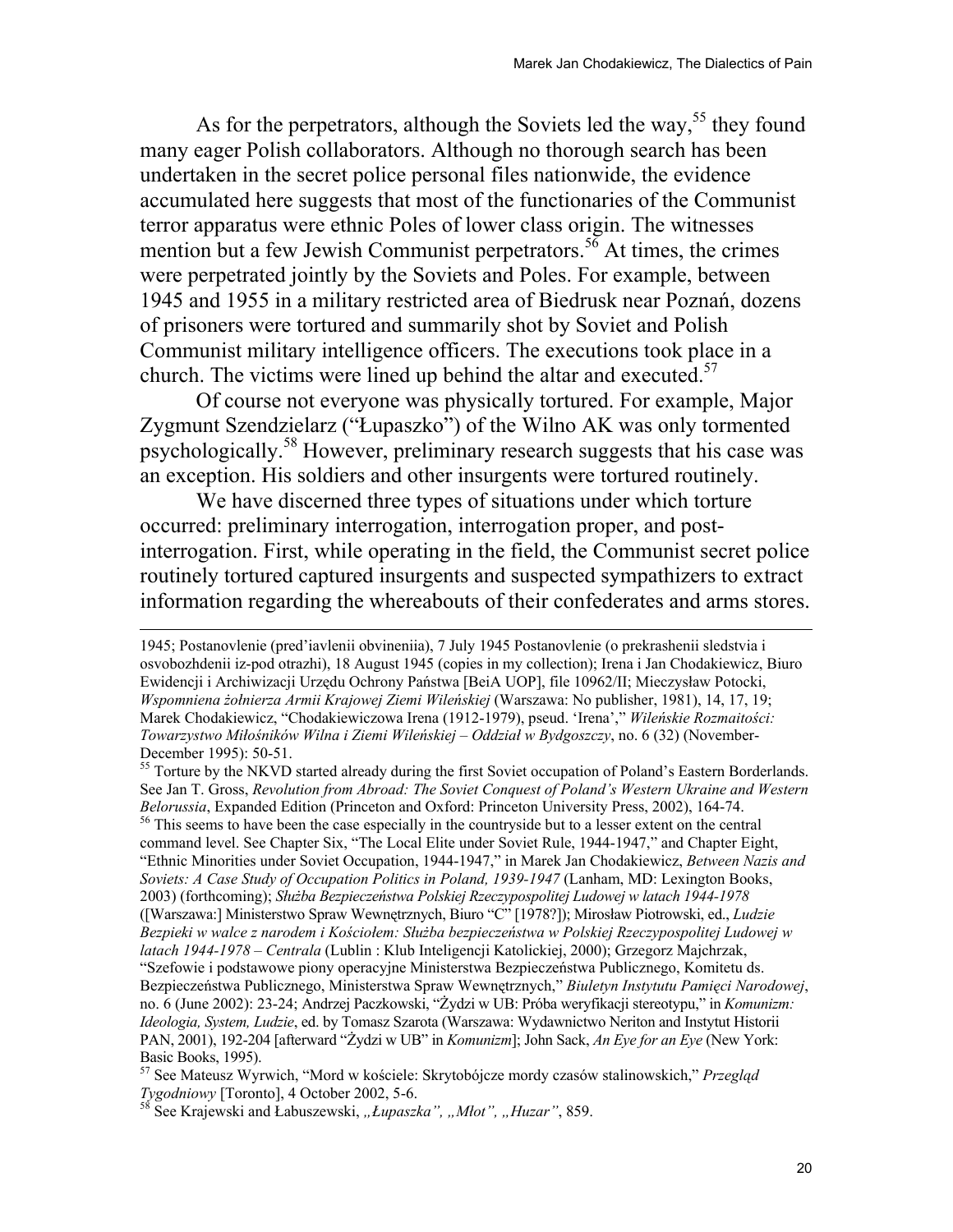Second, during the interrogation proper, the secret police applied torture to extract precise information about the insurgency, political opposition, and war-time activities as well as to force the victims to confess to trumped up charges, some of which were also morally damaging (e.g. the routine but false allegations about collaborating with the Nazi police and murdering Jews and Soviets). Third, during the post-interrogation the prisoners were sometimes tortured if they deviated from their forced confession in court or just for the sake of it as they were serving their sentences in jail. To put it plainly, whereas at the initial stage of an investigation the UB officers concerned themselves with finding out the truth, the desired outcome of the intermediate stage was a full confession which freely mixed truth with fiction.

The following examples, presented chronologically, concern mostly the interrogation proper. However, in general, the evidence presented below attests to the prevalence of torture at every stage of one's experience with the Communist secret police.

# **Case by Case**

l

 Between September 1944 and 1945, about 3,000 prisoners were incarcerated at a concentration camp run by the NKVD at Kąkolewica, near Łuków in the Province of Lublin. According to the estimates of the underground, up to 1,800 people were shot following a grueling interrogation. Cadet officer Antoni Sztolcman ("Mewa") was one of the 16 local NSZ-AK company soldiers seized between September 28 and October 6, 1944. He and his friends were beaten daily and held in a dugout partly filled with water. Because he refused to turn in his older brother, who was a Home Army fighter, the seventeen-year-old Czesław Pękała was kicked on his head until he fainted. His NKVD interrogators also shoved thin wooden splinters under his fingernails.<sup>59</sup>

On October 30, 1944, Major Jakub Hałas ("Kuba") of the AK Lublin District Command fell into an NKVD trap. He died of blood infection after the blows of the torturers shattered his ribs and punctured his lungs on

 $59$  Although there is still no access to the NKVD files in Russia, it has been established that the Polish Communists alone passed 43 death sentences. Further, in a random exhumation in a forest nearby a mass grave was uncovered containing 12 bodies, apparently victims of a single execution. See Antoni Stolcman, "Kąkolewica 1944 r.," in *Narodowe Siły Zbrojne na Podlasiu*, vol. 1: *Materiały posesyjne*, ed. by Mariusz Bechta and Leszek Żebrowski (Siedlce: Związek Żołnierzy Narodowych Sił Zbrojnych, 1997), 196-223; Anna Wasak, "Tajemnica kąkolewickich lasów," *Nasz Dziennik*, 13 June 2003.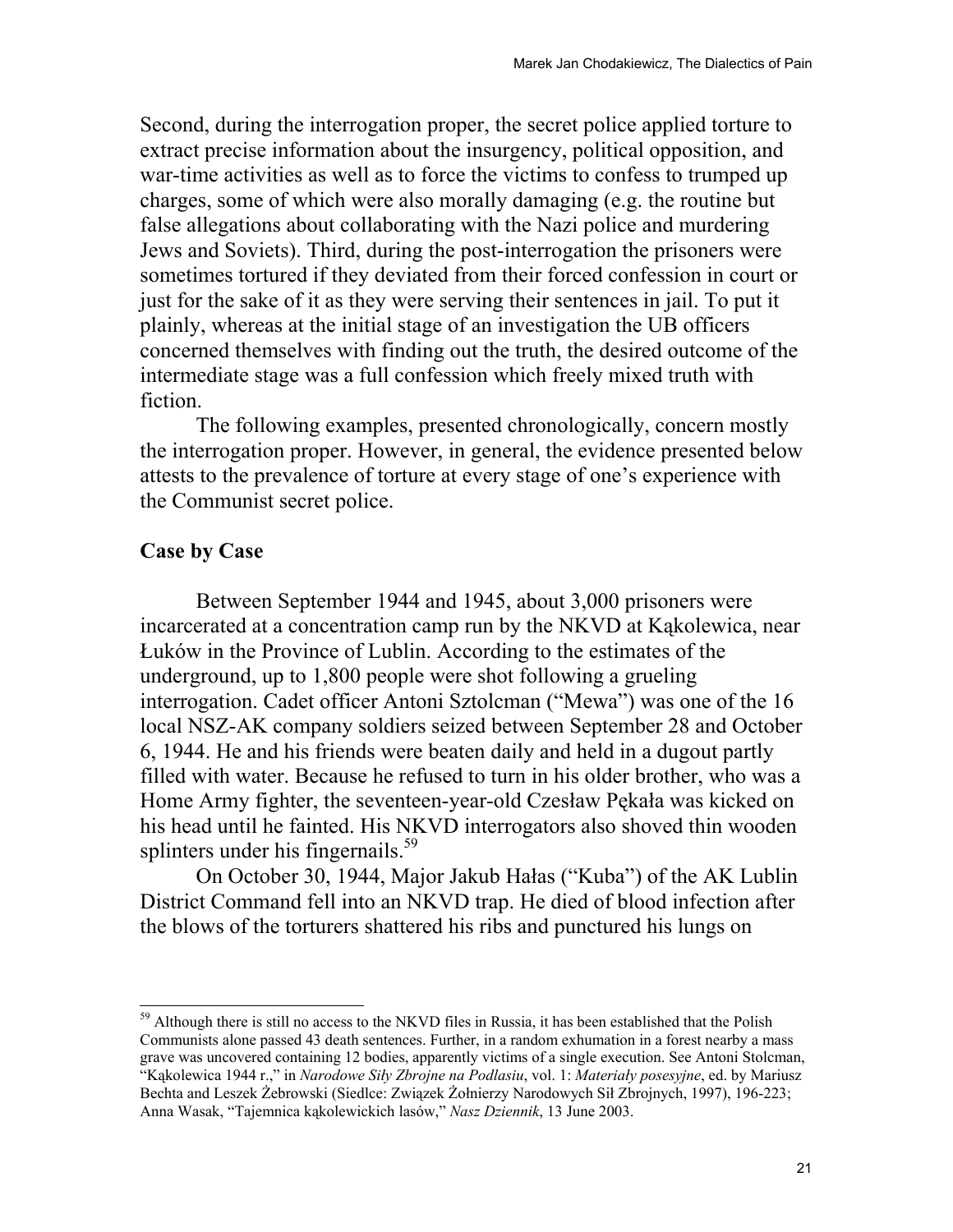December 30, 1944. His underling, Lieutenant Witold Engelking ("Prot"), was captured on November 7, 1944, and beaten to death shortly after. $60$ In the fall of 1944, AK soldier Irena Antoszewska-Rembarzowa was interrogated by the NKVD in Lublin. Although pregnant, she was ordered to strip and when she refused, her Soviet interrogator beat her on her head until she fainted. $61$ 

In February 1940, Father Michał Pilipiec ("Michał") volunteered for the underground Union of Armed Struggle (ZWZ), and later the AK. First, he was a chaplain of the Błazowa outpost and later he became the head chaplain for the Rzeszów sub-district (obwód). Father Pilipiec continued his underground activities under the Soviet occupation until he was arrested by the NKVD and Polish Communist secret police led by Zygmunt Bieszczanin on December 3, 1944. He was brutally tortured at the Lubomirski Zamek prison in Rzeszów. He shared his cell with AK soldiers Dominik Sobczyk, Stanisława Rybka ("Szpak"), Józef Bator, and Jan Szela. On December 7, Father Pilipiec was sentenced to death along with his cellmates. The prisoners were shot the same day, except for cadet officer Rybka who escaped from the place of the execution and left the following account of torture:

> The priest was unable to stand on his own. We helped him to reach his straw mattress. Then we put him down on it. He was terribly massacred. His cassock was torn in many places. There were wounds all over his body. The skin on his head was broken and a stream of blood dripped from it. He writhed in pain. This must have been some incredible pain as the priest was unable to refrain from crying and moaning. $62$

In March 1945 the Communist secret police boss of Radom, Jan Byk aka Czesław Borecki, arrested the wife of AK-WiN Captain Stefan Bembiński ("Harnaś"). To force the woman to reveal the whereabouts of her husband and his confederates, Byk "beat me with a flat of his hand on my face, breaking my teeth."<sup>63</sup>

On April 18, 1945, the NKVD and the UB seized a few soldiers of the NZW's Emergency Special Action (*Pogotowie Akcji Specjalnej* – PAS) in Lubaczów, including Lieutenant Konstanty Kopf ("Zawisza"). After three

<sup>&</sup>lt;sup>60</sup> Kister, Komenda Okręgu Lublin, 150-51.

<sup>&</sup>lt;sup>61</sup> Adam Kruczek, "Bohaterki Lubelszczyzny," Nasz Dziennik, 21 August 2002.<br><sup>62</sup> Zbigniew Lazarowicz, "Ksiądz Michał Pilipiec ps. "Ski" – Męczennik za Wiarę i Ojczyznę," Nasz<br>Dziennik, 5-6 April 2003.

*Dziennik*, 5-6 April 2003. 63 See Danuta Suchorowska, *Rozbić więzienie UB! Akcje zbrojne AK i WiN, 1945-1946* (Warszawa: Agencja Omnipress, 1991), 80, 82, 164-65.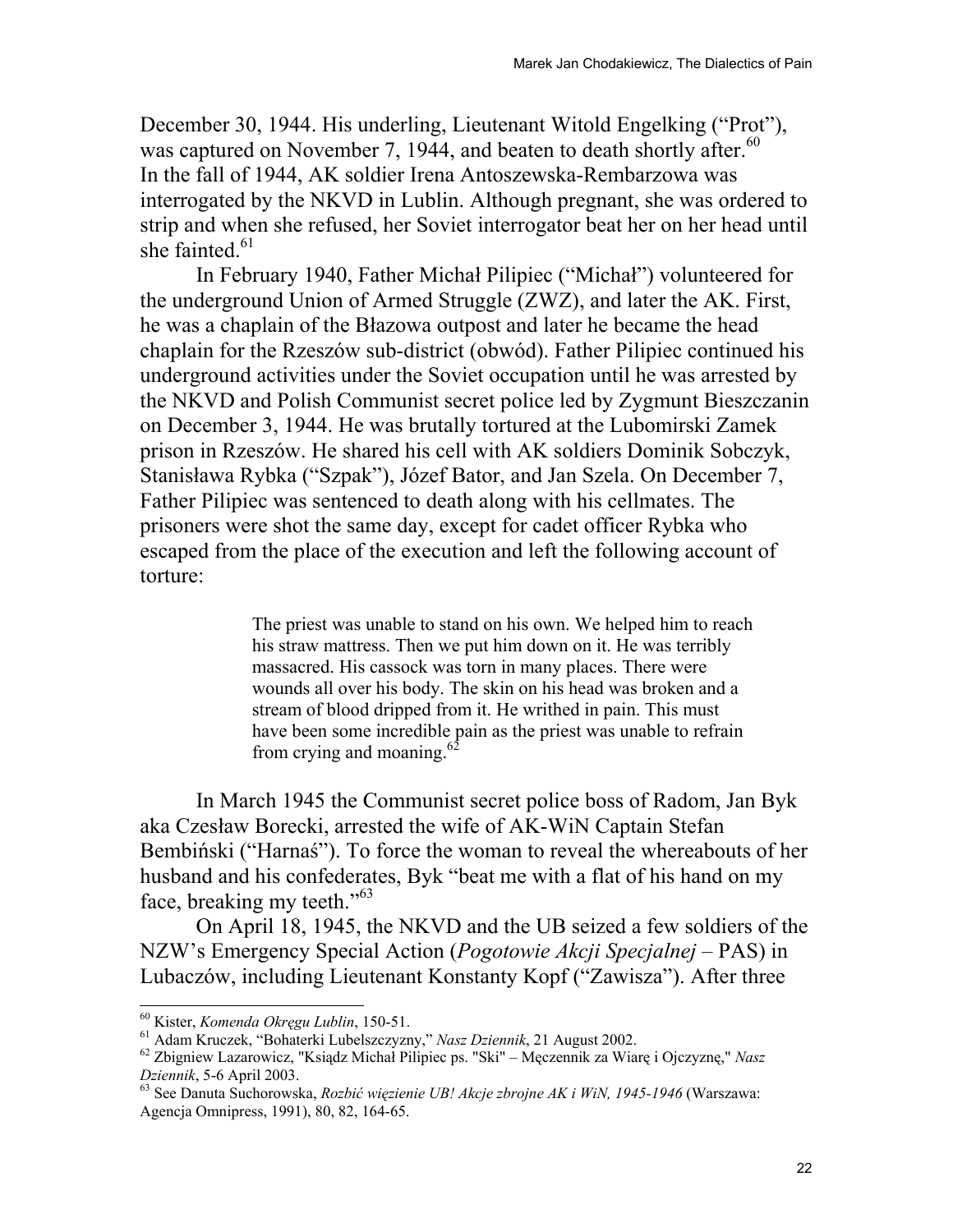days in local jail, the prisoners were transferred to the UB headquarters in Rzeszów. Tortured from April through October 1945, Kopf recalled that:

> The interrogation sessions lasted 24 hours. The UB interrogators applied a variety of physical torture. That included hitting the prisoner, suspending him tied from a bar, tearing off his fingernails, beating him on the soles of his feet, applying electric shocks during questioning, and putting him in solitary confinement [*karcer*]. This was a closed cell two meters by two with a large, round hole in the middle leading to the septic tank down below which served as the main depository for refuse from the whole jail. The prisoner could only stand up in that cell and walk around that hole. The stench of feces and ammonia caused one's eyes to become infected. Standing caused one's legs to swell. If the prisoner was not able to withstand that kind of torture, he would fall into the hole and drawn. There were also instances of the prisoner standing in that cell and they hosed him with water. The present writer was sentenced to 102 hours of solitary confinement.<sup>64</sup>

In December 1944 and August 1946, in Nisko, the UB officer Stanisław Suproniuk arrested Lieutenant Skarbimir Socha ("Jaskółka") of the NOW-AK-NZW. First in Nisko and then in Rzeszów, "Suproniuk beat me with a chain and his assistant Józef Orsa with the butt of his submachine gun."65 In April 1945 Suproniuk and his underlings arrested Janina Oleszkiewicz, the wife of the NOW-AK-NZW insurgent Major Franciszek Przysiężniak ("Ojciec Jan"). She was in an advanced stage of pregnancy. Oleszkiewicz was interrogated overnight and then taken out for a ride and summarily shot.<sup>66</sup> Other UB-men suspected of crimes at the Security Office in Nisko, include the Młynarskis, father and son.<sup>67</sup>

 $\overline{\phantom{a}}$ 

<sup>65</sup> See Wojciech Wybranowski, "Pan UB-ek chory," *Nasz Dziennik*, 28 March 2001.<br><sup>66</sup> In 1999 Suporniuk was decorated with the coveted Polonia Restituta Cross by the post-Communist President of Poland Aleksander Kwaśniewski. After a public outcry, the Cross was taken away from the UB man. Finally, in 2004 Suporniuk was charged with about 80 counts of torture of political prisoners in Nisko, Krosno, and Gdynia. See Krajewski, *Żołnierze wyklęci*, 225-26; Wojciech Wybranowski, "IPN skarży kata ziemi rzeszowskiej," *Nasz Dziennik*, 9-10 March 2002; Wojciech Wybranowski, "Czy tarnobrzeska prokuratura chroniła pułkownika UB?" *Nasz Dziennik*, 19 March 2002; Wojciech Wybranowski, "Nazywali go –'Czerwona Śmierć,'" *Nasz Dziennik*, 23 October 2001; Maciej Walaszczyk, "Kat bez sądu," *Nasz Dziennik*, 8 November 2001; Józef Matusz, "Podejrzany o torturowanie żołnierzy," *Rzeczpospolita*, 27 April 2002; P.W.R., "Oficer UB bez orderu," *Rzeczpospolita*, 25 October 2001; Mariusz

<sup>64</sup> Por. Konstanty Kopf ps. "Zawisza," "Głowacki," "Pewny," "Więzienne echa," *Szaniec Chrobrego* [Warszawa] vol. 19, no. 61-62 (227-28) (2002): 17-21, quote at p. 20. Lt. Kopf was sentenced to several years in jail in October 1945 but he was amnestied in 1947.

<sup>&</sup>lt;sup>67</sup> Ryszard Młynarski eventually succeeded Suproniuk as the head of the office. His case is controversial because his daughter, Danuta Huebner nee Młynarska is Poland's European commissioner designated by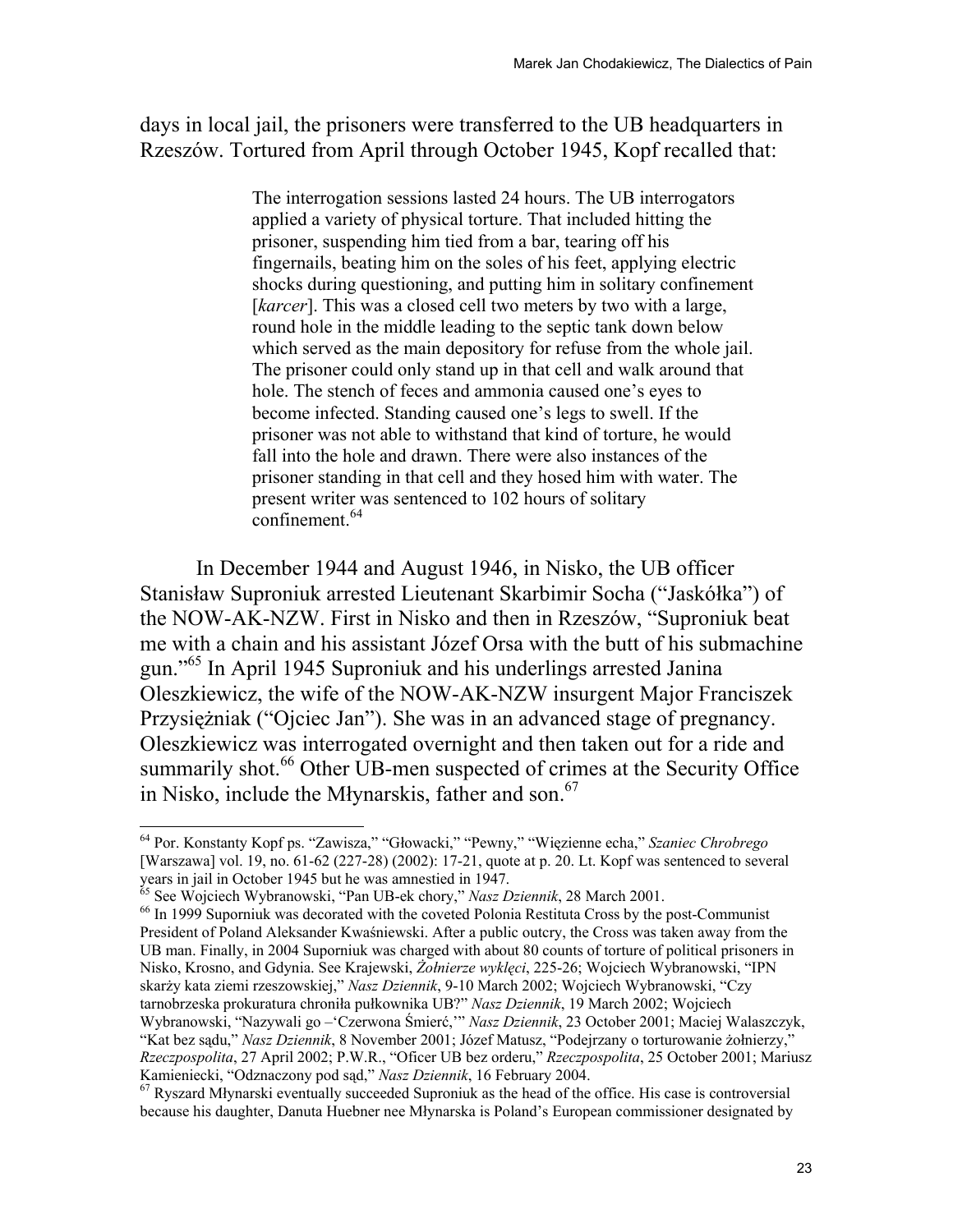In August 1945 the secret police arrested Captain Kazimierz Moczarski, who served in the Home Army during the Nazi occupation and afterward in one of its clandestine successors, the Delegation of the Armed Forces (*Delegatura Sił Zbrojnych* – DSZ). Moczarski was also a liberal and a leader of the center-leftist Democratic Party (*Stronnictwo Demokratyczne* – SD). As Moczarski recalled, UB Colonel Józef Goldberg, aka Jacek Różański, "told me that… I would go through a 'hellish interrogation' – which really happened later." Różański threatened the victim that he would receive the death penalty. He also explained that "we can always prove that you were a Gestapo agent because we have the blank originals of the official stationery of the Gestapo, their rubber stamps, and the like. We also are holding such former Gestapo members who will very gladly sign a postdated file prepared by us that you were a Gestapo agent." Although Moczarski was tortured horribly, he refused to confess his "crimes" but was nonetheless sentenced to death.

Subsequently, Moczarski enumerated forty-nine different types of torture he was subjected to by eight officers of the UB during the interrogation which lasted from November 30, 1948, to September 22, 1952. The torture included beating with a nightstick, a piece of wire, and a metal rod on Moczarski's throat, nose, fingers, and feet; tearing out his hair (from his genitals, beard, head, and chest); burning him with cigarettes and candles (on his lips, eyes, and fingers); crushing his toes with jackboots; kicking his entire body; stabbing him with needles; injuring his rectum with a screw and a stool leg; forcing the prisoner to do sit-ups until he fainted; forcing the prisoner to run up and down the stairs for long periods of time; locking him naked in solitary confinement; depriving him of sleep for up to 9 days at a stretch and preventing him from falling asleep by periodically slapping his face; forcing him to stand at attention for hours with his hands raised; and depriving him of food and drink for days. Physical torture was accompanied by psychological torment. It included depriving Moczarski of any contact with his family; informing him alternately that his wife "whom…[he] loved very much" was either dead or cheating on him; writing on the forehead of this famous anti-Nazi fighter the word "Gestapo"; and, finally, locking him in a cell for almost a year with Gestapo men, including SS-General Jürgen Stroop, the executioner of the Warsaw ghetto. All these and other methods were employed to force Moczarski to talk.<sup>68</sup>

the post-Communists. See Piotr Baran, "Ojciec Danuty Huebner nie chce wracać do Ubeckiej przeszłości," *Super Express*, 27 October 2005. 68 Moczarski's chief tormentors were: Colonel Anatol Fejgin, Lieutenant Colonel Józef Dusza, Major Jerzy

Kaskiewicz, Captain Eugeniusz Chimczak, Captain Adam Adamuszek, Second Lieutenant Tadeusz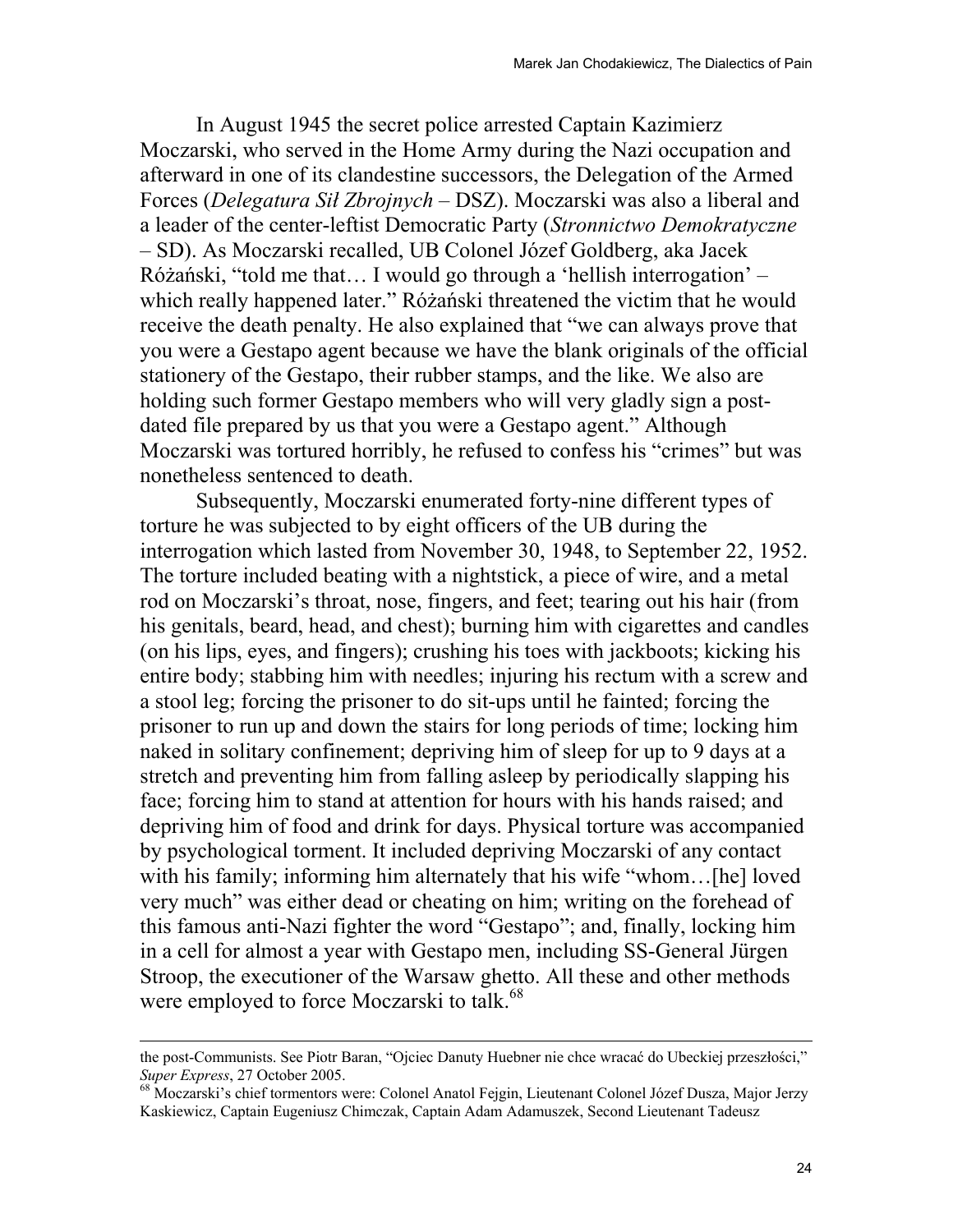In September 1945, the Communist secret police captured insurgent liaison Barbara Nagajewicz-Woś ("Krystyna") of the AK-WiN unit led by Major Heronim Dekutowski ("Zapora"). Despite being tortured for three weeks, she refused to budge and was sentenced to 10 years in jail. According to an account of her torture in Lublin,

> This was a terrible night. She was beaten. She screamed…. Investigating officer Maksymiuk beat her with a wire-tipped pole. He threw 'Krysia' over a chair, pulled up her skirt, and whipped her. Then she was prostrated on the floor and the torturers poured cold water into her nose. She lost consciousness several times. 'Will you talk?' they asked her when she opened her eyes. She kept silent. 'Whip her some more!' Maksimiuk yelled. She was thrown back into her cell at 7:00am. She was completely covered in blood…. The beating and torture did not help. 'Krysia' kept completely silent.<sup>69</sup>

In September 1945 in Urzędów an UB expedition caught Mrs. Gajewska, whose son served in the AK-WiN "Zapora" unit. She was tortured in front of her other son, Stanisław, who was 15-years old at the time. UB Captain Pokrzywa attempted to force the boy to reveal the whereabouts of his brother: "Staś did not answer. The scream of his mother, who was being beaten, reverberated in his ears."<sup>70</sup> The same expedition captured at the time several AK-WiN insurgents. They shot three, refused any medical help to two wounded guerrillas, and beat their three colleagues with wooden sticks in front of the villagers of Urzędów-Bęczyn who were forcibly herded to witness the execution.<sup>71</sup>

In September 1945, to discourage support for the insurgents, the UB men in Bielsk Podlaski beat a civilian suspect with a board studded with nails. Then they sent his bloody shirt to his wife as a warning, finally releasing her husband after a while. Consequently, the man told the insurgents: "Gentlemen, please do not stay at my farmstead! Forgive me! Or kill me! I can't stand being arrested again."<sup>72</sup>

Szymański, Staff Sergeant Mazurkiewicz, and Sergeant Stanisław Wardyński. Sentenced to death in November 1952, Moczarski was held on death row for over a year. Only in January 1955 did he learn that his sentence had been commuted to life in October 1953. He was amnestied in April 1956 and exonerated in December 1956. Moczarski recalled his ordeal in a letter to his lawyer written at the time of his "rehabilitation" trial. See Kazimierz Moczarski, *Zapiski* (Warszawa: Państwowy Insytut Wydawniczy, 1990), 302-308.

<sup>69</sup> See Ewa Kurek, *Zaporczycy, 1943-1949* (Lublin: Wydawnictwo Klio, 1995), 314 [afterward Zaporczycy]. This account is based upon Kurek's interview with the victim.<br><sup>70</sup> Kurek, Zaporczycy, 243. This account is based upon Kurek's interview with the victim's son.<br><sup>71</sup> See Kurek, Zaporczycy, 245-46. This account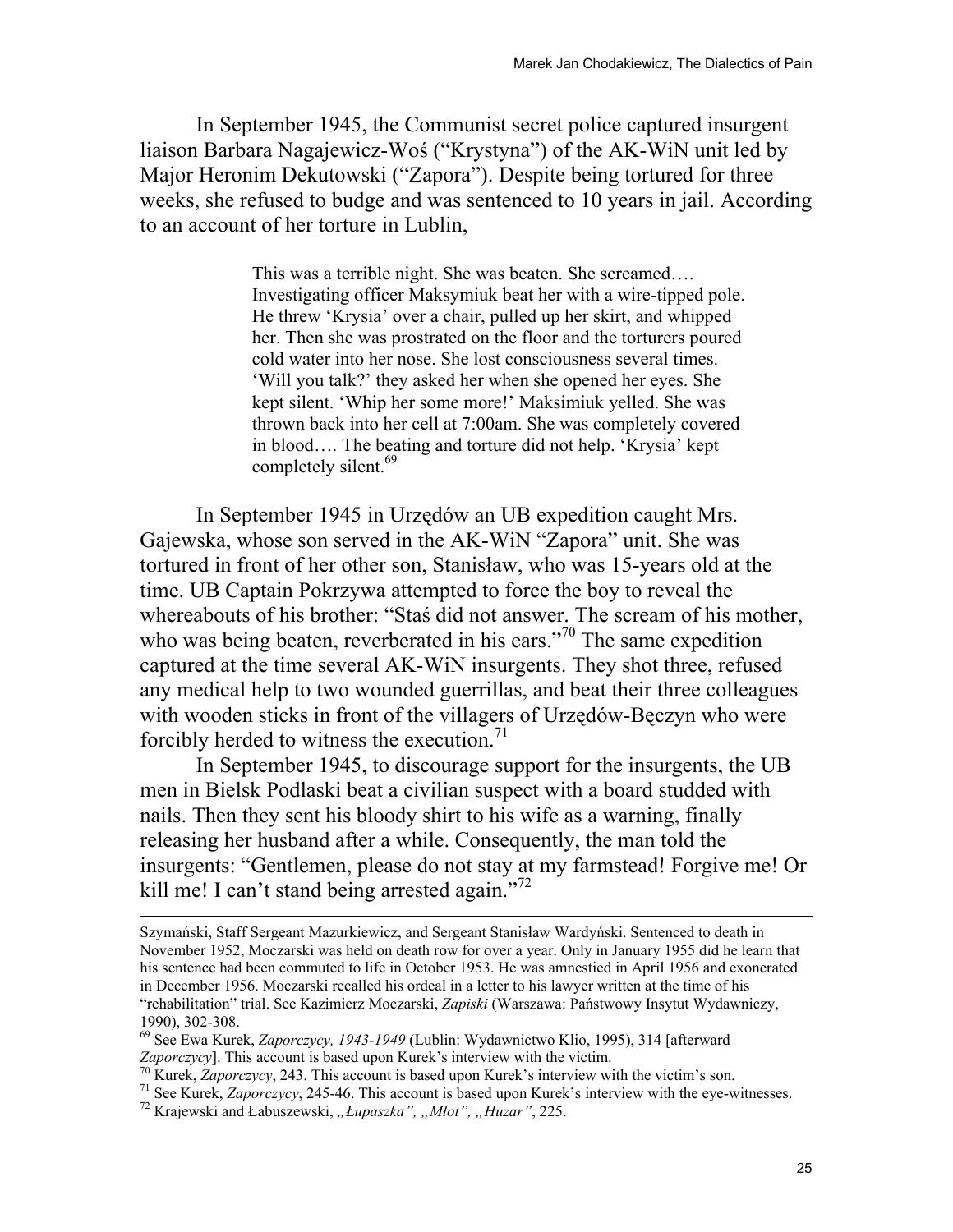In Łódź, the infamous security officer Major Adam Humer ordered his underlings to hold down the captured insurgent cryptographic expert, Second Lieutenant Maria Hattowska of the WiN. Then Humer stood on her chest and beat her on her crotch with a steel-tipped whip. Humer applied similar methods to another woman, the insurgent liaison Second Lieutenant Ruta Czaplińska of the NZW. Aside from torturing many suspects, he and his colleagues, including UB Second Lieutenant Tadeusz Szymański, beat to death at least one independentist, Tadeusz Łabędzki, whose "crime" was to have edited underground publications.<sup>73</sup>

Between December 27, 1945, and January 26, 1946, the secret police launched an anti-insurgent expedition in the area of Drohiczyn. "Thirty-six persons were arrested. In many villages people were beaten and tortured on the spot. The secret police demanded the surrender of weapons by persons who often had none."<sup>74</sup>

From December 1945 through February 1946 the Communist counterintelligence officer Jerzy S. tortured Wincenty O., a Gulag survivor, in Koszalin. While serving under duress in Poland's Communist military, Wincenty O. was denounced for spreading "enemy propaganda," i.e. complaining about the system. Jerzy S. interrogated him at night, kicking his victim and beating him with a wooden club. The man confessed and was sentenced to 5 years in jail.<sup>75</sup>

On January 13, 1946, uniformed secret police troops of the Internal Security Corps (*Korpus Bezpieczeństwa Wewnętrznego* – KBW) raided Mężenin near Siedlce and Drohiczyn. They seized insurgent post commander Edward Gregorczuk ("Bonawentura") and two of his soldiers, all of them seasoned anti-Nazi and anti-Communist fighters. Gregorczuk "was subjected to incredibly cruel torture. After he was terribly beaten, with his face massacred and his bones broken, the UBP and the KBW drove him around the area to force him to denounce members of the underground to

<sup>73</sup> Jan Ordyński, "Finał procesu stalinowskiego oficera," *Rzeczpospolita*, 4 April 2002; Mikołaj Wójcik, "Był świadom swojej brutalności," *Nasz Dziennik*, 4 April 2002; Jan Ordyński, "Dobra opinia od Różańskiego," *Rzeczpospolita*, 5 March 2002; Jan Ordyński, "Był jeden Szymański," *Rzeczpospolita*, 22 January 2002; Jan Ordyński, "Sąd Najwyższy nie zmienił wyroku," *Rzeczpospolita*, 5 December 2001; AKA, "Zmarł Adam Humer," *Rzeczpospolita*, 13 November 2001; Tadeusz M. Płużański, "Najnowsza historia humerowców," posted at http://www.upr.org.pl/mazowsze/serwis/arch/publ1.html; "Już nie wyjaśni," *Nasz Dziennik*, 14 November 2001; J.O., "Awans za zabijanie," *Rzeczpospolita*, 13 October 2001; Agata Łukaszewicz, "Zła sława oprawcy," *Rzeczpospolita*, 21 August 2001; Jan Ordyński, "Dręczył więźniów X pawilonu," *Rzeczpospolita*, 24 April 2001; Krajewski, *Żołnierze wyklęci*, 221; Barbara Otwinowska and Teresa Drzal, eds., *Zawołać po imieniu: Księga kobiet – więźniów politycznych, 1944-*

<sup>&</sup>lt;sup>74</sup> Krajewski and Łabuszewski, "*Łupaszka"*, "*Młot"*, "*Huzar"*, 250.<br><sup>75</sup> J.O. [Jan Ordyński], "Fałszowali dowody i katowali," *Rzeczpospolita*, 5 August 2003.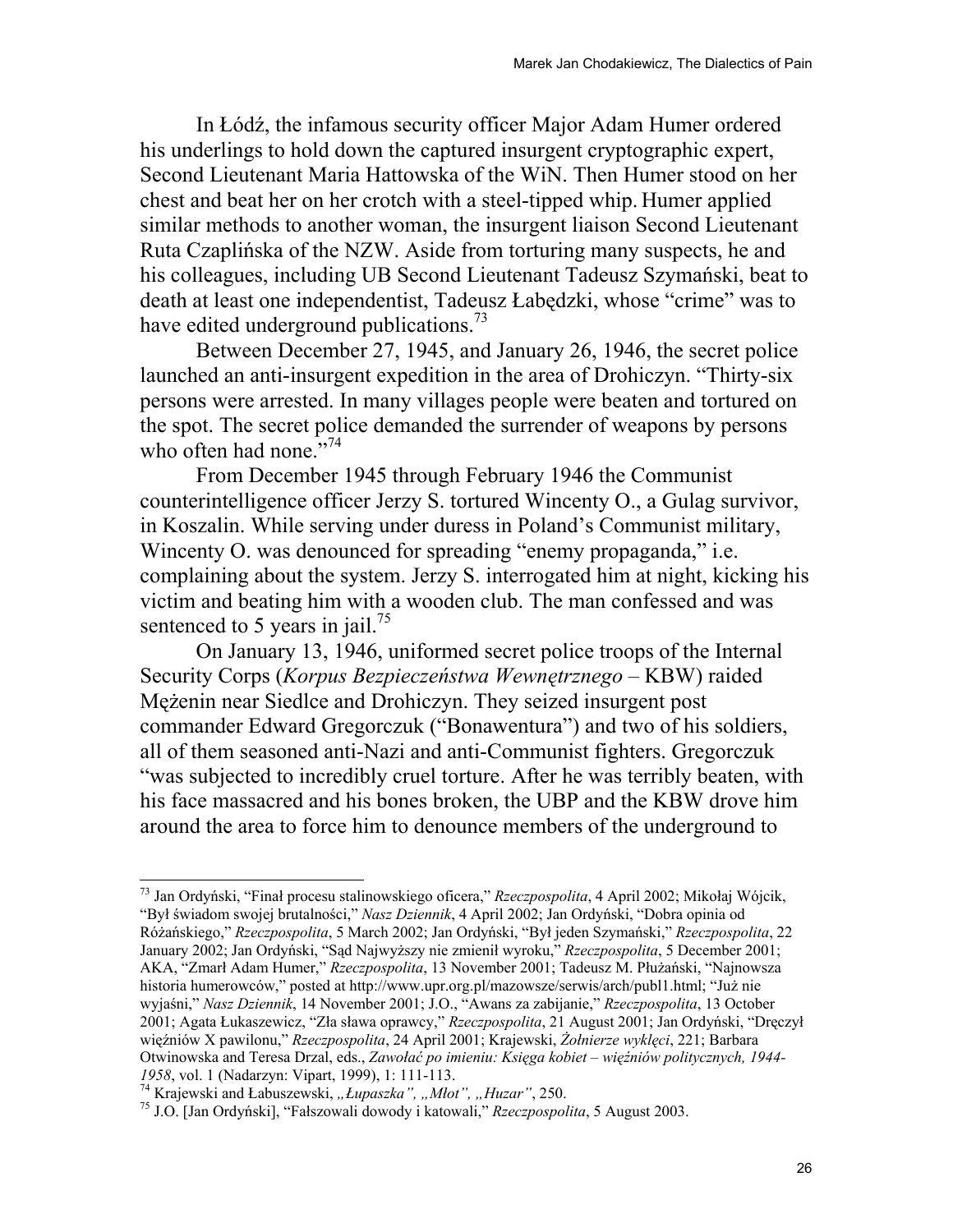them. Gregorczuk refused to…. [and] he was killed by functionaries the Communist terror apparatus… near Miężenin."76

In February 1946, in the county of Kraśnik, the NKVD and UB arrested several hundred independentist sympathizers in a massive sweep. They were then brought to the UB headquarters in Kraśnik. According to an underground dispatch,

> Everyone is accused of [illegal] possession of weapons. However, because they do not have any weapons, no one confesses to possessing any. The UB tries to force an inculpatory confession. Namely, the detainee is laid out on a bench. Two UB-men or bolsheviks [i.e., NKVD] sit on him. One sits on his head and the other on his back. The third beats him on the heels of his feet with a walking stick. On average one receives 1,000 blows on the heels. After such an interrogation, the prisoner is unable either to walk or to stand because his bones are shattered. Another way [to extract confessions] is to pour water into one's nose. Apart from this they wave a gun before the prisoner's eyes and threaten to shoot him. In one instance, while issuing such threats, a shot was fired and shattered the knee of the person under interrogation.<sup>77</sup>

 In March 1946, following the assassination of a local Communist party apparatchik, the UB seized Albert Bil in Krzemień near Szczecin. Bil had been a Home Army soldier in the Wilno area but after mid-1945 he discontinued his insurgent activities and had nothing to do with the assassination. His arrest was an act of approximated terror, striking at a possible rather than actual culprit. Alfred Zimmerman supervised the interrogation of Bil. In the course of the interrogation of March 23, 1946, the AK soldier had six of his teeth crushed with a pair of pliers, needles jammed under his fingernails, and a chair leg jammed into his rectum. Finally, Zimmerman ordered that Bil be locked into "the barrel of truth," a closed container half-filled with feces. After a while, the man confessed and was sentenced to 10 years.<sup>78</sup>

On April 15, 1946, the secret police arrested Piotr Kosobudzki, an officer of the PAS NZW Łódź. He left the following account of his ordeal:

<sup>&</sup>lt;sup>76</sup> See Krajewski and Łabuszewski, "Łupaszka", "Młot", "Huzar", 253.

<sup>&</sup>lt;sup>77</sup> See "Meldunek sytuacyjny," [no date, February 1946], *in Zbrodnie NKWD-UB*, ed. by Henryk Pająk (Lublin: n.p. [Retro], 1991), 242-44.

<sup>78</sup> Michał Stankiewicz, "Poszukiwani oprawcy i ofiary," *Rzeczpospolita*, 25 March 2004.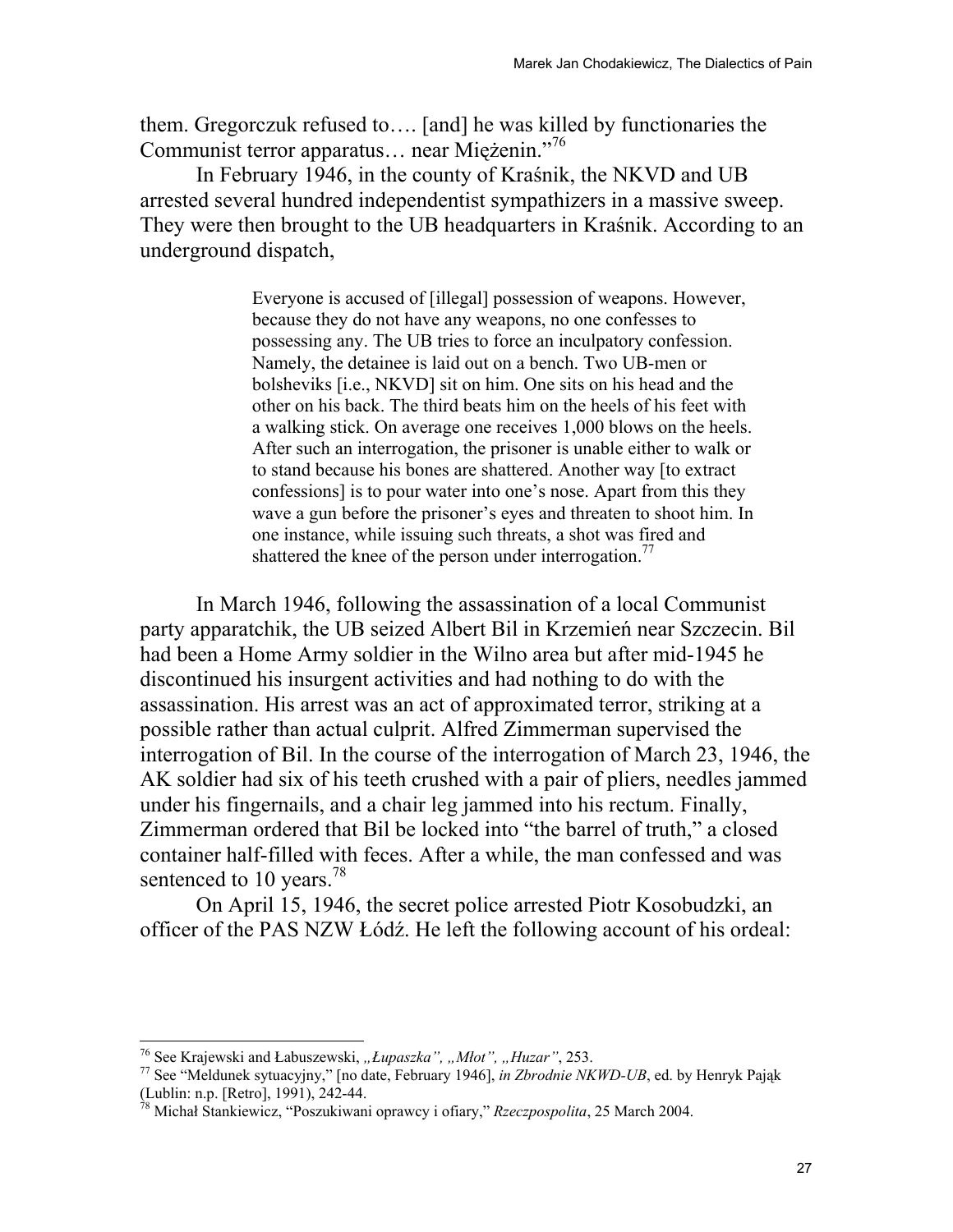The leading interrogator in our case was the Jewish officer Frenkel. His assistant was a muscular ape named Bocheński. Frankel sat behind the desk and asked questions. To stress his own seriousness, he played with a pistol. Meanwhile, Bocheński, foaming at the mouth, kept hitting me with a stick [*pała*] on my head, repeating one word over and over again: "talk, talk" or "sign it, sign it"…. One time Bocheński broke a police baton on my head, and then a massive chair. Finally, he beat me with a chair leg….

 One of my tormentors, a Jew named Zajdel, had a magnificent way of proving false confessions right. He made me lay my hands down on the table and he hit me with a rod [*pręt*] on my nails. If I withdrew my hand, that meant to him that I was not telling the truth.

 During that interrogation they often changed their tactics abruptly. They offered me a cigarette allegedly to calm my nerves. When I took a drag on it once, they would box me on my jaw so hard that the cigarette either was crushed between my lips or fell down. They dubbed this procedure, in the secret police swaggering jargon, "to let him smoke."<sup>79</sup>

 Occasionally, Frenkel was capable of being perfidiously "kind." While the tired executioner Bocheński rested on a chair, Frenkel "sympathized" with my plight: "Do you think it would be hard for us to announce that you died of blood infection?"<sup>80</sup>

On May 14, 1946, the UB men of Łomża arrested the grade school teacher Halina Sawicka née Komorowska ("Jerychonka") in Cwaliny Duże. At seventeen, the woman joined the independentist underground during the first Soviet occupation in 1939. She continued her clandestine activities against the Nazis. During the second Soviet occupation in 1945 she served as a local liaison of the National Military Union and as a distributor of the underground press. The search of her household failed to yield any incriminating material. Nonetheless, Sawicka was taken to Łomża where UB Lieutenant Eliasz Trokenheim and his men beat her on the soles of her feet and repeatedly hit her face, breaking two of her teeth. Then, the woman was summarily sentenced to death in a mock trial at the UB headquarters that lasted less than three minutes. Together with six other victims, Sawicka was stood against a wall to be shot. Unexpectedly, she and another prisoner, Domuratówna, were reprieved. However, the five men suspected of

<sup>&</sup>lt;sup>79</sup> A play on words: "Dać mu popalić," i.e. "kick the crap out of him."<br><sup>80</sup> Piotr Kosobudzki, *Przez druty, kraty i kajdany: Wspomnienia partyzanta NSZ* (Wrocław: Wydawnictwo "Nortom," 1997), 249-50. Kosobudzki was sentenced to two years in jail but escaped after 13 months. While being transported to another jail, he broke the window with his head and jumped out from a moving train. He hid until 1950. Ibid., 251, 259, 296.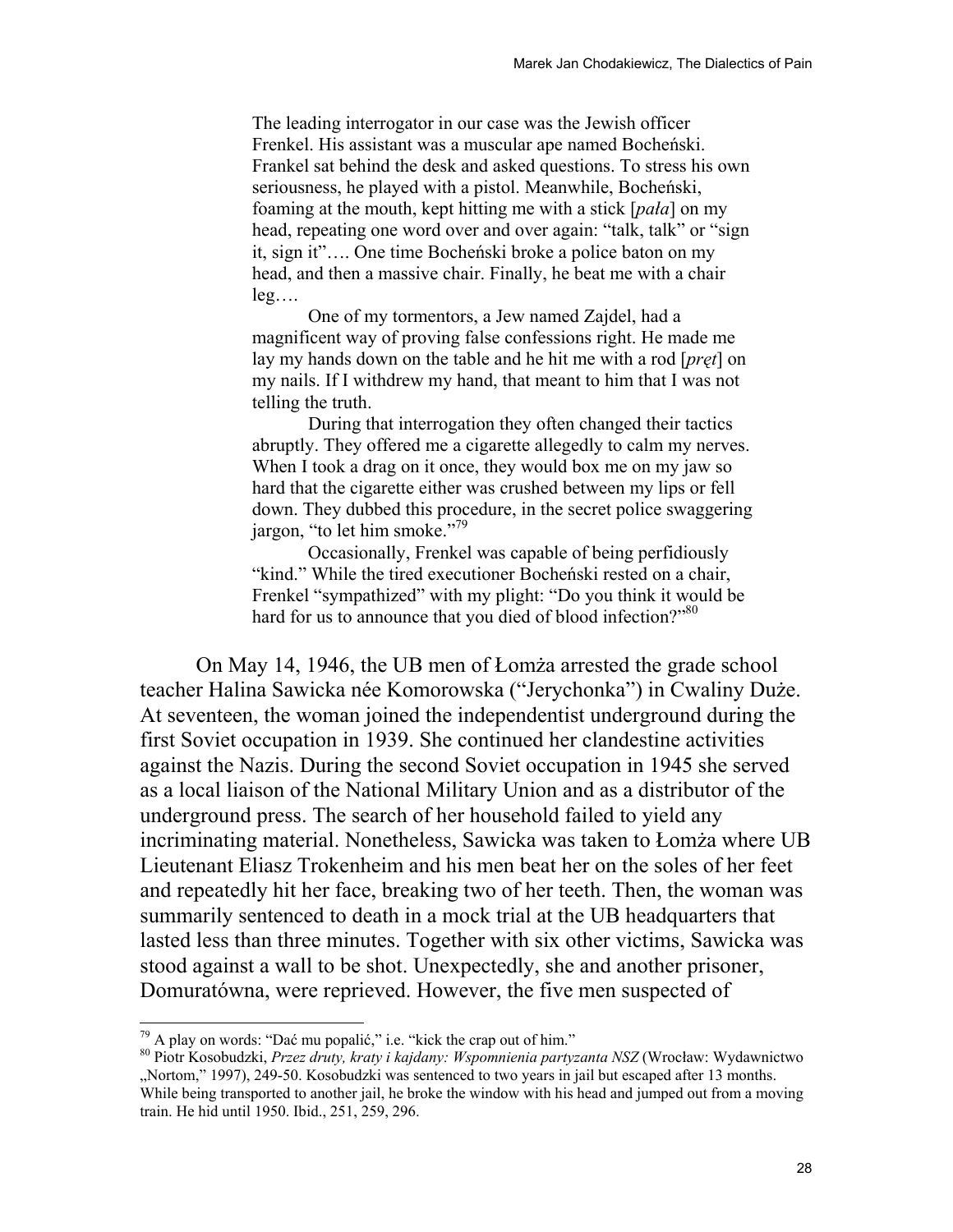independentist activities were shot right then and there in front of the petrified Sawicka. Still, the woman refused to confess.<sup>81</sup>

In May 1946, the Resistance Movement of the Home Army [ROAK] unit of Wiktor Zacheusz Nowowiejski ("Jeż") freed one of its soldiers, Edmund Morawski ("Lipa"), from a prison ward at the hospital in Przasnysz.<sup>82</sup> The liberated insurgent was subsequently hidden at the farmstead of Kazimierz Chrzanowski. Morawski had his legs burned and smashed by the secret police and required urgent medical attention. His host recalled that the insurgent "had unhealed wounds on his feet and broken bones were protruding from his open wounds… Throughout his incarceration he was kept in a small cell. He was so exhausted by the interrogation that he was in a critical state both physically and psychologically."<sup>83</sup>

In Poznań, the Military Counterintelligence (*Informacja Wojskowa*) officers routinely tortured their prisoners. For example, between April and July 1946 Kazimierz S. was kept in a basement filled with cold water. His interrogators beat him with rifle butts and rubber truncheons and crushed his fingers in the door crack. The military counterintelligence also shot their prisoners summarily.<sup>84</sup>

On June 18, 1946, the secret police caught Henryk Jarząbek ("Tolek") of the Conspiratorial Polish Army (*Konspiracyjne Wojsko Polskie* – KWP). While making the arrest, the policemen killed his brother, Kazimierz. Subsequently,

> I was taken to Kościszew and there at the manor house the socalled interrogation commenced. Among other things, they inserted my hand in the door crack, closing the door gradually on it and crushing my fingers. Then they pushed a needle under my

 $81$  Sawicka was released shortly after but she was re-arrested on June 7, 1949. Again, she refused to confess and was let go. Meanwhile, the UB arrested her husband, who edited and disseminated an underground newsheet. He was subjected to torture and later sentenced to five years of forced labor in a coal mine. He served three years but upon his release he was denied employment as an "enemy of the people." A dispatch by the Communist civilian authorities concerning her arrest misidentified Halina Sawicka-Komorowska as "Jadwiga Komorowska." See UWB, WSP, do MAP, DP, 5 June 1945, APB, UWB, file 496, 103;

Postanowienie, 2 September 1993, Sąd Wojewódzki w Łomży, file II Ko 250/93 (a copy in my collection);

 $82$  In December 1945, Morawski led a successful rescue operation, freeing 14 insurgents from a militia outpost in Chorzele, and he participated in most operations of Lt. Nowowiejski's unit. Captured by the UB and tortured, he withstood torture initially but when his tormentors threathened to kill him, Morawski feigned willingness to collaborate. He was therefore transferred to a prison ward of the local hospital to recuperate. However, Morawski secretly sent a message out for help to his confederates and was freed by

them in a daring action. See Krajewski et al., *Żołnierze wyklęci*, 129.<br><sup>83</sup> Ryszard Juszkiewicz, *Ziemia Mławska w latach 1945-1953 (Walka o wolność i suwerenność)* (Mława:<br>Stacja Naukowa w Mławie im. Prof. Dr. Stanisław

<sup>&</sup>lt;sup>84</sup> See Wojciech Wybranowski, "Mordercy w wojskowych mundurach," *Nasz Dziennik*, 23 August 2002.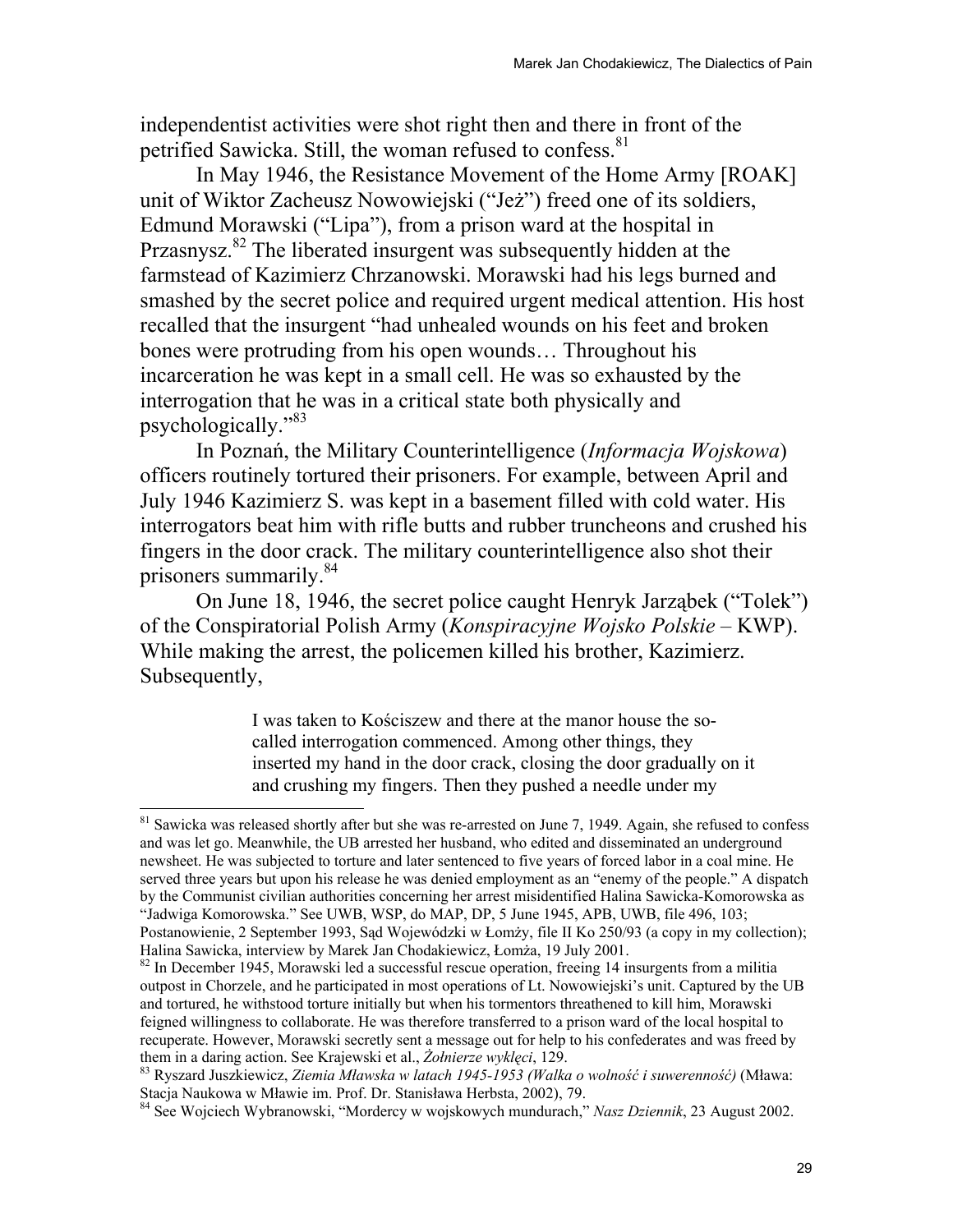fingernails. Next, I was taken to Piotrków Trybunalski, where at the Military Intelligence headquarters I was interrogated and constantly beaten with a whip.<sup>85</sup>

In July 1946 in Gdańsk, the UB captured Danuta Siedzikówna ("Inka"). This seventeen-year-old girl served as a medic with the insurgent unit of Major Zygmunt Szendzielarz ("Łupaszko"). The UB men stripped her naked during the interrogation sessions. She was "beaten and abused." The teenager stubbornly refused to confess. Later, "Inka" refused to beg for clemency. She was promptly sentenced to death and shot on August 28, 1946.86

Antoni Jędraszek ("Żuk") of the KWP was arrested in August 1946 by the UB in Pabianice:

> The so-called investigation was conducted by several thugs, usually drunk, who bragged that they were 'the Polish Gestapo.' They were sadists without any conscience or consideration. They beat me all over my body… They beat me with their fists, a whip, and a stick. They kicked me. When I lost consciousness, they poured water over me. The fate of the victim depended on the mood of the UB men. Often they beat and tortured me for fun and pleasure, and to fulfill their bestial desires. One time during an interrogation session they beat me so much that I lost consciousness. I was dragged out on the corridor and doused with a bucket of cold water. After I regained my senses, wobbling on my feet, I attempted to get a drink of water. Then one of the torturers, called Obierzałek, kicked me and said: 'for you, you fascist, there is no water in people's Poland.' They dragged me by my legs back to my cell…. As a result of such methods of total terror, a human being slowly became an inert mass of meat incapable of controlling his feelings and thoughts… Therefore the confessions, prepared by a secret policeman, were full of contradictions. This caused more interrogation sessions and torture and so on. Finally, one signed anything that one was given, without any reading, or

<sup>85</sup> See Appendix 3, "Wspomnienia Henryka Jarząbka 'Tolka'," in Roman Peska*, Pójdę do nieba bo w piekle już byłem: Konspiracyjne Wojsko Polskie "Buki" Obwód Łask 1946 rok* (Szczerców: By the author,

<sup>&</sup>lt;sup>86</sup> Danuta Siedzikówna was shot together with one of her superiors, Lieutenant Feliks Selmanowicz ("Zagończyk"). See Jerzy Morawski, "Lepiej, że ja jedna zginę," *Rzeczpospolita*, 3 November 2000; Marek Domagalski, "Kara śmierci dla sanitariuszki była krzycząco niesprawiedliwa," *Rzeczpospolita*, 19 October 2001; Piotr Szubarczyk, "Aż do ofiary życia mego," *Nasz Dziennik*, 24-26 December 2001; Wiesława Siedzik-Korzeniowa interviewed by Marzena Michalczyk, "'Zemstę zostawcie Bogu,'" *Nasz Dziennik*, 8 February 2002; Maciej Walaszczyk, "Gdzie pochowano 'Inkę'," *Nasz Dziennik*, 18 February 2003; Krajewski, *Żołnierze wyklęci*, 391, 407, 410. Krajewski and Łabuszewski, *"Łupaszka", "Młot", "Huzar"*, 415-417.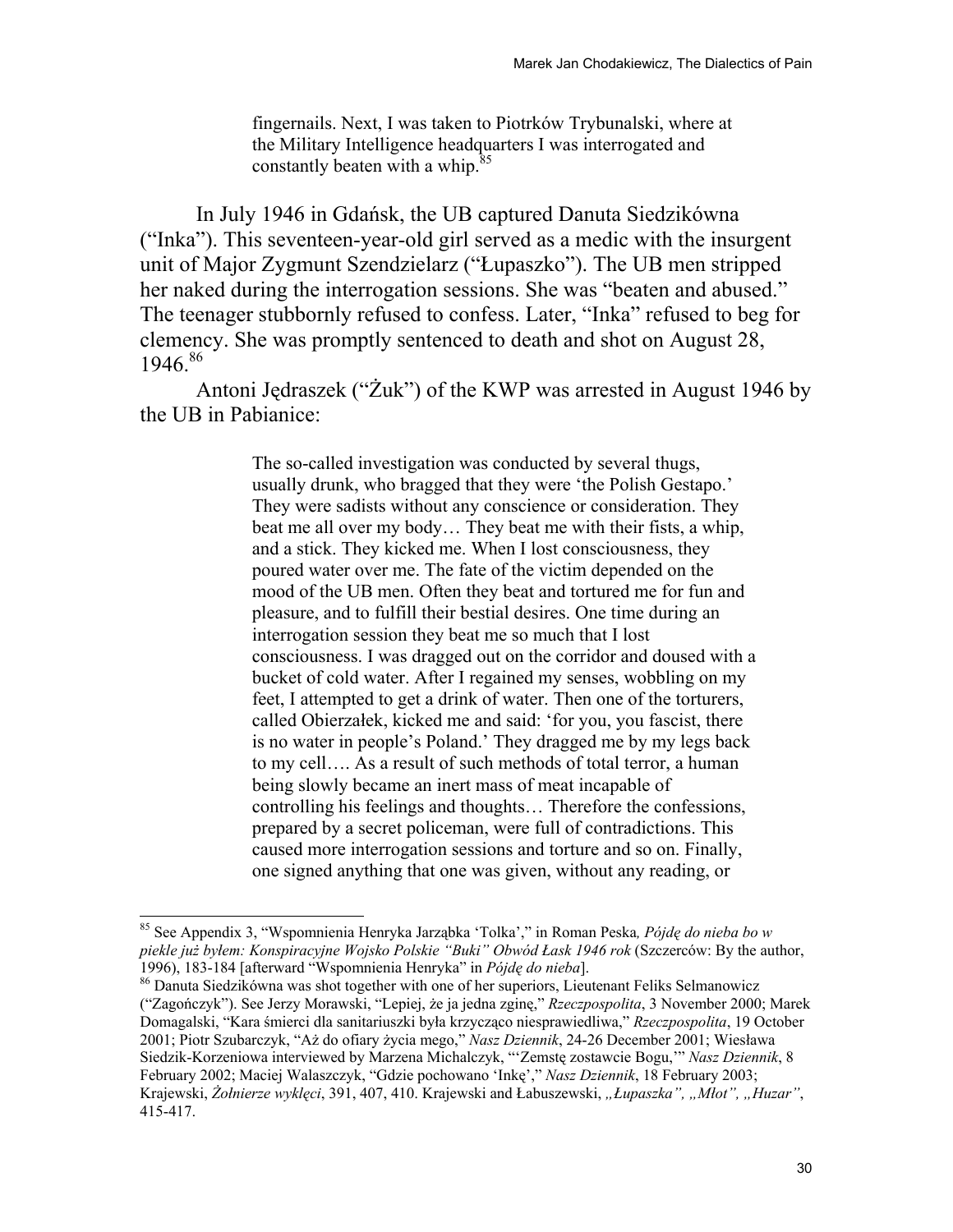making any corrections. Every correction or objection meant a new round of beating and torture.<sup>87</sup>

The superior officer of Jarząbek and Jędraszek, Lieutenant Jan Nowak ("Cis") was arrested on September 14, 1946. Subjected to cruel torture, Nowak confessed on October 11, 1946, and was sentenced to death. This sentence was later commuted to 15 years.<sup>88</sup>

In October 1946 the UB arrested 18-year old Tadeusz Sikorski and his sister Władysława Sikorska-Żórawska of Lipinki near Tuchola. Both had served in the Pomeranian Gryphon (*Gryf Pomorski*) and, later, the AK; Tadeusz had also survived torture by the Gestapo and imprisonment at the Stutthof concentration camp. After the war the siblings cooperated with the unit of Władysław Heliński ("Mały") which was subordinated to the "Łupaszko" squadrons. One of the partisans was arrested by the secret police and broke down during the interrogation, implicating the Sikorski family. During an earlier raid of their farmstead on June 3, 1946, the UB shot their older brother Jan, who was an insurgent commander. Next, the secret police seized Tadeusz and Władysława. The UB "beat [us] more than the Gestapo." Both siblings were tortured and sentenced to jail. He received eight years, and his sister nine.<sup>89</sup>

Upon his arrest, Piotr Woźniak, an officer of the AK and NZW, was first forced to stand at attention non-stop for 24 hours. Next, he was interrogated continuously for 72 hours. According to his memoirs,

> When on the second day various methods of psychological pressure failed, Capt. Gajda and his superior… attacked me. I was hit on the face..., and again. I briefly passed out and my legs buckled but I did not fall. Then I received dozens of blows to my head, face, chest, and the entire upper portion of my torso. After a while I could not hear anything but buzz in my ears, pain in my head, and the room floated and fell with me. I think I was on the floor…. After a brief rest…., Gajda began to kick me with his jackboot on my shin, systematically from my foot up to my knee…. His face reflected either sadism or drug addiction. He was hitting me and smiled with a satanic grin as if deriving pleasure from the torture. After many blows, the skin on my legs was completely torn off. Gaping and bleeding wounds formed, and after a score of hours my legs swelled enormously. I could not

<sup>&</sup>lt;sup>87</sup> See Appendix 2, "Wspomnienia żołnierza Armii Krajowej Antoniego Jędraszka ("Żuk")," in Peska, *Pójdę do nieba*, 179-81.

<sup>&</sup>lt;sup>88</sup> See Peska, *Pójdę do nieba*, 79.<br><sup>89</sup> See Piotr Szubarczyk, "O bandytach trzeba meldować," *Nasz Dziennik*, 21 May 2002; Krajewski and Łabuszewski, *"Łupaszka", "Młot", "Huzar"*, 505-506.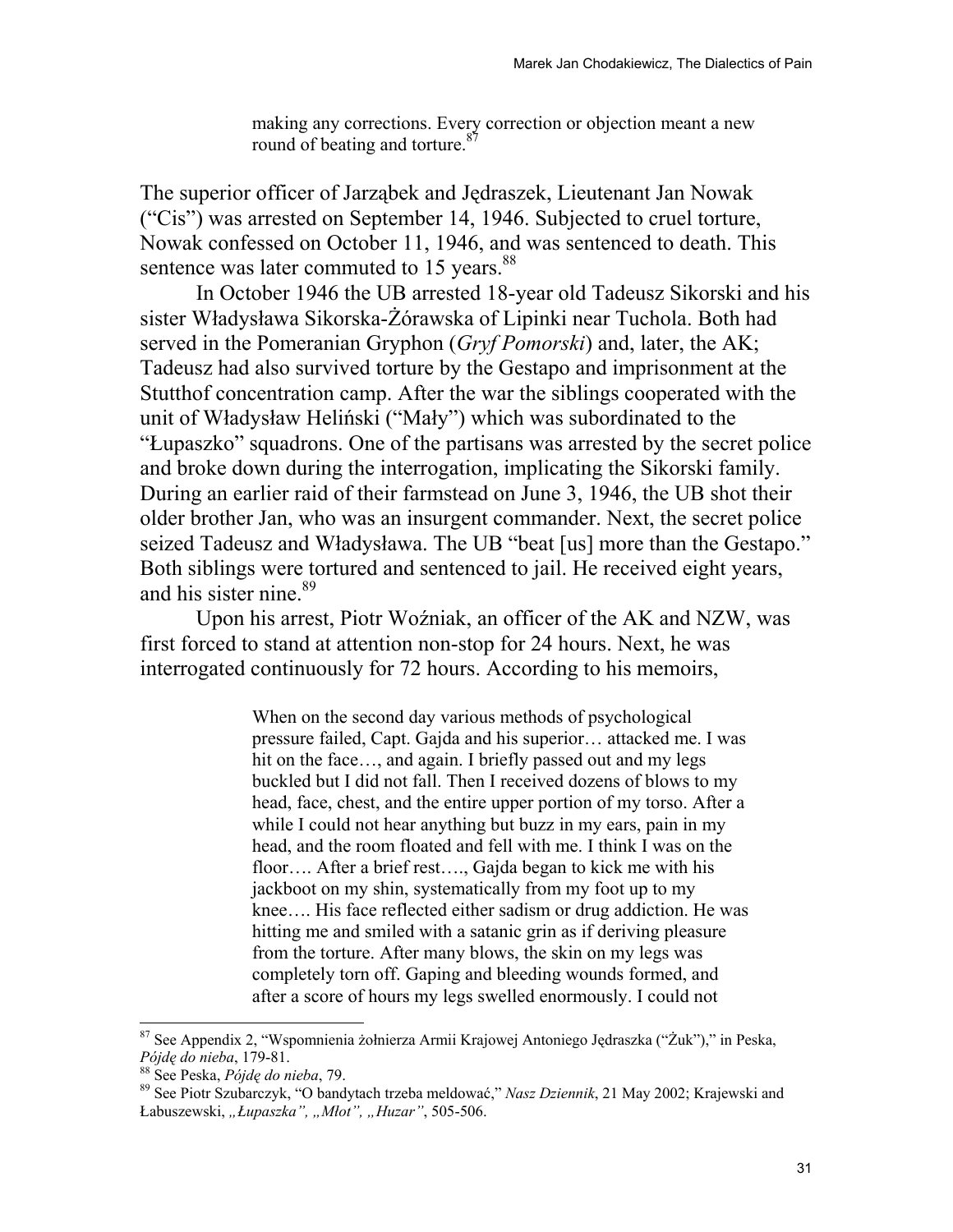stand up although they were forcing me with kicks to do just that…. When that did not work and I continued to refuse to confess, they turned to another, more effective type of torture. They used a metal rod covered with rubber to beat me on the soles of my feet… I felt at that time that my brain would explode under my skull…. I could not get up on my feet, so I was crawling on my hands and knees. And then the *ubowcy* [UB-men] kicked me anywhere they could as if I were an inanimate object.  $90$ 

In August 1946, the UB apprehended Lieutenant Edward Bzymek-Strzałkowski ("Swoboda"), who led the intelligence arm of Freedom and Independence (WiN). He was tortured cruelly and, consequently, attempted suicide by plunging headlong from a third floor window at the police headquarters. Bzymek-Strzałkowski survived, albeit completely crippled. While delirious at the prison hospital in Cracow, he was drugged and his interrogators successfully forced him to confess his "crimes."<sup>51</sup> His liaison, Stanisława Rachwał ("Zygmunt"), was seized in Warsaw on October 30, 1946, and tortured for eleven months before being sentenced to death.<sup>92</sup>

On October 23, 1946, after a fire fight, the KBW and UBP captured two wounded insurgents hiding at a farmstead near Tuchola, Pommerania. One of them, Bolesław Pałubicki ("Zawisza") broke down under torture and provided his captors with the names of 35 civilian supporters who were promptly arrested.<sup>93</sup>

Between November 1946 and January 1947, in Krosno, the secret policeman Bronisław P. "in order to force the arrested Jan M., a former soldier of the AK and member of the WiN, to talk beat him many times during his interrogation, forced him to sit on the leg of a stool, inserted his

<sup>90</sup> Piotr Woźniak, *Zapluty karzeł reakcji: Wspomnienia AK-owca z więzienia PRL* (Paris: Spotkania, 1984), 14-15.

<sup>91</sup> Bohdan Urbankowski, *Czerwona msza czyli uśmiech Stalina*, 2 vols., Second editon (Warszawa: Wydawnictwo Alfa, 1998), 2: 484.

<sup>&</sup>lt;sup>92</sup> Rachwał was one of the most intrepid underground fighters. The wife of a military and later police commissioned officer and a Piłsudskite, she was first arrested by the NKVD in Stanisławów in October 1939. After escaping from the Soviet zone, she joined the Union for Armed Struggle (ZWZ) in Cracow in January 1940. Rachwał was then caught by the Gestapo in May 1941. She withstood the torture and was bought out of jail by the underground. She was re-arrested on October 13, 1942, and shipped off to Auschwitz on December 1, 1942. She continued her underground work in the camps, including Ravensbrück and Neustadt-Gleve. Liberated by the British in May 1945, Rachwał returned to Poland where she re-joined the underground (DSZ-WiN Intelligence Brigades). She was recognized in Warsaw by UB Colonel Leon Ajzen-Andrzejewski whose wife, Krystyna Żywulska, was her campmate in Auschwitz. On September 29, 1947, Rachwał was senteced to life but during her next trial, on December 30, 1947, she received a death sentence, which was however changed to life by an act of clemency on February 14, 1948. On May 10, 1955, her sentence was reduced to 15 years but, finally, Rachwał was released during the amnesty on October 30, 1956. See Filip Musiał, "Stanisława Rachwał," *Zeszyty do historii WiN-u*, vol. 11, no. 17 (June 2002): 301-305.

<sup>&</sup>lt;sup>93</sup> Krajewski and Łabuszewski, "Łupaszka", "Młot", "Huzar", 476-78.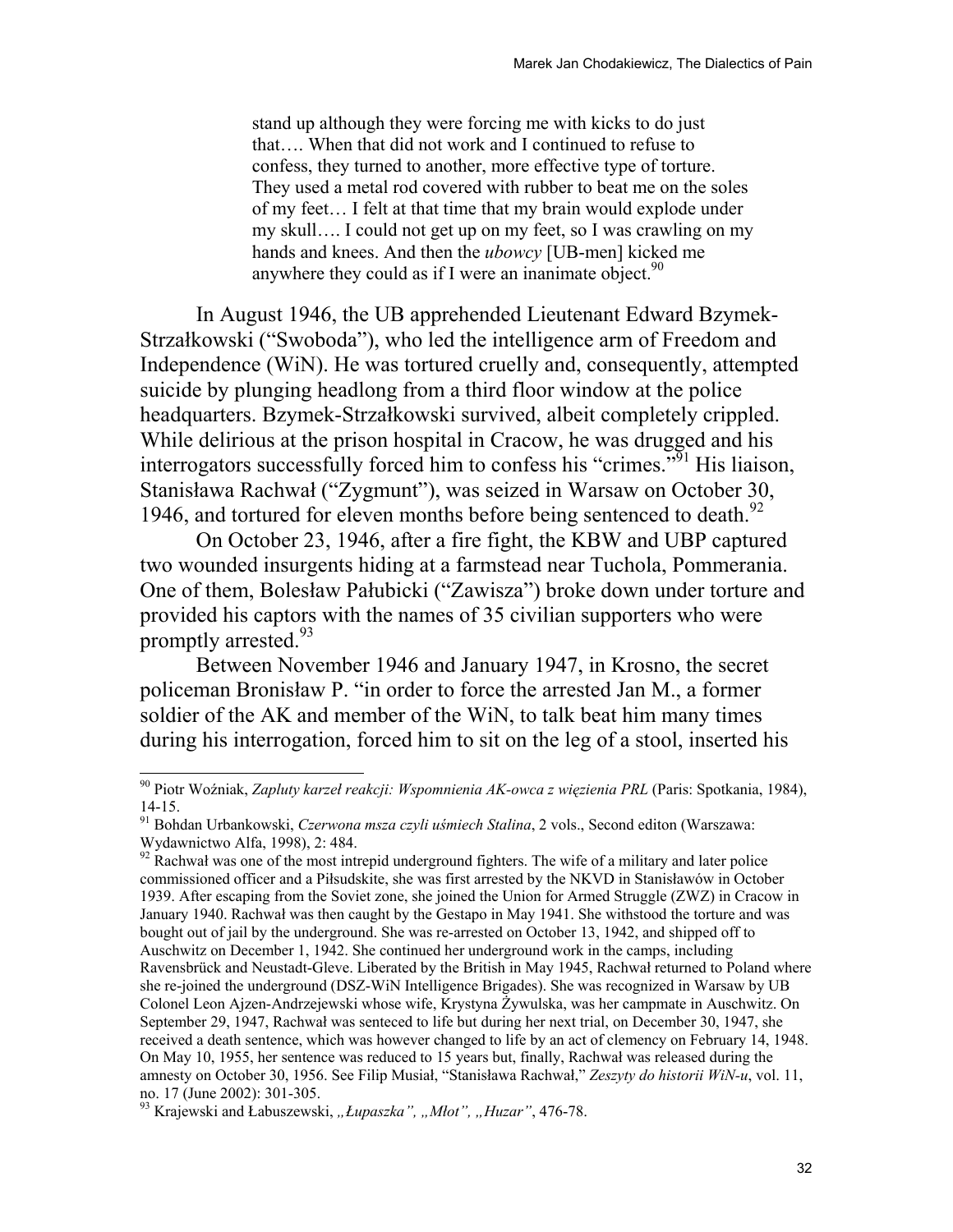fingers in a door crack and then he [the secret policeman] would slam the door." In the case of the AK soldier Jan G., the security man "beat him with a cable until the man fainted, …forced him to hop around while holding his ankles," and forbade him "to use the toilet." He also dragged his victim by the ankles down the stairs.<sup>94</sup>

On December 21, 1946, the UB arrested the peasant Aleksander Florczuk of Kolonia Kamieńczyk. He was tortured and confessed that for one night, on December 12, 1946, he sheltered and fed a 12-man strong insurgent detachment of Captain Władysław Łukasiuk ("Młot") of the AK-WiN. On December 23, 1946, Florczuk was formally charged and shot the following day, Christmas Eve, following a "trial" that lasted an hour.<sup>95</sup>

 Henryk Łoś ("Tur") served in the AK-NOW-NZW units of Second Lieutenant Stanisław Pelczar ("Majka") and Józef Zadzierski ("Wołyniak"). In January 1947,

> I went into hiding. The militia and the NKVD observed my house and when I came by once they arrested me and took me to the [police] post in Krzeszów. They beat me there, mostly with an iron rod on the soles of my feet. I was only able to stand on my toes. They tied up my hands and legs and suspended me on a beam. They poured water into my nose and gagged my mouth….. The militiamen [Jan] Hasiak… and… [Jan] Tryka beat me the most…. I said to him [i.e. Tryka]: 'I saved your life [by having freed him earlier from insurgent captivity], and you are beating me.' It made no impression on him.<sup>96</sup>

The secret police subjected Mirosław Ostromęcki of the NSZ to sleep deprivation, starvation, psychological torture, and beating. After falling seriously ill, the victim was hospitalized only to be abruptly taken out of the infirmary and thrown into a tiny, freezing cell with a low-celing filled with excrement. Ostromęcki soon confessed and was sentenced to death. His sentence was later commuted to life in prison. $97$ 

For participating in the underground scouting movement of the AK, Marian Barcikowski was imprisoned by the Nazis in Pińczów in 1944. Two years later he was arrested by the UB and NKVD and incarcerated in the

<sup>94</sup> See mat, "Bił kablem do utraty tchu," *Rzeczpospolita*, 31 October 2001; Józef Matusz, "Podsądny mówi o barbarzyństwie," *Rzeczpospolita*, 25 April 2002; "Ubek przed sądem," *Nasz Dziennik*, 25 April 2002; Akt

<sup>&</sup>lt;sup>95</sup> See Maciej Podgórski, "Sprawiedliwość stalinowskiego kancelisty," *Rzeczpospolita*, 3 April 2002.<br><sup>96</sup> See the account of Henryk Łoś in Danuta Wraga-Ruszkiewicz, *Czas lęku i nadziei* (Kraków: Fundacja Centrum Dokumen

<sup>&</sup>lt;sup>97</sup> See Akta sprawy Mirosława Ostromęckiego i towarzyszy, AHMSW, WSR, file Sr 78/47; "Pamięci Mirosława Ostromęckiego," *Szczerbiec* [Lublin], no. 10 (January 2000): 74-90.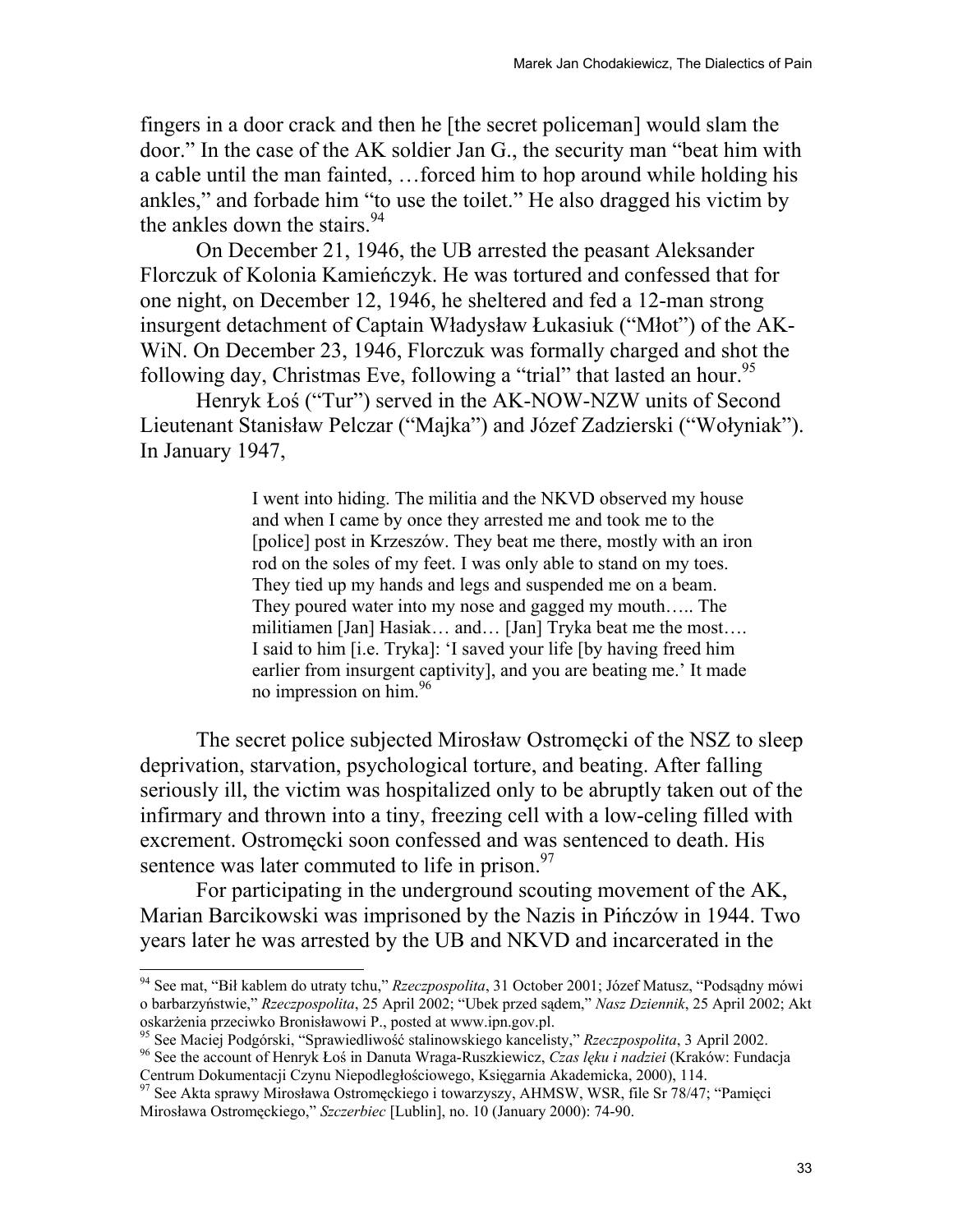same jail along with some friends. "The interrogation methods we were subjected to were more refined than those of the Gestapo. The 'arguments' used during the interrogation sessions included: the leg of a chair, a hard rubber truncheon, the rifle butt of a sub-machine gun, being kicked all over our bodies, and being beaten by fist. Each time we were tortured until we lost consciousness."<sup>98</sup>

Between 1946 and 1948 UB man Józef S. of Rzeszów tortured at least 20 insurgents of the AK-WiN and NOW-NZW. Beating and kicking his victims was the norm as was food and sleep deprivation. Józef S. further delighted in stripping his prisoners naked and exposing them to extreme winter conditions in an unheated solitary cell.<sup>99</sup>

On May 8, 1947, Cavalry Captain Witold Pilecki was seized by the UB. Pilecki fought the Nazis in 1939 and joined the underground afterwards. In 1941 he volunteered to be arrested and sent to Auschwitz, so he could report to his superiors about the camp. Eventually, Pilecki escaped from the camp and fought the Germans as a Home Army officer. Taken prisoner, he survived a POW camp and joined the Free Polish Forces in the West. Dispatched back to Poland, he was promptly arrested and charged with espionage. The UB men not only tore off his fingernails but also beat him, starved him, and held him in solitary confinement. Following six months of brutal interrogation, on November 4, 1947, Pilecki confessed to being a "Gestapo agent" and a "spy for [General] Anders." He was shot soon after. $100$ 

 In July 1947 the secret police arrested a prominent Nationalist politician, Adam Doboszyński. His only "crime" was that he returned from the West hoping to persuade the insurgents to cease their armed struggle. Instead, the Communists accused him of being an American and British spy and, of course, "collaborating with the Hitlerites," an absurd charge in the light of Doboszyński's anti-German ideology, exemplary anti-Nazi combat record, and the fact that between 1940 and 1945 he served with distinction in the Polish Armed Forces in France and England.<sup>101</sup> Before he was shot for

<sup>&</sup>lt;sup>98</sup> See Marian Barcikowski, "Katowani przez UB," *Nasz Dziennik*, 4-5 August 2001.<br><sup>99</sup> Dorota Angerman, "Ubek przed sądem," *Nasz Dziennik*, 1-2 February 2003.<br><sup>100</sup> The interrogators of Pilecki were: Colonel Józef Różań Słowianek, Lieutenant S. Alaborski, and Lieutenant E. Chimczak. See Krzysztof Pilecki, *Był sens walki i sens śmierci* (Bydgoszcz: Towarzystwo Miłośników Wilna i Ziemi Wileńskiej, 1998), 100; Krajewski, *Żołnierze wyklęci*, 114; Jan Ordyński, "Prokurator oskarżony o zbrodnię sądową: Śledztwo IPN w sprawie śmierci rotmistrza Pileckiego," *Rzeczpospolita*, 24 September 2002; J.O., "Prokurator na ławie oskarżonych: Tragiczna historia rotmistrza Pileckiego," *Rzeczpospolita*, 1 April 2003; Maciej Walaszczyk, "Zakwestionował skład sadu," *Nasz Dziennik*, 13 May 2003.

<sup>&</sup>lt;sup>101</sup> See Jerzy Kułak, "Inżynierowie dusz," *Biuletyn Instytutu Pamięci Narodowej*, no. 10 (October 2002): 26-28.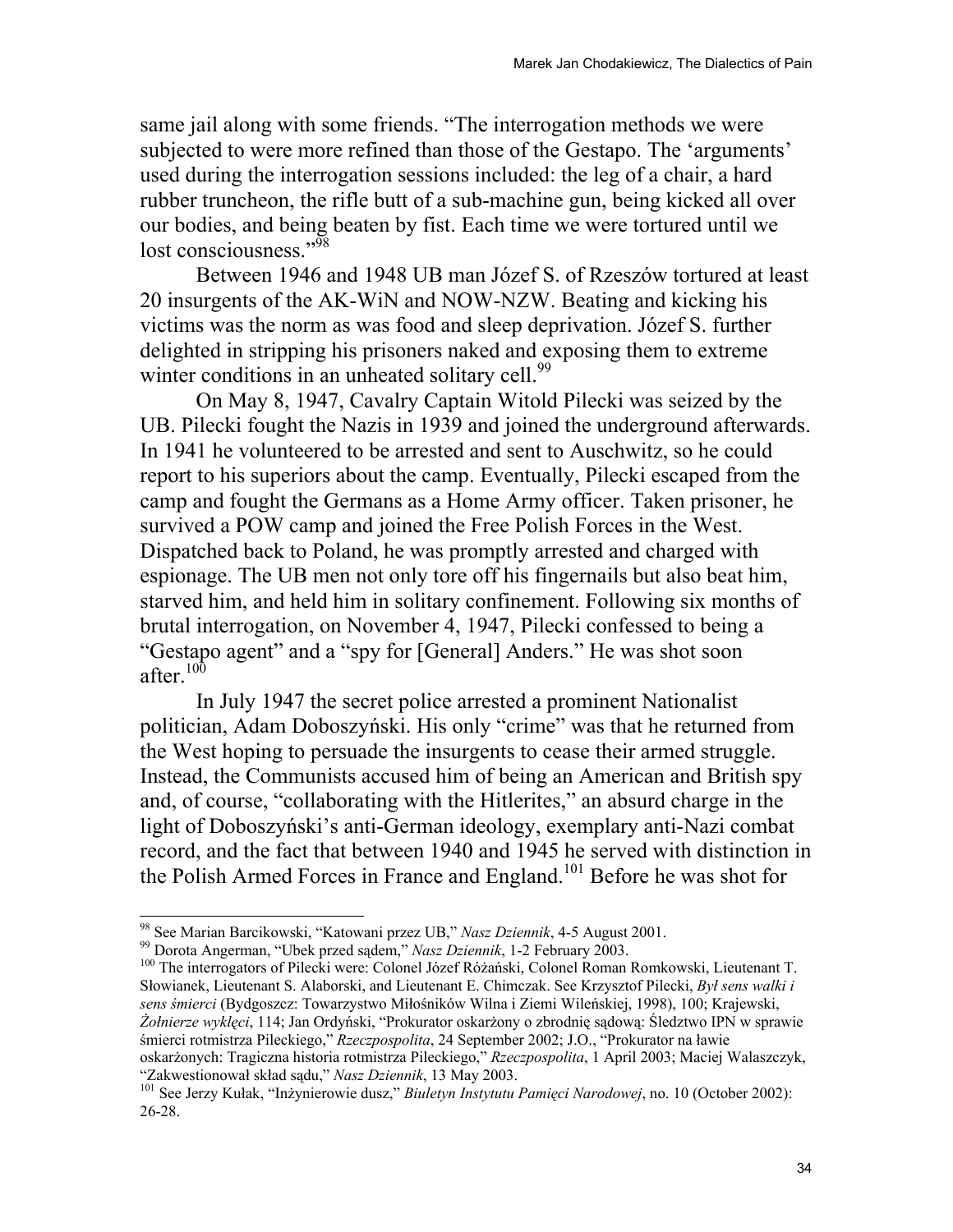his "crimes," the politician informed the court about his ordeal with the secret police:

> The moment came when the interrogating authorities presented the charge of my [alleged] collaboration with the German intelligence service… I resisted for a long time and I did not want to confess to something that is not true… I continued to struggle. Then they applied physical pressure against me…. I was beaten and tortured for four days and nights non-stop… After four days and nights, seeing that at best the torment will ruin my health, and therefore even an acquittal would be worthless, I decided to confess to deeds that I had never committed and to withdraw my confession at the first opportune moment, i.e. during the first public trial…. The investigation lasted two more years. I had to continue incriminating myself because they threatened that the torture would start again. $102$

Second Lieutenant Michał Biebrzyński ("Sęp") of the NZW Łomża surrendered to the Communists during the amnesty in April 1947. He was arrested on September 5, 1947, tortured, tried, and sentenced to death, but later had his sentence commuted to life. Bierzyński recalls his ordeal at the Security Office in Łomża

> One night sometime in October or November the doors to my cell opened… "Get out," they told me. They did not take me upstairs anymore but to an empty room downstairs. There were whips, sticks, chains, and handcuffs hanging on the wall. There were two wooden support beams [*kozły*] standing there, and a long log. They tied my hands. They pulled up a chair and made me sit on it. They placed my knees between my legs and inserted the log under my knees. There were four thugs.

"Up!" They shouted. They lifted me up and I immediately turned upside down. Then they rested each end of the log on the support beams. And I was dangling down on it. It started to hurt me so much that I asked them to kill me:

"Shoot me, gentlemen, do not murder me this way." After a while I heard a noise and next thing I felt was that they were shoving a funnel into my nose. And they were pouring something into it. Well, I was convinced I was drowning. Water kept streaming out of my ears and everywhere. They were yelling but I could not hear exactly. I only heard: "Confess, confess, you bandit!" Then they kicked me a few times and threw me down on

l

<sup>&</sup>lt;sup>102</sup> Adam Doboszyński quoted in Wojciech Jerzy Muszyński, "Doboszyński Adam Władysław," *Encyklopedia "Białych Plam"*, vol. 5: *Demokracji "kult" – Eutanazja* (Radom: Polskie Wydawnictwo Encyklopedyczne, 2001), 5: 87.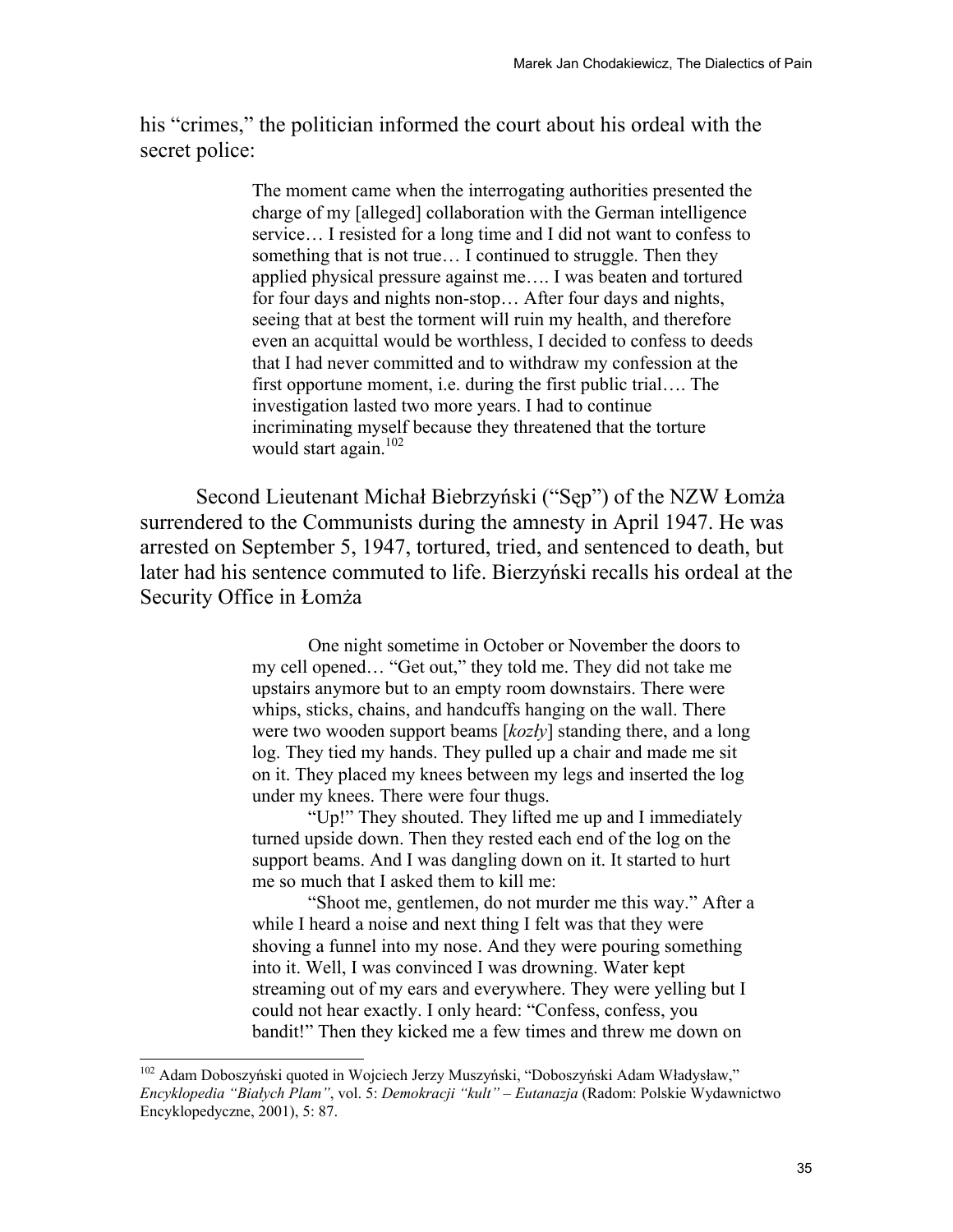the floor. I was untied, dragged on the floor, and propped up against the wall. The rest of the water flew out of me and they asked me:

"OK, are you going to confess?" That's how it's going to be all day long. "You are to denounce everyone. Where is the county commander? Where is the district commander? Where is your contact place? Where are your hiding places? Tell us everything!" I did not tell them anything however because I knew that after I surrendered all contact spots and contact people were changed.

Because I did not tell them anything, they fell on me. They beat me almost unconscious right away. Even before I answered, they beat me, and then beat me some more. When I came to, regained some of my strength, they lifted me up and one of them said: "Get out," and again, holding me under my arms, they dragged me to my cell.<sup>103</sup>

In November 1947 in Cracow, the UB captured Captain Franciszek Błażej, the propaganda head of the WiN. "He was beaten for so long that his body started to rot and gangrene set in." The victim broke down and confessed.104

A Catholic priest recalled his ordeal with the UB, following a ten-day long torture session:

> At one point… I still reflexively comprehended the situation because, crying like a child, I stressed that my mother had taught me to do right and brought me up to be an honest man. Finally, however, I broke down and testified that I was indeed a spy. I confessed to such nonsense that my confession reflects best that I was not of a right mind.<sup>105</sup>

Secret police Captain Roman Laszkiewicz, dubbed the "white executioner of the Mokotów jail" (*biały kat Mokotowa*) by his prisoners, handled the case of Andrzej Leśniewski, who was an opposition PSL journalist and a former AK officer. Leśniewski was framed in a scheme involving a non-existent underground group, contrived in a classical secret police provocation in October 1947. Laszkiewicz interrogated Leśniewski and his father Wiktor. The son was beaten and kicked as well as forced to do hundreds of sit-ups and to stand naked at attention in sub-zero temperature.

<sup>103</sup> Michał Biebrzyński "Sęp", "Sfingowany wyrok," *Biuletyn Instytutu Pamięci Narodowej*, no. 11 (November 2002): 65-66.<br><sup>104</sup> Paweł Wroński, "Prawda o WiN-ie," *Gazeta Wyborcza*, 15 June 2001.

<sup>&</sup>lt;sup>105</sup> Father Rudolf Adamczyk quoted in Jan Żaryn, "Postawy duchowieństwa katolickiego wobec władzy państwowej w latach 1944-1956," in Szarota, *Komunizm*, 294.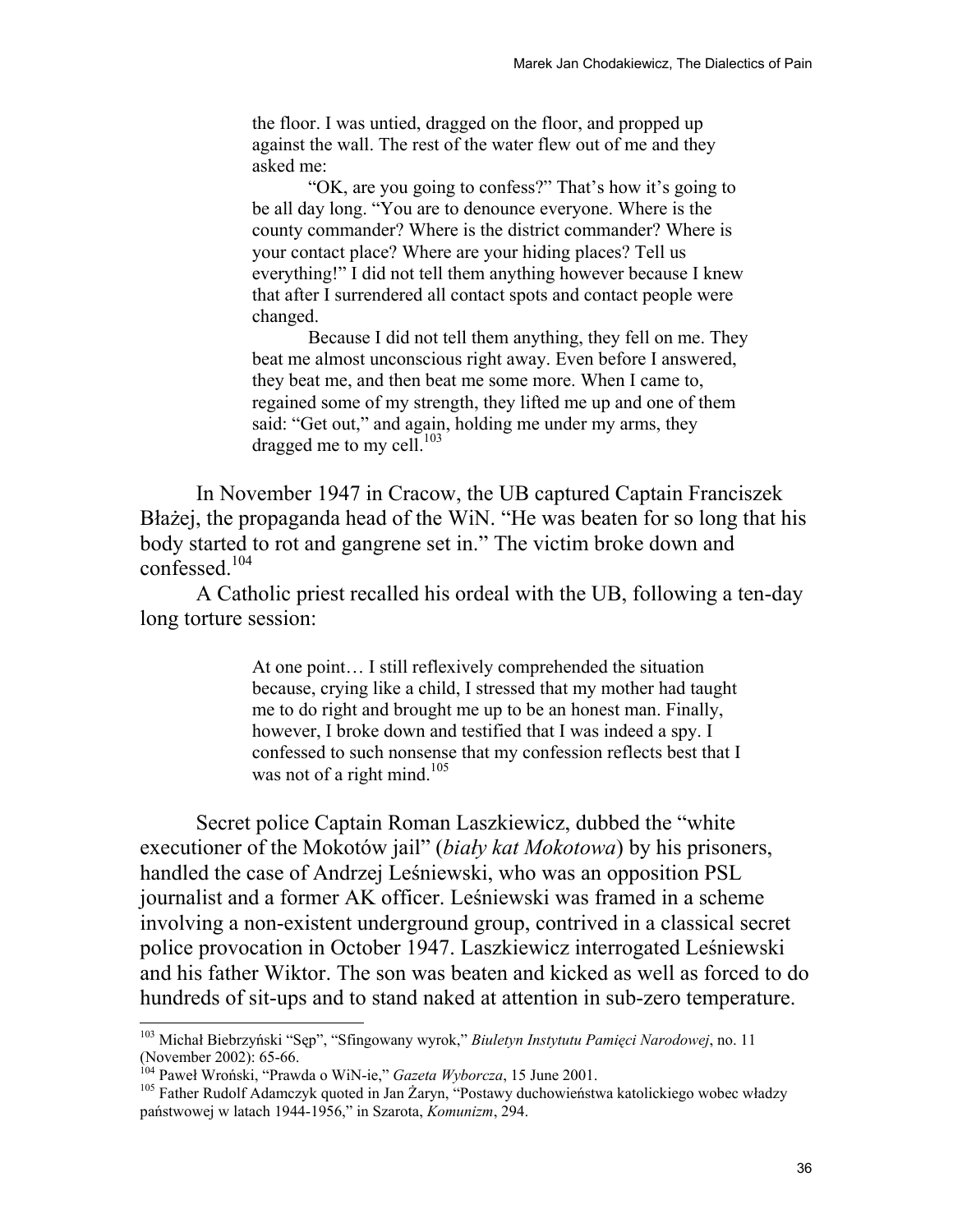The father was interrogated non-stop for 100 hours. "The torturers broke his fingers and beat him with a baton and a steel rod." Also, the AK-NOW officer and nationalist politician, Leon Mirecki, was beaten with sticks and wires and forced to stand naked at attention in a freezing cell without any windows by UB Lieutenant Colonel Józef Światło.<sup>106</sup>

In Warsaw, in August 1947, the UB arrested Jan Radożycki of the AK and the SN, who had been active in Sanok. Radożycki was questioned by two security men:

> they began to beat me on my back, face, and hit my head against the wall, while swearing at me horribly. Finally, I was made to sit on the leg of an upturned stool in such a manner that it jammed against my hind bone, which caused me great pain. After a short while, I fainted and fell on the floor. They poured cold water over me and sat me down once again on that leg. As before, I fell to the floor…. I decided to confess to belonging to the SN [but refused to name names]… Therefore they started to beat me all over the place…. and to stomp on my toes with jackboots. They also forced me to do sit-ups. Finally, they locked me up in the so-called nest [*dziupla*]. That was a small chest where one could not move for lack of space… I spent about 24 hours there which brought me to the edge of my sanity. I prayed, I thought about various things, but I was about to break down… The following day… they beat me again everywhere; they stood me at attention with my hands up until I fainted. They forced me to do sit-ups and, finally, they put me on the stool leg which, as before, caused me to faint and fall to the ground. $107$

Arrested in the fall of 1947, after he had surrender during an amnesty, Major Zbigniew Kulesza ("Młot"), a leading NZW commander from Northern Mazovia, underwent mostly psychological torture. Marathon interrogation sessions and sleep deprivation were the norm. He was tortured physically only three times, including once almost fatally, which landed him in a prison hospital. However, to break down his resistance, the UB simultaneously interrogated and tortured his wife, Barbara, in an adjacent room. Kulesza was sentenced to life for "espionage."<sup>108</sup>

The secret police caught insurgent Major Hieronim Dekutowski ("Zapora") in the fall of 1947. Dekutowski had been in the field since 1939.

<sup>&</sup>lt;sup>106</sup> See Jan Ordyński, "Sto godzin przesłuchania bez przerwy," Rzeczpospolita, 5 February 2002. <sup>107</sup> See Jan Radożycki, "Przeżyłem by dać świadectwo prawdzie," *Nasz Dziennik*, 14-16 April 2001. The victim confessed after a while.

<sup>108</sup> See Zbigniew Młot-Kulesza, *Śledztwo wyklętych* (Warszawa: Wydawnictwo Alfa, 1995), 18-26, 31-37, 43, 51-60, 67, 74-75, 99-106, 113-114, 124, 128, 134, 140-144, 152-154, 182, 226, 400.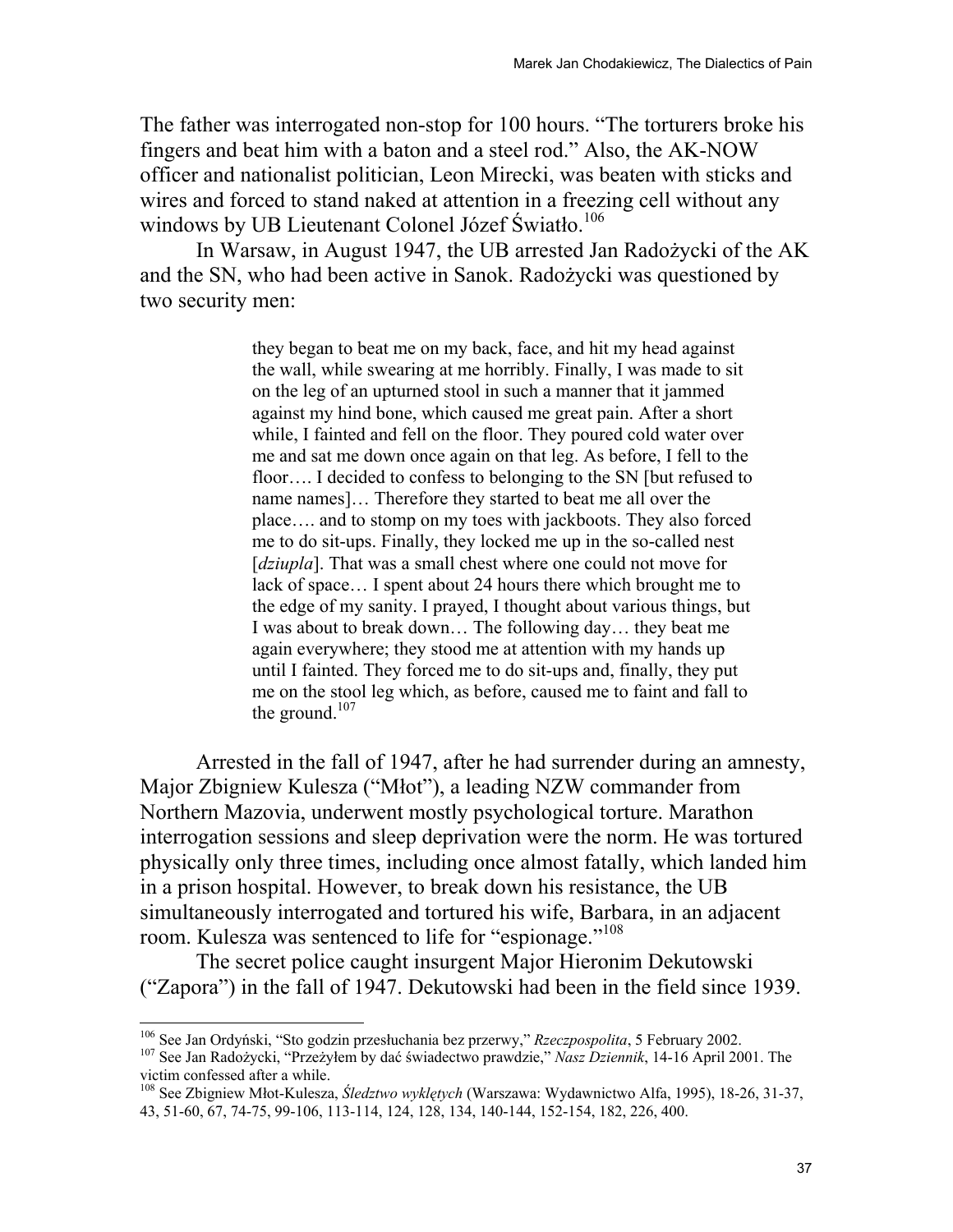He fought with the Free Polish Forces in the West and was parachuted as a commando into Nazi-occupied Poland in 1943. From 1944, he began fighting the Communists. Upon his capture by the UB, Dekutowski was tortured horribly and sentenced to death at a sham trial on November 15, 1948. The act of judicial murder was carried out half a year later. According to an account,

> on the evening of March 7, 1949, the red executioners came to the cell in the Mokotów prison to get Major 'Zapora,' Hieronim Dekutowski, who was a commando [*cichociemny*] and a bearer of [Poland's most coveted] Virtuti Militari cross. He was thirty years, five months, and eleven days old. He looked like an old man: grey hair, missing teeth that had been knocked out of his mouth [by the interrogators], broken nose, hands, and ribs. His fingernails had been torn off [during torture]. 'We shall never surrender!' he yelled sending his last message to his fellow prisoners. According to documents, the sentence was carried out by shooting.<sup>109</sup>

Between January 1947 and December 1949 in Wieluń, UB officer Tadeusz R. tortured at least six persons connected to the insurgent Conspiratorial Polish Army (KWP), including Stefan Kaczmarek, Franciszek Gąsior, Józef Musiał, and Antoni Teodorczyk. The prisoners were beaten with "a fist, a stick, a steel rod and other tools all over their bodies. Some of them were placed in a cellar, which was filled with water. Others were tied up and had water poured down their nostrils and throat until they fainted."<sup>110</sup>

Father (Lieutenant Colonel) Józef Zator-Przytocki fought as a military chaplain in 1939. Later, he joined the independentist underground under the Soviet occupation in Stanisławów. He fled the NKVD in 1940 to the Nazioccupied part of Poland, where he continued his clandestine activities in the Home Army in the Kraków area. After the return of the Soviets to Poland in 1945, Father Zator-Przytocki escaped to Gdańsk. He was arrested by the UB on September 5, 1948. Tortured horribly (including beating and isolation in a cell where the temperature was below the freezing point), he refused to break down. His faith guided him: "I'm a soldier of the Catholic Church. I must always and everywhere maintain an inner balance. I cannot give in to pessimism. I must endure everything with calm." He survived his imprisonment albeit with greatly damaged health.<sup>111</sup>

<sup>&</sup>lt;sup>109</sup> Kurek, *Zaporczycy*, 375.<br><sup>110</sup> See Akt oskarżenia przeciwko Tadeuszowi R., posted at <u>www.ipn.gov.pl;</u> and Anna Surowiec, "Oprawca z UB skazany," *Nasz Dziennik*, 25 July 2002.

<sup>&</sup>lt;sup>111</sup> Ouoted in Anna Kołakowska, "Żołnierz Kościoła," *Nasz Dziennik*, 26 September 2002.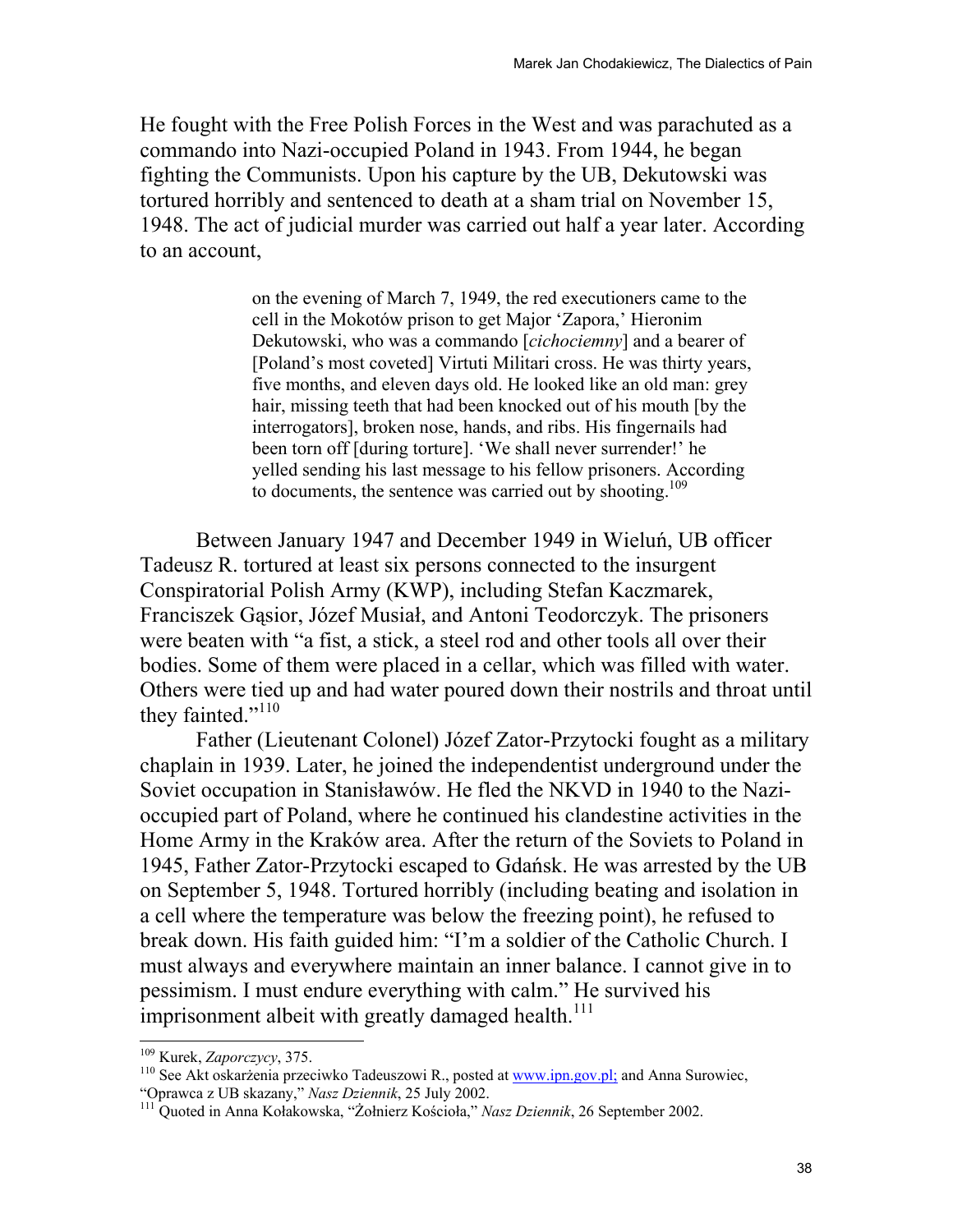Home Army soldier Wacław Gluth-Nowowiejski joined an informal university student group called "Keep Smiling" in Warsaw. He discontinued armed struggle out of deference to his mother: Wacław was the only surviving of four siblings, three of his brothers having been killed during the war. Further, he sustained a serious wound in his forearm during the Warsaw Uprising of 1944. Gluth-Nowowiejski nonetheless maintained a loose contact with his comrades in the anti-Communist insurgency, caching weapons for Wojciech Kostkiewicz of the WiN "Orlik" unit in May 1948. Soon after, the UB captured Kostkiewicz and tortured him into revealing fifteen persons who had assisted him. Gluth-Nowowiejski was seized in November 1948. The secret police falsely assumed that "Keep Smiling" was a Western spy group. The UB men forced Wiesław to do sit-ups, kicked him, and beat him. When Gluth-Nowowiejski was unable to stand the torture anymore, he would shield his head with his wounded forearm. A blow to the wound invariably assured an immediate loss of consciousness. He was sentenced to eight years in a show trial.<sup>112</sup>

 In 1948 in Starachowice UB Lieutenant Marian N. tied up and suspended naked from the ceiling more than a dozen AK and WiN soldiers whom he tortured. Aleksander W., Henryk K., Marian P., Tadeusz M., Zdzisław M., Paweł S., Zbigniew I., Jan T., Zygfryd K., Mieczysław T., Mieczysław W., Aleksander K., Jan M. and others were also beaten with a truncheon and a chair, deprived of food and sleep, forced to sit on a leg of an upturned chair, and tied with a wire to a window. The UB officer also jammed needles under their fingernails. As a result, some of them confessed to their crimes and were subsequently sentenced by a Communist court. At least four of them received the death penalty and were shot.<sup>113</sup>

In April 1948, the secret police seized AK-WiN post commander Franciszek Słowik ("Smoła") of Chwałowice near Tarnobrzeg. Słowik, who was also a populist activist (PSL), recalled his experience as follows:

> The prison cells of the Tarnobrzeg UB were simply moldy and damp basements and dungeons without any windows or beds. One slept on the cement. There was a barrel in the corner where one relieved oneself. It was emptied every few days. One had trouble breathing because of the stench and odor of the wet and unventilated prison cells as well as the smell of the decomposing feces. The screams and moans of the individuals tortured and

<sup>&</sup>lt;sup>112</sup> Wacław Gluth-Nowowiejski, "Na celowniku," Rzeczpospolita-Karta, 1 March 2003, 12-14.

<sup>&</sup>lt;sup>113</sup> See Mirosław Wąsik, "Stan zdrowia byłego ubeka oceni komisja," *Rzeczpospolita*, 16 February 2002; "Dwa lata dla śledczego," *Rzeczpospolita*, 8 July 2004; Akt oskarżenia przeciwko Marianowi N., posted at www.ipn.gov.pl.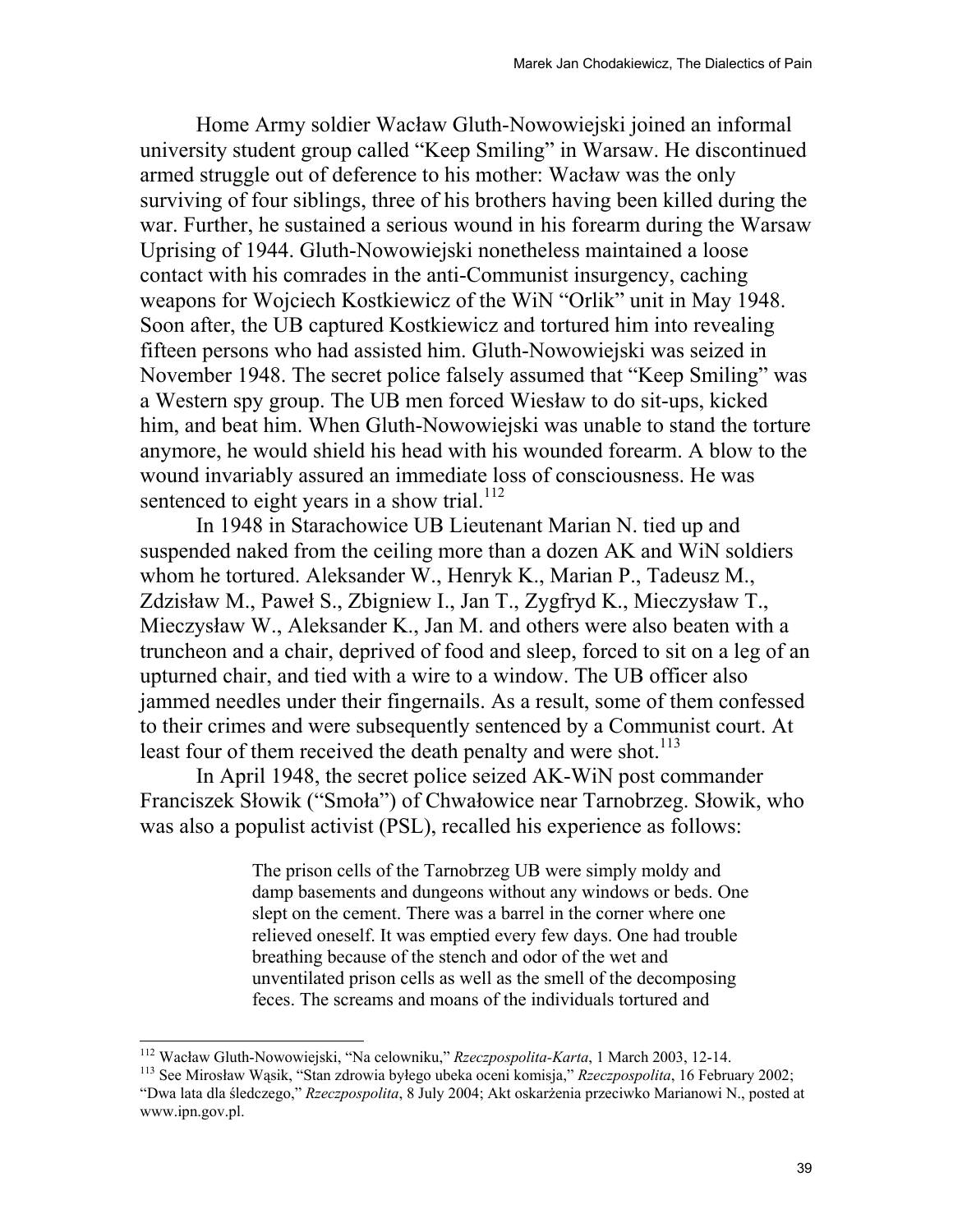maltreated under interrogation caused us to cower in the corner stressfully awaiting our own turn to be tortured. Our daily allotment of food consisted or a piece of plain bread, half a liter of coffee, and a helping of rye kasha that we had to eat out of an old tin can…. We had no spoons at all. I spent five long weeks in the dungeons of the UB in Tarnobrzeg… I was subjected to brutal and even sadistic interrogation. Beating was a daily occurrence. Often the UB men applied an ingenious torture to me, for instance, the so-called 'riding like Anders' [*jazda na Andersa*]. It went as follows: the interrogated person was stripped naked and placed upon the leg of an upturned stool. So this was quite like in medieval times – one was impaled. Also, two or three secret policemen would get on me and beat the soles of my feet with a rubber truncheon or a wooden stick. The interrogators and their subordinates also specialized in beating the genitals…, tearing off fingernails, and crushing fingers. After each interrogation the victim was unable to return to the cell on his own. I still remember the names of some of the torturers: Sikora, Świderski, Chudzik…., [and] Tworek.... After five weeks of relentless interrogation and torture, I confessed to everything they accused me of. $114$ 

Jan Wyszyński ("Jędruś") fought in the insurgent "Huzar" unit. The secret police attempted to force Wyszyński's brother Józef to reveal the whereabouts of the insurgents. According to him,

> In 1948 I was arrested once again on account of the AK, because I knew where the partisans were hiding. The interrogation started. They stripped me naked, beat me unconscious with sticks, and kicked me. One of the Polish officers, or rather officers wearing Polish uniforms, sat on my head, and another on my legs…. On April 10, 1948, acting on the orders of [Russian] Lieutenant [Jan] Aleksiej, the KBW dismantled and destroyed our entire farmstead in Lubowicz: the house, shed, pigsty, granary, and barn.<sup>115</sup>

In April 1948, a secret police trooper forced a 12-year-old child to reveal the hiding place of his insurgent brother. On May 1, 1948, the KBW discovered weapons hidden at a farmstead in Radziszewo-Sieńczuchy. They tortured Mr. Komorowski. Although innocent, he was forced to denounce the owner of the secret cache. On May 22, 1948, following a fire fight, the police troops wounded and captured Tadeusz Domżalski ("Rekrut"). He was

l

<sup>114</sup> See Franciszek Słowik quoted in Mariusz Krzysztofiński, "Historia Franciszka Słowika," *Biuletyn Instytutu Pamięci Narodowej*, no. 5 (May 2002): 77. 115 Krajewski and Łabuszewski, *"Łupaszka", "Młot", "Huzar"*, 736.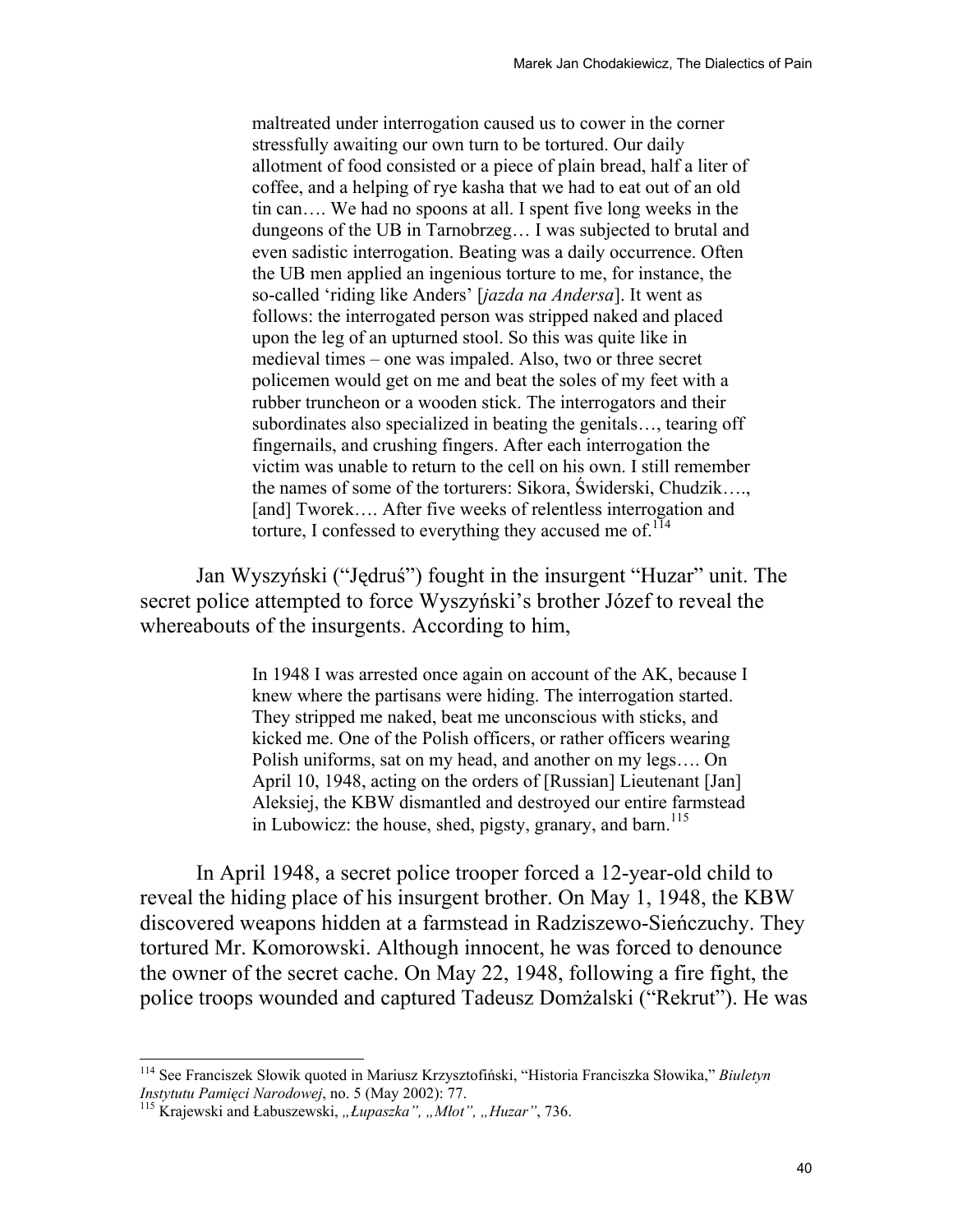tortured and denounced a number of insurgent supporters. Nonetheless, on July 15, 1948, he was sentenced to death and later shot.<sup>116</sup>

In 1948, the UB arrested Józef and Stanisław Naumiuk along with their father of Czeberaki near Parczew. All three had been AK soldiers during the war and later joined the WiN. The Naumiuks were tortured horribly at the UB headquarters in Radzyń Podlaski:

> I even sat on an electric chair with some sort of an apparatus. They attached clamps to my hand and ear. Once they turned it on, blood flowed from every crevice in my body… They also pumped water into me. They suspended me upside down from a beam attached to the ceiling. They gagged my mouth and dunked my face in a bucket full of water. And I would freeze. They told me only to give them a sign that I had hidden weapons. When I did, they freed me and told me to sign my confession. I'd tear them up. So they continued to torture me. They poured kerosene into my brother's bucket [before they dunked his head in]. In comparison to that the beating all over one's body was pleasure.<sup>117</sup>

Józef Naumiuk persevered but his brother Stanisław broke down and confessed to having cached weapons for the insurgents. He was promptly tried and shot as a "bandit."

During several days in late July 1948 alone, the UB men interrogated Second Lieutenant Henryk Wieliczko ("Lufa") of the "Łupaszko" unit 22 times. Sometimes the torture sessions took place twice daily. After half a year of torture, the insurgent officer broke down, revealed at least 50 hiding places (*meliny*) of his civilian confederates, and confessed his own "crimes." However, Wieliczko refused to denounce any of his living comrades-inarms. He was tried and sentenced to death on December 9, 1948. He was shot on March 14,  $1949.$ <sup>118</sup>

At the end of 1948 the UB arrested Witold Orczyk ("Lipski") of the Union of Armed Struggle [*Związek Walki Zbrojnej* – ZWZ], Peasant Battalions [*Bataliony Chłopskie* – BCh], and, finally, WiN. He commanded the Słoszów post near Cracow. On January 19, 1949, Orczyk was brought back to his farmstead. According to his recollections,

> my neighbors were forced at gunpoint to come to the farmstead. They were to tear off the roof from all the buildings. The pretext

<sup>&</sup>lt;sup>116</sup> Krajewski and Łabuszewski, "Łupaszka", "Młot", "Huzar", 742, 745-46, 754, 756.

<sup>&</sup>lt;sup>117</sup> See Jerzy Morawski, "Teczki goryczy," *Rzeczpospolita*, 8 June 2002.<br><sup>118</sup> Krajewski and Łabuszewski, "*Łupaszka"*, "*Mlot"*, "*Huzar"*, 865-67.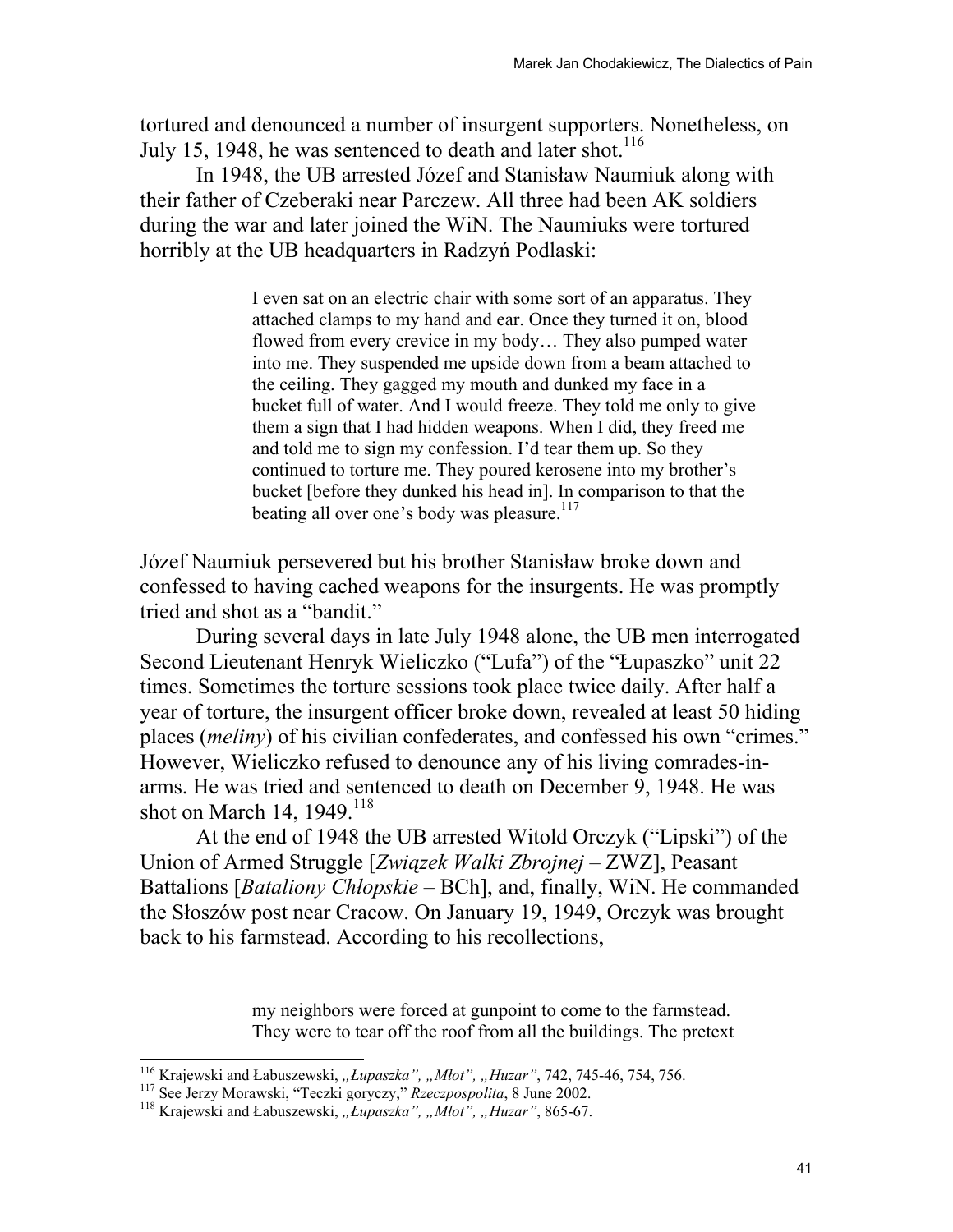was to search for weapons and ammunition in the straw roofs…. The UB officer Siekiera smashed the floor in the kitchen and the living room and broke the windows and window frames with an ax. Another one climbed up to the attic and smashed the wooden ceiling with a hatchet…. At that point a provocation took place. The adjutant of Colonel [Teodor] Duda came up to me and showing me a piece of paper asked: 'Do you know this?' 'I do not know what this is,' I responded. 'This is an identification card of a female Soviet parachutist, whom you murdered, and you hid her ID in your roof! Where did you bury the body? Talk!,' he commanded hitting my face. They threw me to the floor and began beating me with an iron fire-poker all over my body, on the soles of my feet in particular. After a while, they lifted me up, yelling: 'Where did you bury her?' When I regained my senses, I asked: 'What kind of a parachutist carries an ID on her?…' 'You are so smart,' he yelled, while hitting my face.<sup>119</sup>

Between April 1948 and April 1949, the secret police arrested 48 members of the underground Polish Military Organization (*Polska Organizacja Wojskowa* – POW). UB functionary Wilhelm A. tortured six of them in Sławno, Darłowo, and the adjacent localities. Torture included sleep deprivation, beating, and forcing the victims to sit on the upturned leg of a stool.<sup>120</sup>

Izabella Kochanowska ("Iza") served as a medic and liaison both in the AK-WiN "Zapora" unit and in the NSZ company under Captain Wacław Piotrowski ("Cichy") in the Lublin area. She was arrested on May 1, 1949. "Iza survived horrible interrogation sessions. She confessed nothing. She gave no one away." Kochanowska was sentenced to six years.<sup>121</sup>

Between March and July 1949, two insurgents, Józef Olek and Stanisław Rydzewski, were beaten by the UB until they confessed to a murder they did not commit. This was done so that they and their commander, Roman Szczur ("Urszula"), could be tried as common bandits and executed in infamy.<sup>122</sup>

In the summer of 1949, the UB captured Father Władysław Gurgacz and his underground soldiers. They were tortured horribly; most confessed to their "crimes." Father Gurgacz chose to incriminate mostly himself to

<sup>119</sup> See Witold Orczyk, "Rewizja-pacyfikacja," *Zeszyty historyczne WiN-u*, vol. V, no. 8 (February 1996): 127-29. Orczyk's farmstead was completely dismantled. The WiN soldier was sentenced to several years in jail.

<sup>&</sup>lt;sup>120</sup> See Akt oskarżenia przeciwko Wilhelm A., posted at www.ipn.gov.pl.<br><sup>121</sup> See Kurek, *Zaporczycy*, 372.<br><sup>122</sup> See Tomasz Balbus, "'Polski bandyta' z Zamojszczyzny," *Biuletyn Instytutu Pamięci Narodowej*, no. 11 (December 2001).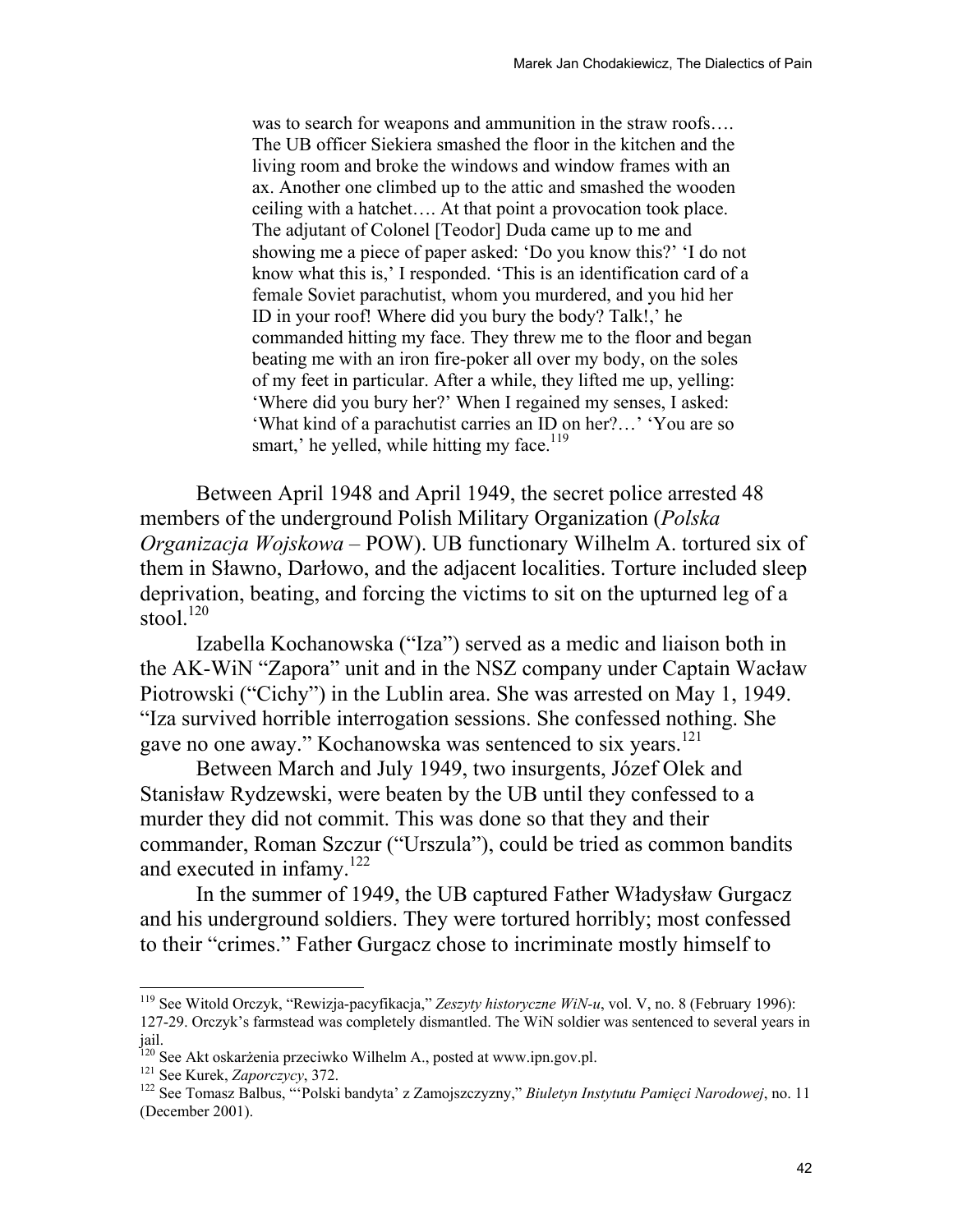spare his followers. He was sentenced to death and shot on September 14, 1949.<sup>123</sup>

From September 19 to December 19, 1949, secret police officer Janusz B. of Lębork tortured mercilessely teenage members of the Polish Underground Scouting organization (*Polski Skauting Podziemny*). "During multiple-hour night interrogation sessions he beat his victims all over their bodies, especially on their heads, while cursing them and threatening to kill them." Likewise, secret police officer Jan L. meted out a similar treatment to the arrested members of the secret group "Lech" of the Home Army in Kłodzko near Wrocław. 124

Between October 1949 and April 1950, in Jarocin UB, Second Lieutenant Adam G. beat on the calves and soles of their feet Henryk A., Edward P., Marian B., and Wincenty J., who as members of the underground youth group White Rose (*Biała Róża*) had disseminated anti-Communist leaflets. The UB man also forced them to sit on the upturned leg of a stool. $125$ 

In 1949, Tadeusz Kopański joined the underground Union of Active Struggle (*Związek Walki Czynnej*) in Cracow, which was a part of the Insurgent Army (*Armia Powstańcza*) in Wolbrom. He was arrested in 1950 and was subject to torture during numerous interrogation sessions at the UB headquarters at Monteluppi Street in Cracow, in Wronki prison, and in Jaworzno, a hard labor camp. According to Kopański, "they were beating me. I was forced to sit on an upturned stool. Its leg went straight into my rectum…. When they rushed into my cell, they beat me so much on my head and ears. I'm completely deaf on one ear and I use a hearing aid for the other. Blood kept flowing from my ears… I urinated blood." To force him to talk, Kopański was also thrust naked into a bunker during the Christmas holidays. Later, having received a 10-year sentence, Kopański (along with other prisoners) was beaten upon his arrival in prison and frequently afterward "for fun" (*dla zabawy*) in the hard labor camp. The officers responsible for the torture were Krupa, the "Frenchman," and Zieliński.<sup>126</sup>

At the end of the 1940s and in the early 1950s, Major Mieczysław M. of the Military Intelligence in Gdynia tortured at least 22 sailors suspected of being "enemies of the people." He beat them with his fist and a stick, crushed their fingers with a rifle rod, forced them to sit on an upturned stool

l

<sup>123</sup> See Krajewski, *Żołnierze wyklęci*, 478; Danuta Suchorowska-Śliwińska, *Postawcie mi krzyż brzozowy: Prawda o ks. Władysławie Gurgaczu SJ* (Kraków: Wydawnictwo WAM Księża Jezuici, 1999), 96-102.<br><sup>124</sup> See Wojciech Wybranowski, "IPN oskarża," *Nasz Dziennik*, 18 September 2002.<br><sup>125</sup> See Akt oskarżenia przeciwko Adam G.,

posted at http://members.rogers.com/kumor/jaworzno.htm.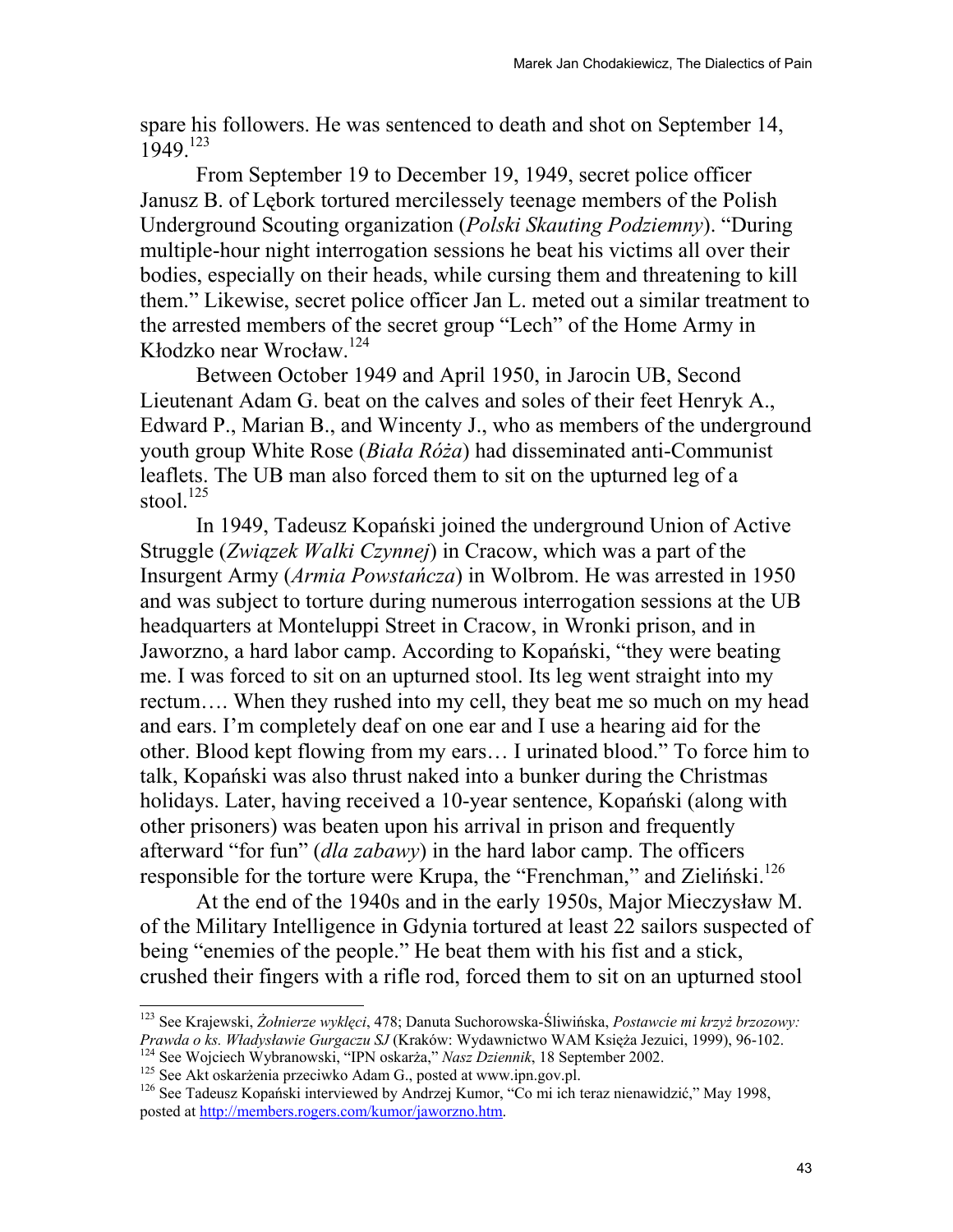leg, doused them with water, and confined them to a tiny solitary cell where a prisoner was unable to stand up.<sup>127</sup>

In Szczecin in 1949 and 1950, secret policeman Franciszek B. tortured at least two men suspected of underground activities: Wacław B. and Marian D.<sup>128</sup> Also in Szczecin, between January 25 and February 4, 1951, the secret police arrested 15 members of the Youth Resistance Movement (Młodzieżowy Ruch Oporu – MRO), which had just barely begun functioning in Wolin, Rembertów, Ursus, and Warsaw. All suspects were tortured, forced to confess, and sentenced up to 10 years in jail. The most brutal secret police officer in the MRO case also dealt with a group of teenage scouts: The National Front of Polish Youth (*Narodowy Front Młodzieży Polskiej* – NFMP). Jan S. for instance "tore the hair out of Stanisław K.'s head, kicked him on the head, and broke his fingers."<sup>129</sup>

In the late 1940s and early 1950s, in Gdynia, the Communist military counterintelligence officer Mikołaj Kulik made sailor Franciszek Branecki stand on one leg for long periods of time. Further, Kulik beat petty officer Tadeusz Korba with a whip and forced sailor Kazimierz Sabadasz to sit on the stool leg and on an upturned bottle. He also beat sailors Janusz Kumik and Tadeusz Mosiej. (Both were later sentenced to 15 years for having listened to Radio Free Europe.) Tadeusz Rogoziński recalled that after Kulik deprived them of water he and his fellow prisoners were forced to drink their own urine. Mieczysław Albrychowicz testified that Kulik and Lieutenant Miczysław Mocek suspended him from a beam with his hands tied behind his back.<sup>130</sup> According to Włodzimierz Sobański, who was arrested in May1949, Kulik

> immediately addressed me in a vulgar manner and then asked: 'What band did you belong to?' I responded that I belonged to

130 See J.O. "Kulik: Dziennikarze to psy," *Rzeczpospolita*, 2 February 2002; Agata Łukaszewicz, "Relacje prasowe w interesie społecznym," *Rzeczpospolita*, 11 December 2001; J.O., "W informacji elegancji nie było," *Rzeczpospolita*, 17 November 2001; J.O., "Świadek był wieszany pod sufitem za ręce," *Rzeczpospolita*, 12 October 2001; Jan Ordyński, "Kiełbasa dla 'dobrze' zeznających," *Rzeczpospolita*, 29 September 2001; J.O., "Enkawudzista numer jeden," *Rzeczpospolita*, 13 June 2001; J.O., "Chamstwo i choroba Kulika," *Rzeczpospolita*, 2 February 2001; Maciej Walaszczyk, "Stalinowiec w areszcie," *Nasz Dziennik*, 23-24 March 2002.

<sup>&</sup>lt;sup>127</sup> See Piotr Adamowicz, "Kara po pół wieku," Rzeczpospolita, 15 November 2000.

<sup>&</sup>lt;sup>127</sup> See Piotr Adamowicz, "Kara po pół wieku," *Rzeczpospolita*, 15 November 2000.<br><sup>128</sup> "IPN: Zbrodnia sądowa," *Nasz Dziennik*, 16 January 2003.<br><sup>129</sup> Wojciech Wybranowski, "Dzieci 'wrogami PRL'," *Nasz Dziennik*, 7 Jan indicted in 2005. See "Znęcał się nad zatrzymanym," *Nasz Dziennik*, 18 May 2005. For the recollection of an MRO member see Edmund Radziszewski interviewed by Maciej Walaszczyk, "O działalności Młodzieżowego Ruchu Oporu," *Nasz Dziennik*, 7 January 2003. According to Radziszewski, the Mazovia branch of the MOR had about 30 members, mostly high-schoolers. They were active between 1948 and 1950, when the secret police destroyed their organizations. At least 4 managed to flee to Wolin, where they continued their activities, recruiting new members.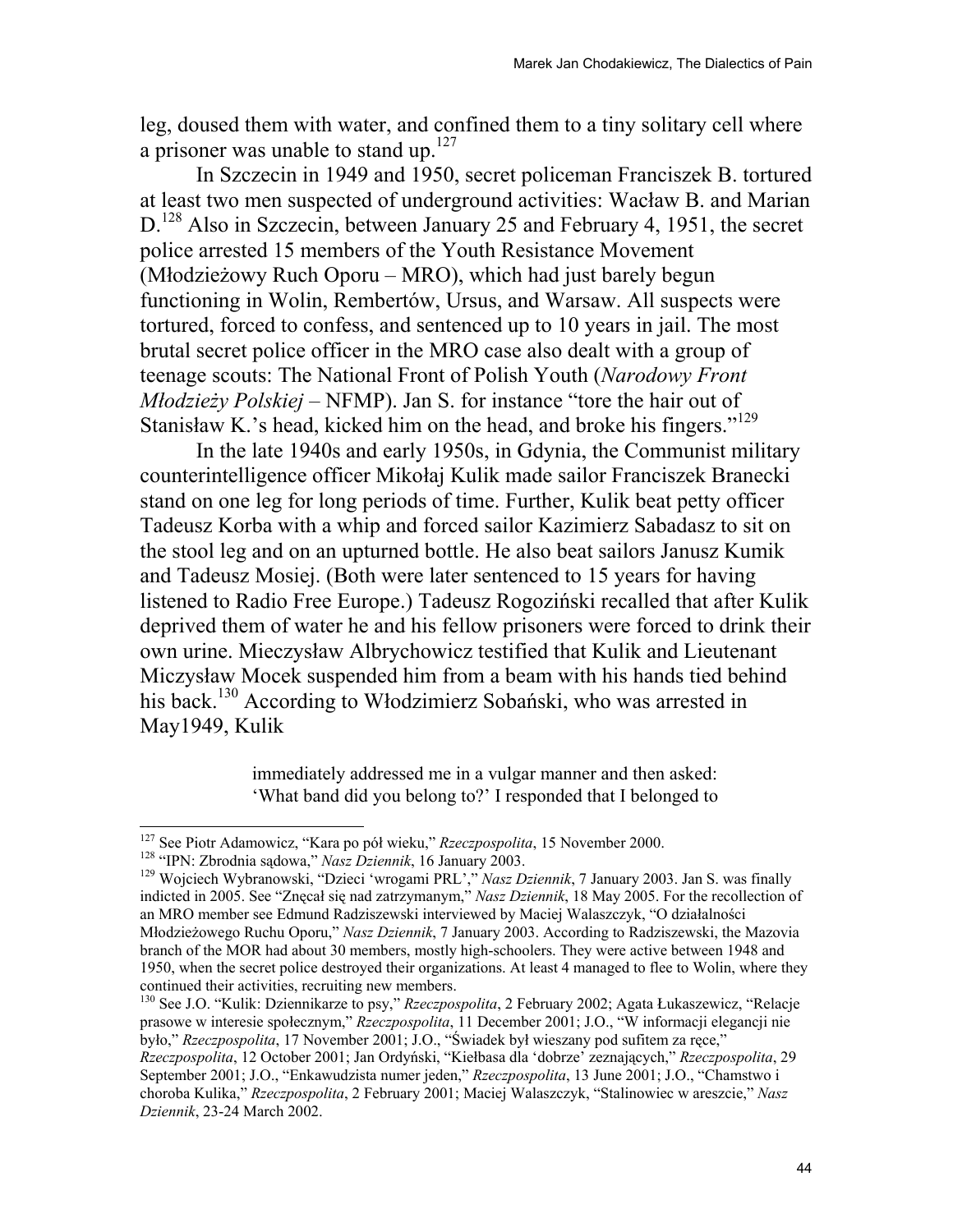none. He told me that we would see and ordered me to approach him. I came up to his desk and he hit me with the flat of his hand on the ear. Then, he hit me again. So I kicked him. He kicked me back on my stomach. Then the guards led me down to the cell. $^{131}$ 

Between September 1949 and May 1950, in Bielsk Podlaski, UB Second Lieutenant Paweł T. tortured Szczepan Jan C., who was suspected of supporting the underground. The prisoner was beaten all over his body, deprived of sleep, and forced to sit on the leg of an upturned stool.<sup>132</sup>

Home Army Major Julian Krzewicki was arrested in January 1948 in Gorlice for having passed on to a friend a single anti-Communist leaflet. Released quickly at first, he was rearrested on February 2, 1950.

> I was interrogated with the use of the most imaginative torture non-stop for 14 days and nights in the Gorlice prison of the UB. The interrogators changed in shifts. I remained sleepless and almost completely without any food. I was beaten on my face and kicked on my legs and my kidneys…. I was often beaten by several tormentors at once…. They wanted me to confess that I belonged to the WiN, collaborated with the Germans, murdered Jews and Soviet prisoners, and hid weapons and ammunition… After 14 days of such torture I was hallucinating and losing consciousness…. Despite the torture, I refused to confess to the crimes I did not commit. Therefore on April 29, 1951, I was released from jail for lack of guilt.<sup>133</sup>

In March 1950 in Gdańsk, the secret police arrested at least a dozen boy scouts, members of the underground Young Poland (*Młoda Polska*) group. The boys were interrogated non-stop and tortured. For example, Janusz Gielb, whose father, a Home Army soldier, had perished in Auschwitz, was beaten and had his toes crushed with the jackboots of the interrogating officers. Headed by Lieutenant Colonel Jan Amons, the UB men involved in the interrogation were: Edward Solański, Zygmunt Czaja, Leon Kwak, Wacław Chrustowski, Roman Płużyński, Kazimierz Jackiewicz, Hieronim Wiewióra, Józef Śladewski, and others.<sup>134</sup>

<sup>&</sup>lt;sup>131</sup> See Jan Ordyński, "Przeczytał Rzeczpospolitą i został świadkiem," Rzeczpospolita, 23 October 2001. <sup>132</sup> See Akt oskarżenia przeciwko Pawłowi T., posted at www.ipn.gov.pl; E.P., "2,5 roku więzienia dla

byłego funkcjonariusza UB," *Rzeczpospolita*, 12 February 2003; Adam Białous, "Skazany komunistyczny oprawca," *Nasz Dziennik*, 12 February 2003. 133 See Julian Krzewicki, "Wspomnienia," *Zeszyt Historyczny: Fundacja Studium Okręgu AK Kraków*, no.

<sup>3 (</sup>September 1998): 43-86, and, especially, pp. 84-85.

<sup>134</sup> See Piotr Szubarczyk, "Zginą ludzie słabej wiary," *Nasz Dziennik*, 8-9 June 2002.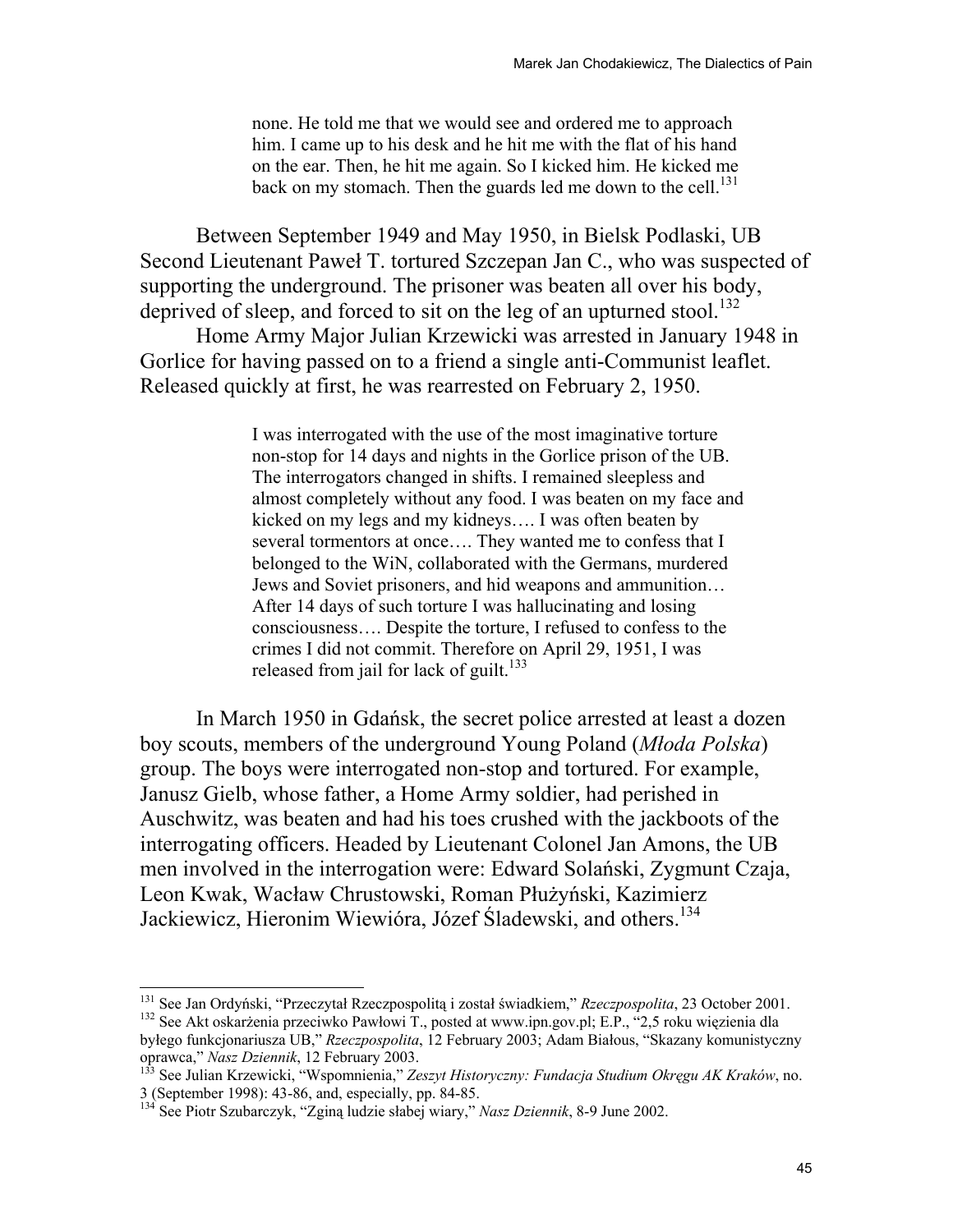In July 1950, dissident poet Wojciech Bąk was locked up in a psychiatric hospital, where the secret police beat him on the head and, in particular, on the part of his skull wounded during the Second World War. Bąk was never formally charged with any crime. The torture was a punishment for his intended demonstration during a congress of Polish literati, where he threatened to make an anti-Communist and anti-Jewish statement.<sup>135</sup>

For four days straight, between October 22 and 26, 1950, an officer of the Krosno UB, Władysław B., beat Antoni B., while forcing him to do situps and jump up and down. $136$ 

Between October 24 and 27, 1950, in Ełk UB chief Paweł T. tortured Witold S., who was accused of "spreading gossip-propaganda and listening to an American radio program." The man broke down and incriminated his wife, who was involved with the underground. Halina S. was arrested and also broke down under the interrogation which continued non-stop for two days until she either committed suicide or was killed by the UB.<sup>137</sup>

In 1950 in Bochnia, the UB functionary Stanisław B. routinely tormented arrested ex-Home Army soldiers. The torture methods applied included "beating with a rubber truncheon, cable or a steel line on the soles of their feet and elsewhere all over their bodies, hitting them on their heads with the butt of his gun, and threatening death."<sup>138</sup>

Also in 1950, in Gdańsk the secret police arrested a number of members of the clandestine Polish Underground Battle Action (*Polska Akcja Podziemna Bojowa*). Led by Mieczysław J., the secret policemen tortured the captives. "They beat them with their hands, clubs, and ropes as well as kicked them all over their bodies. [The prisoners] were kept in solitary confinement and forced to exhaust themselves in physical exercises. They were compelled to sit on an upturned leg of a stool and threatened with death and violence against the members of their families."<sup>139</sup>

On January 20, 1951, UB Colonel Józef Światło arrested Bishop Czesław Kaczmarek of Kielce. His interrogation sessions, which lasted up to 40 hours at a stretch, were personally overseen by UB Colonel Jacek

<sup>&</sup>lt;sup>135</sup> See Krzysztof Masłoń, "Nic prócz rękopisów nie wezmę," *Rzeczpospolita*, 20 April 2002.<br><sup>136</sup> See mat, "Bił kablem do utraty tchu," *Rzeczpospolita*, 31 October 2001; Józef Matusz, "Podsądny mówi o barbarzyństwie," *Rzeczpospolita*, 25 April 2002; "Ubek przed sądem," *Nasz Dziennik*, 25 April 2002; Akt oskarżenia przeciwko Bronisławowi P.; and Akt oskarżenia przeciwko Władysławowi G., posted at www.ipn.gov.pl.

<sup>&</sup>lt;sup>137</sup> See Akt oskarżenia przeciwko Pawłowi T., posted at www.ipn.gov.pl; E.P., "2,5 roku więzienia dla byłego funkcjonariusza UB," *Rzeczpospolita*, 12 February 2003; Adam Białous, "Skazany komunistyczny

<sup>&</sup>lt;sup>138</sup> J. Sad., "Ubek skazany na trzy lata," *Rzeczpospolita*, 17 February 2005.<br><sup>139</sup> PAD, "Dwa lata dla byłego ubeka," *Rzeczpospolita*, 13 January 2005.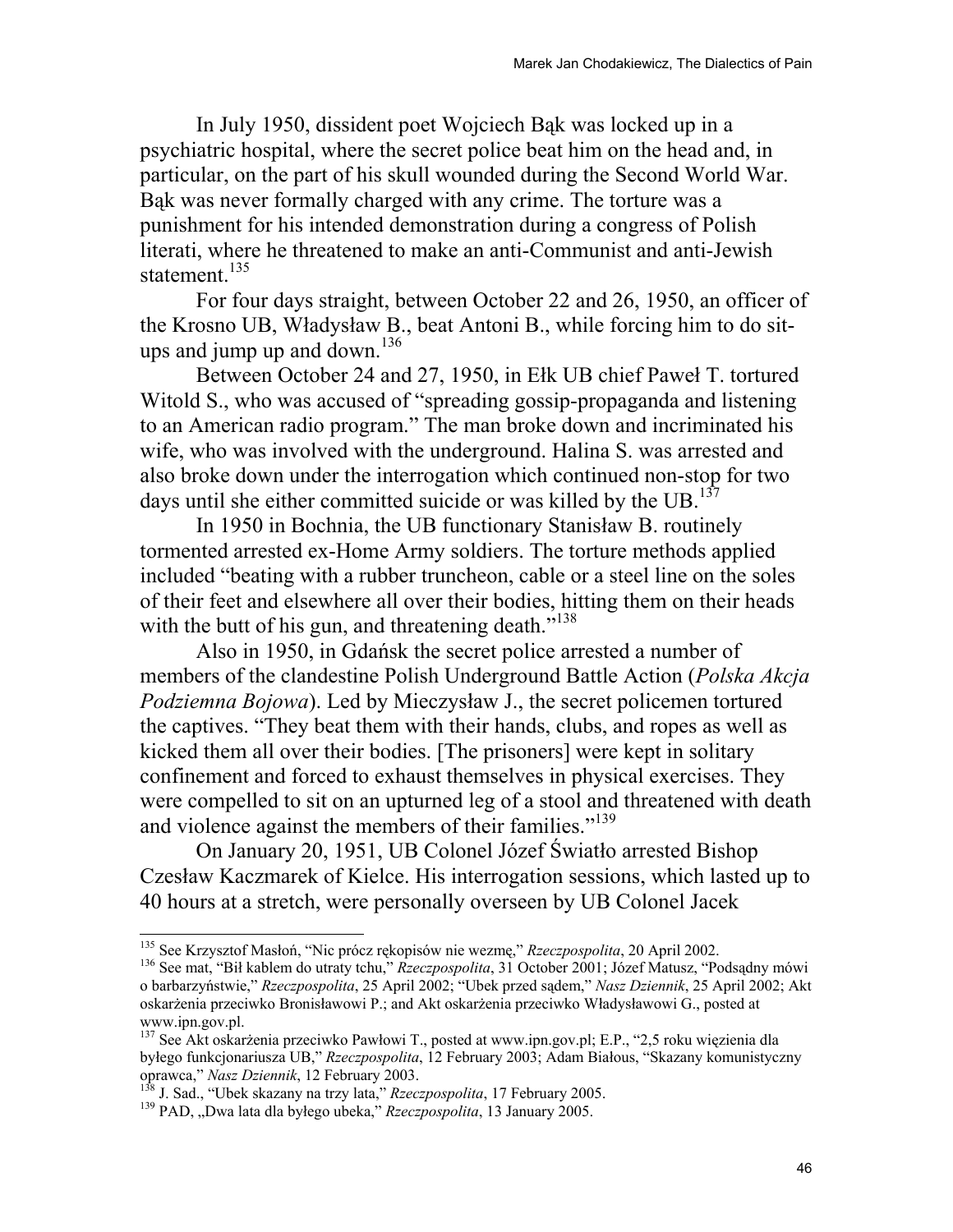Różański. The bishop was tortured. He lost 19 of his teeth because of the beating. His tormentors also kept him in a tiny dark cell; deprived him of food and sleep. Kaczmarek was charged with collaborating with the Nazis and was accused of taking part in the post-war pogrom in Kielce in July 1946, even though the ecclesiast was absent from the town at the time. The bishop broke down and confessed the untruth. He was sentenced to jail but, after 1956, his sentence was overturned.<sup>140</sup>

In Lublin, in April 1951, secret policemen interrogated Lieutenant Kazimierz Poray-Wybranowski ("Kret") of the National Military Union (NZW) by breaking his teeth with a gun butt, pouring industrial alcohol down his nostrils, and shoving a chair leg into his rectum. At one point during a torture session, the presiding interrogator had sex with a female officer in front of the suspect.  $^{141}$ 

Captured in the field in the early 1950s, Mieczysław Dudanowicz ("Ponury") of the WiN was subjected to sleep deprivation, despite his injuries. He recalls that

> I had a head wound, but I was interrogated non-stop, even at night. When I was talking, I was falling asleep but they effectively woke me up. I was so tired that I did not know what I was signing…. They kept asking me about my connections to Western states and the source of the inspiration for our unit.<sup>142</sup>

In Przemyśl, the UB-man Jan S. interrogated Leszek W., a participant in the General Confederacy of Independent Poland (*Generalna Konfederacja Niepodległej Polski* – GKPN).<sup>143</sup> The secret policeman "beat" Leszek W. with a wooden cane on his back near the kidneys. He forced him to sit for long periods of time on the leg of an upturned stool, shaking him so that the leg would enter the rectum of the interrogated man. Next, as the

<sup>140</sup> Jan Śledzianowski, *Ksiądz Czesław Kaczmarek biskup kielecki 1895-1963* (Kielce: No publisher, 1991), 64-66; Jan Józef Kasprzyk, "Kaczmarek Czesław," *Encyklopedia "Białych Plam"*, vol. 9 (Radom: Polskie Wydawnictwo Encyklopedyczne, 2002), 99-105.

<sup>&</sup>lt;sup>141</sup> The victim fought in September 1939 and later joined the ZWZ, NSZ, AK, and, finally, NZW. See Leonard Zub-Zdanowicz rozmawia z Kazimierzem Poray-Wybranowskim, TMs, no date [1979?], the Zub-Zdanowicz Family Collection, Oakville, CT; Kazimierz Poray-Wybranowski "Kret," "Wspomnienia z UB," *Szczerbiec* [Lublin], no. 11 (June 2002): 71-120 posted at

http://195.117.61.186/users/mail0070/nsz/nhtm/nshw07.htm; Marek Jan Chodakiewicz, "'Kret' a sprawa

polska," *Lad*, 5 December 1993, *Dodatek historyczny* 12 (December 1993): IV.<br><sup>142</sup> Pasiuk, *Ostatni "leśni" Suwalszczyzny*, 127.<br><sup>143</sup> Mariusz Kamieniecki, "Skazali ubeka," *Nasz Dziennik*, 25-26 January 2003. In 2003 th found guilty and sentenced to  $1\frac{1}{2}$  years (suspended for 2 years) and a \$220.00 fine.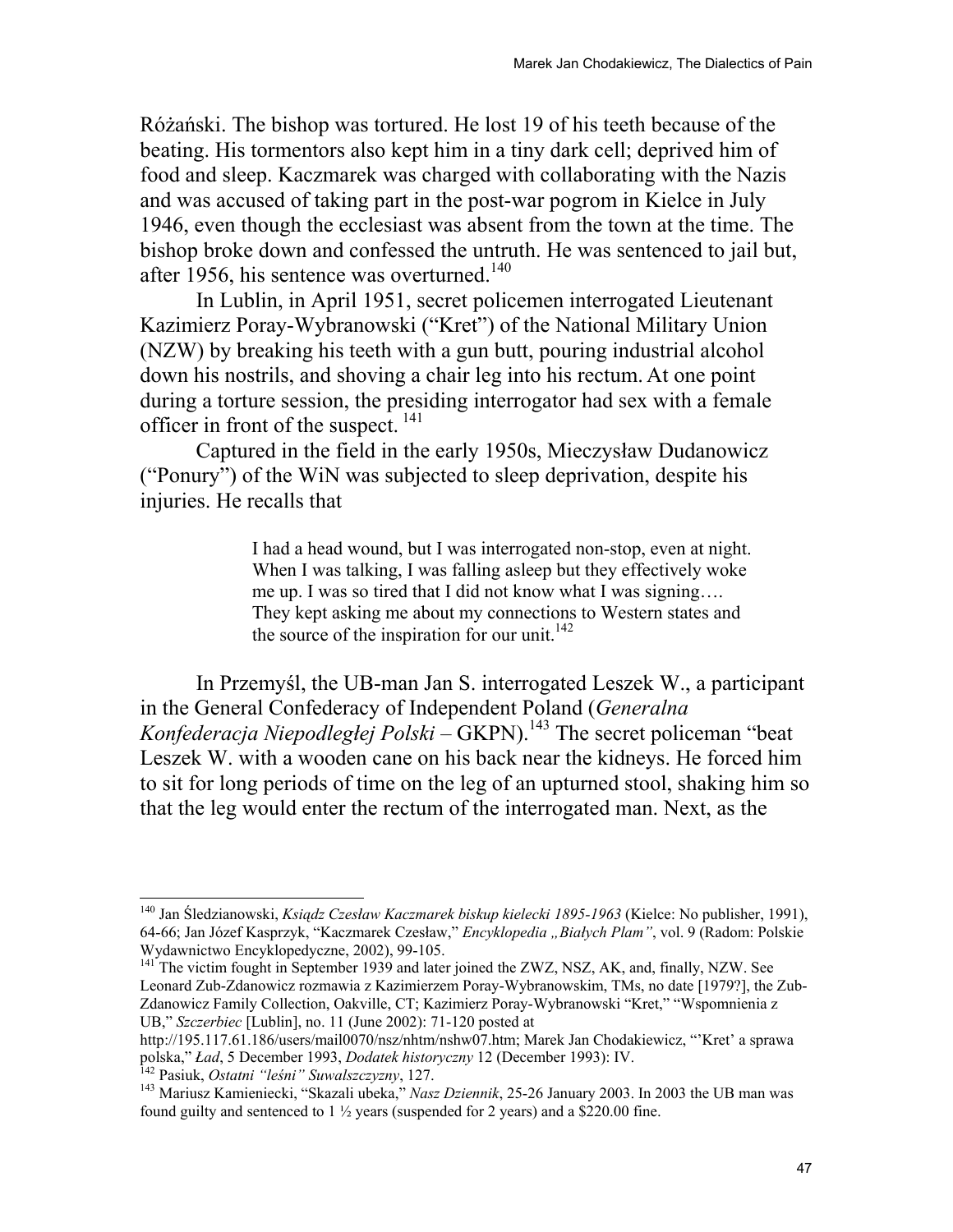victim was screaming with pain, he [the secret policeman] forced onto his head a gas mask to increase the pain."<sup>144</sup>

In the Podlasie region the secret police pursued insurgent Captain Władysław Łukasiuk ("Młot"), who was handicapped: he had a lame left leg. Security men often arrested random persons with similar handicaps and tortured them in hopes of catching "Młot".<sup>145</sup>

In Zamość, UB Second Lieutenant Mieczysław Wybraniec tortured dozens of prisoners, including Wacław Jałowicki, Leonard Kalmus, Aleksander Panas, Zygmunt Daniluk, and Edward Kudyk ("Prędki") of the AK-WiN. Aside from the customary beating and other similar "means of persuasion," Wybraniec applied electroshocks to at least four of his victims and burned out with hot irons the fingernails of at least one, Aleksander P. Wybraniec kicked many of his prisoners with jackboots and bludgeoned others (e.g. Stanisław J.) with a rifle butt. Wybraniec also beat to death a prisoner of Jewish origin, who was suspected of assisting the underground. That death was officially ruled as "heart failure." At least once Wybraniec presided over the execution of his prisoners. His underling in the secret police in Zamość, Tadeusz Gałecki, not only tortured prisoners but also carried out several executions, including the shooting of eight AK soldiers in a single day.  $146$ 

Between March and May 1951, Józef R. and other secret policemen tortured Witold T. and his friends of the underground National Armed Forces of Young Poland (*Narodowe Siły Zbrojne Młodej Polski*). Aside from beating, Józef R. electrocuted, crushed the skull, and squeezed the genitals of at least one of his prisoners who consequently attempted to commit suicide. Between January and March 1954, in Koszalin UB, the very same officer Józef R. tortured several members of the underground KWP, including Henryk B. The UB man beat his victims with a truncheon, crushed their hands with his jackboots, and conducted marathon interrogation sessions during the night. $147$ 

<sup>144</sup> See Dorota Angerman, "Podejrzany funkcjonariusz UB," *Nasz Dziennik*, 29 November 2001. For more information on the Security Office in Przemyśl see Dariusz Iwaneczko, *Urząd Bezpieczeństwa w Przemyślu* (Warszawa: Instytut Pamięci Narodowej, 2004); and an interview with Dariusz Iwaneczko by Mariusz<br>Kamieniecki, "Kaci przemyskiej bezpieki," Nasz Dziennik, 5 November 2004.

<sup>&</sup>lt;sup>145</sup> Krajewski and Łabuszewski, "Łupaszka", "Młot", "Huzar", 548 n. 8.<br><sup>146</sup> In 2004 Wybraniec was sentenced to 6 years but he remains free, pending an appeal. See Jerzy Morawski, "Kat Zamojszczyzny," *Rzeczpospolita*, 20 February 2002; Robert Horbaczewski, "Kat Zamojszczyzny nie stawił się w sądzie," *Rzeczpospolita*, 22 February 2002; Robert Horbaczewski, "Zbyt chory, by stanąć przed sądem," *Rzeczpospolita*, 9 May 2002; Adam Kruczek, "Kpiny z sądu," *Nasz Dziennik*, 9 May 2002; Adam Kruczek, "Kat Zamojszczyzny doczekał się wyroku," *Nasz Dziennik*, 11 June 2004; Akt oskarżenia przeciwko Mieczysław W., posted at www.ipn.gov.pl. 147 See Akt oskarżenia przeciwko Józef R., posted at www.ipn.gov.pl.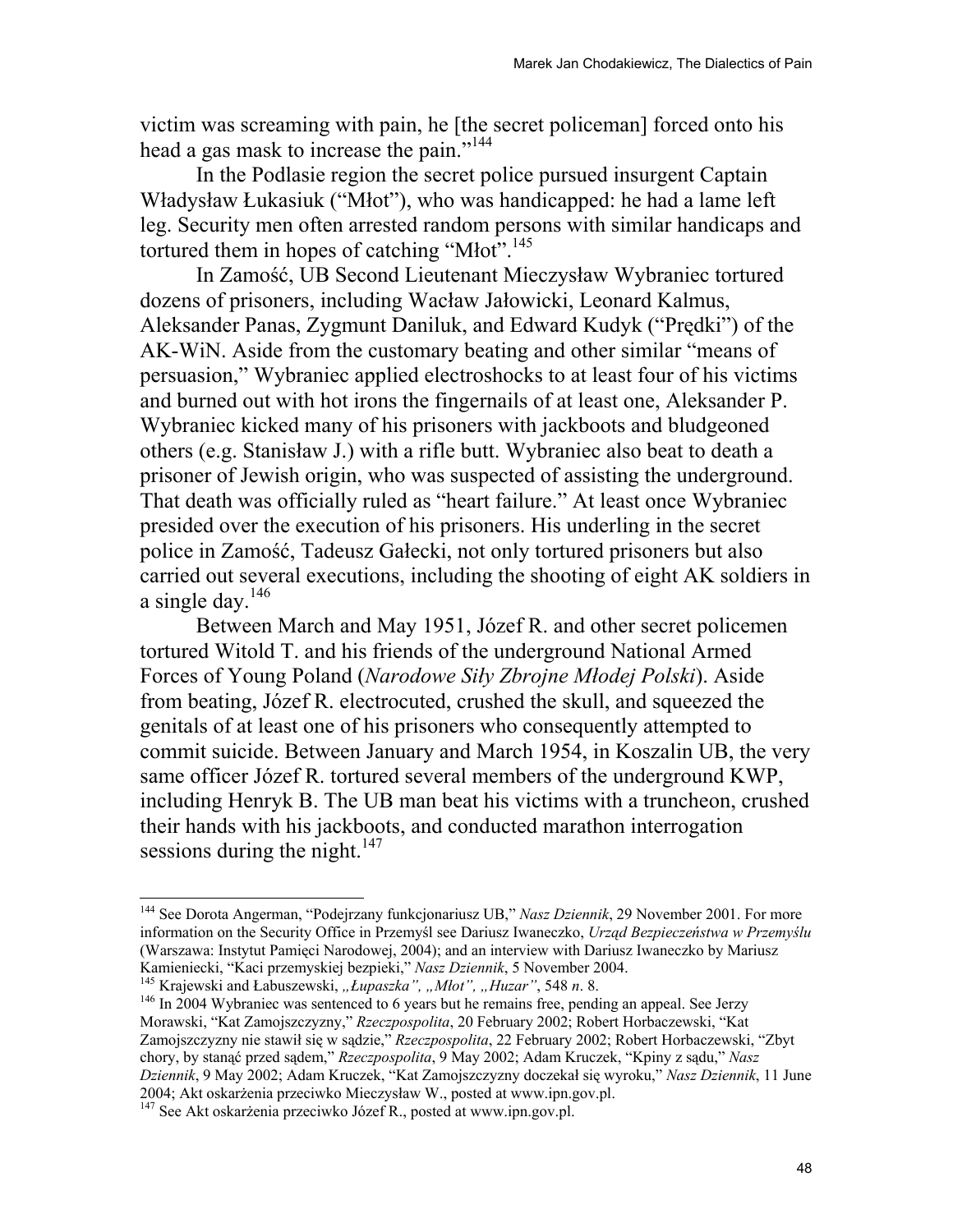Captured in May 1952, Witold Białowąs ("Witold") of the WiN unit of Captain Kazimierz Kamieński ("Huzar") withstood the torture and refused to incriminate his confederates.<sup>148</sup>

Former pre-war minister and provincial governor, and a leader of the anti-Nazi and anti-Communist civilian underground, Henryk Józefski, upon his arrest in 1952, "was interrogated for twenty one months straight every day twelve hours per day."<sup>149</sup>

In 1952, the secret police arrested about 200 persons in the so-called "Berg affair." At least some of them were connected with an Americanbacked espionage network consisting of Polish underground members. One of the arrested couriers, Jan Szponder of the SN-NOW-AK, implicated under torture as his assistants several Catholic priests of the Cracow curia. The UB interrogators in charge of the case, Captains Florian Mederer, Leon Wilczyński, Władysław Zdanowicz, and Leon Midro, commenced arrests. At least 20 persons were apprehended and seven of them were eventually tried. Most of the prisoners broke down. For instance, Father Bolesław Przybyszewski confessed after he was interrogated non-stop day and night, deprived of sleep, and subjected to psychological torture. The interrogators delighted in yelling at the priest: "You whore!". Three persons were sentenced to death, including Father Józef Lelito, who confessed under duress.<sup>150</sup>

Three prisoners did not give in and, subsequently, two of them were released. Interrogated between December 1 and 24, 1952, Archbishop Eugeniusz Baziak refused to talk. He was not physically abused but "only" threatened despite his very serious heart condition. According to the interrogation records, the archbishop responded repeatedly: "I cannot answer this question because my conscience prevents me from revealing the name of this particular person."151 Father Czesław Skowron persevered as well. He believes he succeeded because he was coached by his fellow prisoners who psychologically prepared him for the ordeal:

> And indeed the investigative officer Kasza began yelling at me: "You prick," "You whore." He told me to talk because they know everything anyway. Officer Mederer hit me with his fist a couple

<sup>&</sup>lt;sup>148</sup> See Krajewski and Łabuszewski, "Łupaszka", "Młot", "Huzar", 844-45.

<sup>&</sup>lt;sup>149</sup> See Stefan Kisielewski, *Dzienniki* (Warszawa: Iskry, 1996), 551.<br><sup>150</sup> Wojciech Czuchnowski, *Blizna: Proces Kurii Krakowskiej* (Kraków: Wydawnictwo Znak, 2003), 17-21, 26, 38-42, 52-53 [afterward *Blizna*]; Wojciech Czuchnowski, "Krakowscy księża przed sądem," *Gazeta Wyborcza*, (2 parts), 9-10 and 16-17 November 2002; Krzysztof Masłoń, "Sąd nad Kościołem,"

*Rzeczpospolita*, 1 February 2003. 151 Czuchnowski, *Blizna*, 45.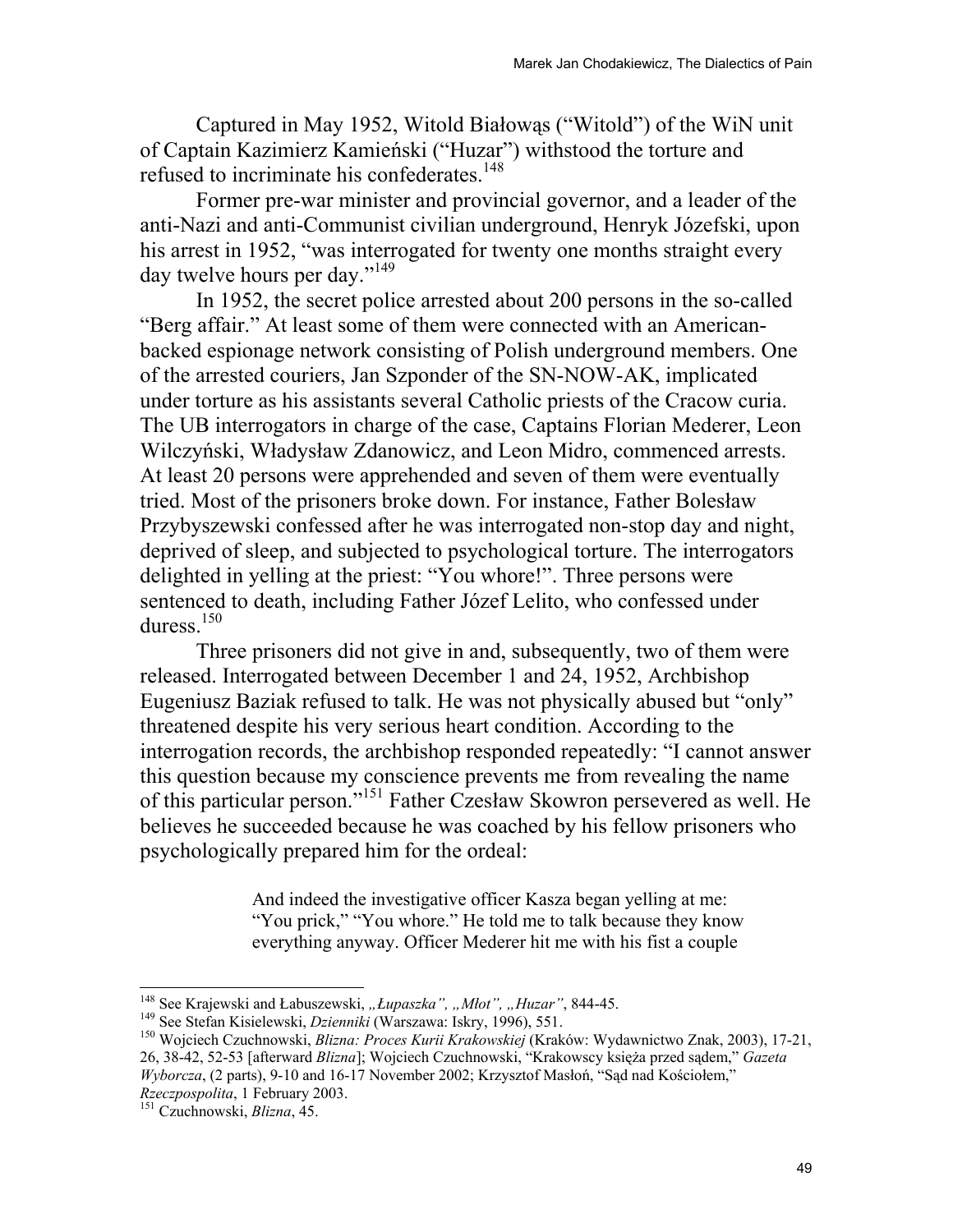of times. He also liked to spit directly at my face. But otherwise they did not torture me.<sup>152</sup>

Arguably, lay Catholic activist Stefania Rospond experienced the most ruthless treatment of all prisoners of the Cracow curia case for she refused to confess and held fast until the end. Nonetheless, she received six years in jail. Rospond recalls that

> I remember those three months that followed my arrest until the trial started as a single, long interrogation session…. I fell on the floor; sometimes they dragged me to my cell and at other times they woke me up by kicking and beating me. The first interrogation session took place still at the UB headquarters. It lasted from Friday to Sunday past midnight, when I collapsed. During the first night about 30 functionaries took turn interrogating me. They rotated. They were male only. However, a woman performed a full body search on me. I kept telling them that I did not know anything and anybody. … Hitting me on my face, sitting on a leg of a stool, standing at attention for 48 hours straight until one collapsed. Then I was taken to the solitary cell [*karcer*]. At times, I started hallucinating; some kind of visions appeared before my eyes. They extinguished their cigarettes on my hands and on my face…. I do not remember the names of the interrogators but I can still see their faces today. They probably thought that if they took a simple peasant girl and threatened her, she would talk and implicate others.<sup>153</sup>

In an unrelated case, Second Lieutenant Julian Czerwiakowski ("Jerzy Tarnowski") of the NSZ and WiN was arrested by the UB and accused of "murdering Communist activists and collaborating with the Gestapo." After prolonged torture, Czerwiakowski broke down and confessed "partly" to some of the "crimes" alleged against him. He was sentenced to death and shot in January 1953 but five years later a Communist court cleared him completely of any wrongdoing.<sup>154</sup>

In Nowy Sącz, led by UB Lieutenants Stefkowski and Popiołek, the secret policemen suspended suspects on a hook and beat them with a whip. They inserted the fingers and genitals of their victims into desk drawers and

<sup>&</sup>lt;sup>152</sup> Czuchnowski, *Blizna*, 44.

<sup>152</sup> Czuchnowski, *Blizna*, 44. 153 Czuchnowski, *Blizna*, 43-45. 154 Sebastian Bojemski, *Poszli w skier powodzi: Narodowe Siły Zbrojne w Powstaniu Warszawskim* (Warszawa: Glaukopis, 2002), 276-77.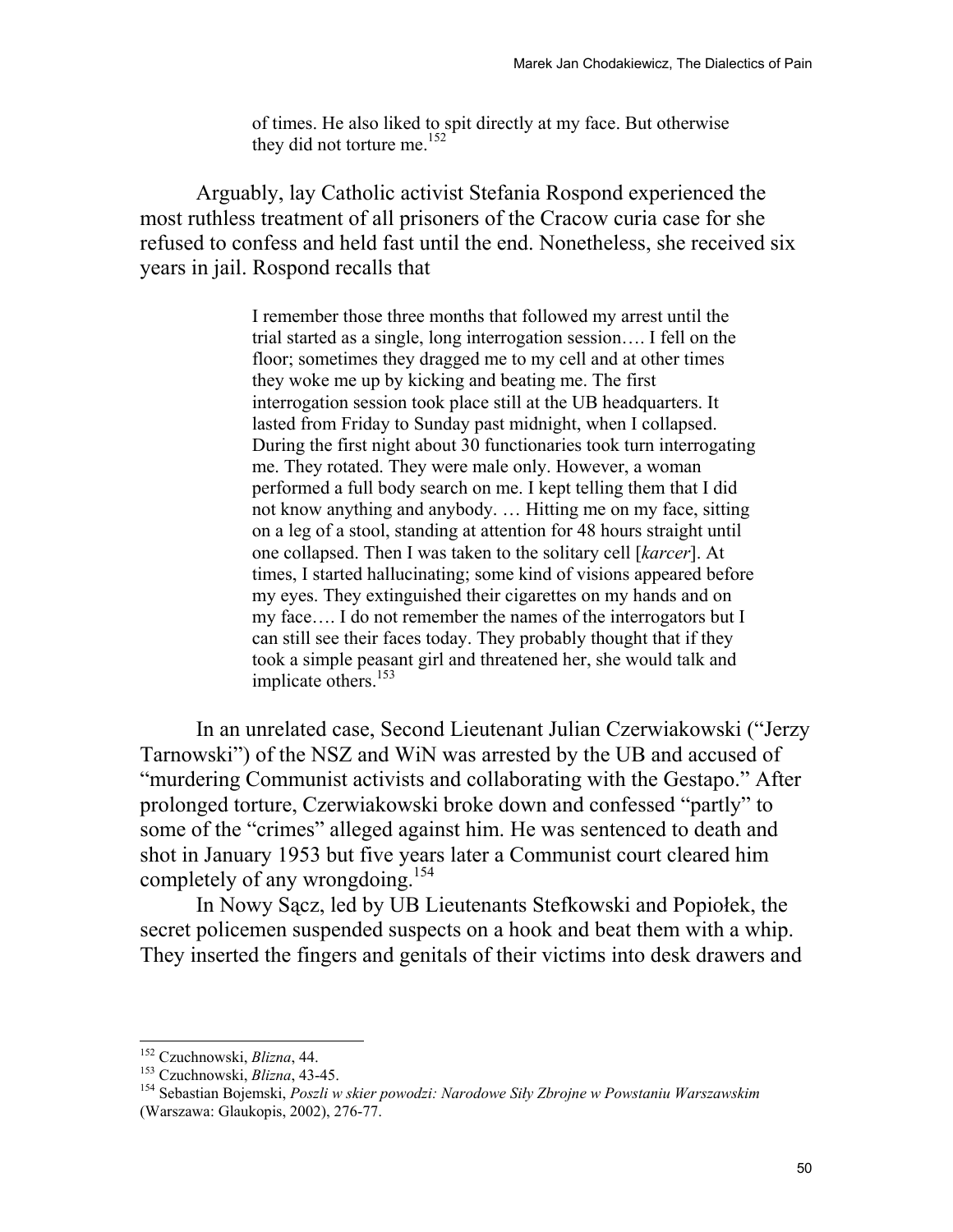slammed them. They also jammed pencils and needles under one's nails, according to one of the victims, Władysław Małek of the WiN.<sup>155</sup>

In December 1952, after the UB captured and tortured Kazimierz Radziszewski ("Marynarz") of the WiN unit of Captain Kazimierz Kamieński ("Huzar"), in the course of a single interrogation he revealed the names of 63 civilian supporters. "Marynarz" was sentenced to death and shot. Soon, the civilian supporters saw their property confiscated and children taken away to orphanages, while they were carted off to jail.<sup>156</sup>

In February 1953, a few teenagers founded the Underground Scouting Organization (*Harcerska Organizacja Podziemna* – HOP) in Osieczna near Leszno. The leadership included Stanisław Bućko, Andrzej Mateia, and Bronisław Gewert, who was the eldest at 19 and had served in the AK during the war. Having co-opted a few younger boys and girls, the HOP cut the phone link to their locality and expropriated a radio at a local "culture center" (*świetlica*) to stop propaganda broadcasts. The UB arrested everyone within a month. The youngsters were tortured mercilessly. Teresa Żybura recalls that the secret policemen Maksymilian S., Walenty B., and others called her names – "You whore, you bitch" – and hit her on her face with their fists. "They threatened me, if I did not confess, they would put me in a stove and burn me alive." Another teenager, Krystyn Tomaszewski, remembers that "they beat me with their fists, blinded me with a flashlight, and yelled. However, the beating with fists and sticks was the worst." Teresa Hope was "only" tortured psychologically. Most confessed and they were tried in December 1953. The sentences ranged from two to six years in jail. At least some of their secret police tormentors are still around leading comfortable lives on generous state pensions.<sup>157</sup> That holds true for some of the other torturers described above.

## **Conclusion**

 $\overline{a}$ 

 The evidence presented here strongly suggests that torture was not only an acceptable but also a desirable method that allowed the Communist masters of Poland to project their power onto the conquered political opponents and the population at large. Torture was intended to weaken the victim physically and psychologically. The act of confession was an indispensable element of the process because it broke the spirit of the victim.

<sup>155</sup> See Marek Dereń, "Niemy krzyk murów," (3 parts) *Nasz Dziennik*, 17-18 November 2001, 26-27 January, and 2-3 February 2002.<br><sup>156</sup> Krajewski and Łabuszewski, "*Łupaszka"*, "*Mlot"*, "*Huzar"*, 821.

<sup>&</sup>lt;sup>157</sup> Wojciech Wybranowski, "Czeka ich sąd," Nasz Dziennik, 25 February 2003.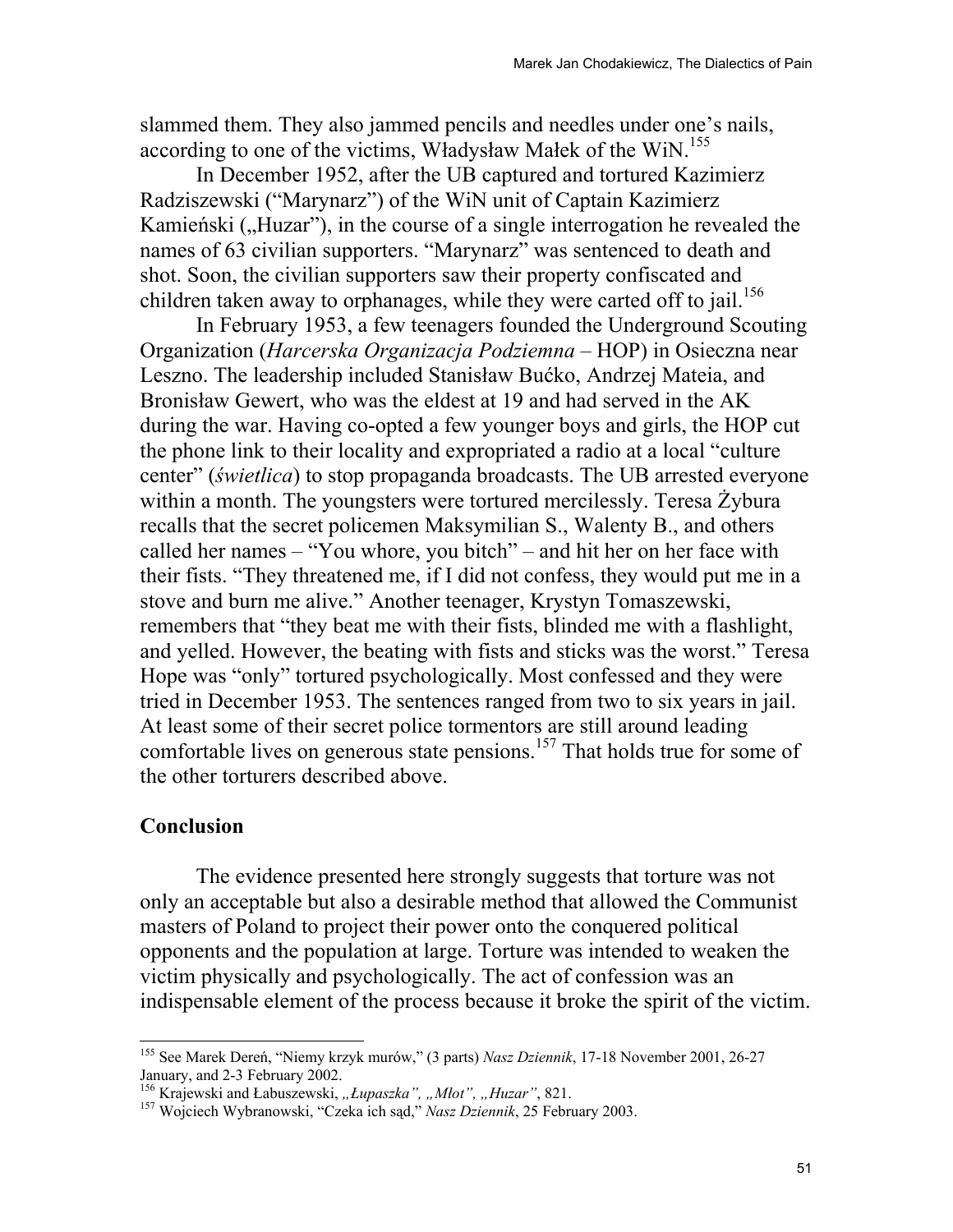Notwithstanding whether the prisoner was confessing the truth or not, by yielding to the interrogator the victim often became a mental slave who could now be made to obey most of the bidding of his Communist master.

 The cases presented here are just the tip of the iceberg. For example, in November 2002, the Katowice Office of the Institute of National Remembrance announced that it was investigating 36 cases with multiple offenders and multiple victims of torture, as well as murder, perpetrated by the Communist secret police between  $1944$  and  $1956$ <sup> $158$ </sup> These cases continue to multiply as historians discover new documents concerning the Communist crimes and newly emboldened victims and witnesses keep coming forth.<sup>159</sup>

So far the focus has been overwhelmingly on the Stalinist period. However, in time it will undoubtedly shift to more recent events, including the suppression of "Solidarity."160 For restoring the historical record is inexorably tied to a larger question of moral and legal responsibility for the atrocities of Communist totalitarianism.161 If the Poles avoid addressing this

 $\overline{a}$ 

<sup>159</sup> Other investigations are under way as well. For instance, 29 prison guards have been identified who tortured Polish independentists in Rawicz prison near Poznań between 1945 and 1956. The most sadistic guards were the prison warden Kazimierz Szymanowicz, Jerzy Cymbalista, Bronisław Łukasiewicz, Bronisław Komar, Tadeusz Kulik, Jerzy Precel, Stanisław Bochenek, and Jerzy Utrata. Many of the 19,173 prisoners were abused, beaten, and tortured. Approximately 200 were killed through maltreatment, including most likely Kazimierz Pużak, Poland's leading Socialist politician and a staunch anti-Communist. See Wojciech Wybranowski, "Dwudziestu dziewięciu oprawców: Śledztwo w sprawie tortur w więzieniu w Rawiczu," *Nasz Dziennik*, 6 December 2004. Two secret policement of Białogard (Mieczysław W. and Edward Ż.) have been indicted for torturing Sylwester D. at the local Security Office.<br>See "Oskarżeni o zbrodnie," Nasz Dziennik, 7-8 May 2005.

<sup>160</sup> The trial of secret policemen who tortured "Solidarity" activists in Konin during martial law in 1982 may be an early indication of such a trend. See Wojciech Wybranowski, "Tortury za 'Solidarność'," *Nasz Dziennik*, 13 March 2003; Wojciech Wybranowski, "Gra na zwłokę: Kolejne odroczenie w procesie funkcjonariuszy SB z Konina," *Nasz Dziennik*, 16 May 2003. For as yet still unsuccessful attempts to hold Communist secret police accountable for various crimes committed during martial law see, Kazimierz Groblewski, "Winni są niewinni," *Rzeczpospolita*, 13 December 2001; Grzegorz Majchrzak, "Jeden z filarów stanu wojennego," *Rzeczpospolita*, 13 December 2001; "IPN: znęcał się nad zatrzymanym," *Rzeczpospolita*, 16 March 2005; MA, "Zarzuty wobec byłego esbeka," *Nasz Dziennik*," 29 April 2005; r.b., "IPN oskarża esbeków," *Rzeczpospolita*, 5 May 2005; r.b., Michał Stankiewicz, "Internowali bezprawnie," *Rzeczpospolita*, 11 May 2005; "Z powodu nieobecności obrońcy," *Nasz Dziennik*, 10 May 2005; "Oskarżony nie przynaje się do winy: Proces Lubin '82," *Rzeczpospolita*, 17 May 2005; "Śledztwo przeciw prokurator," *Rzeczpospolita*, 25 May 2005; "Zarzuty dla esbeków," *Nasz Dziennik*, 1 June 2005; "W obronie krzyży," *Nasz Dziennik*, 8 June 2005; and on the lackluster prosecution of the policemen guilty of beating the protesters during the 1976 riots in Radom see "Proces ruszy od nowa," *Nasz Dziennik*, 21 May 2003; as well as on similarly lenient handling of the perpetrators of the Baltic Coast massacre in 1970 see j.o., "Sąd usprawiedliwił Jaruzelskiego," *Rzeczpospolita*, 10 May 2005.<br><sup>161</sup> In the case of torture of General Franciszek Skibiński of the Free Polish Armed Forces in the West, the

authorities were "unable" to find a suspect, Colonel Władysław Kochan, for several months, even though he resides in a building literarily next door to the court house and his address is listed. Kochan refuses to testify against the main accused in the case, Colonel Henryk O., and, instead, blames the practice of torture

<sup>158</sup> See Ewa Koj, "Informacja o śledztwach w sprawach zbrodni komunistycznych," *Biuletyn Instytutu*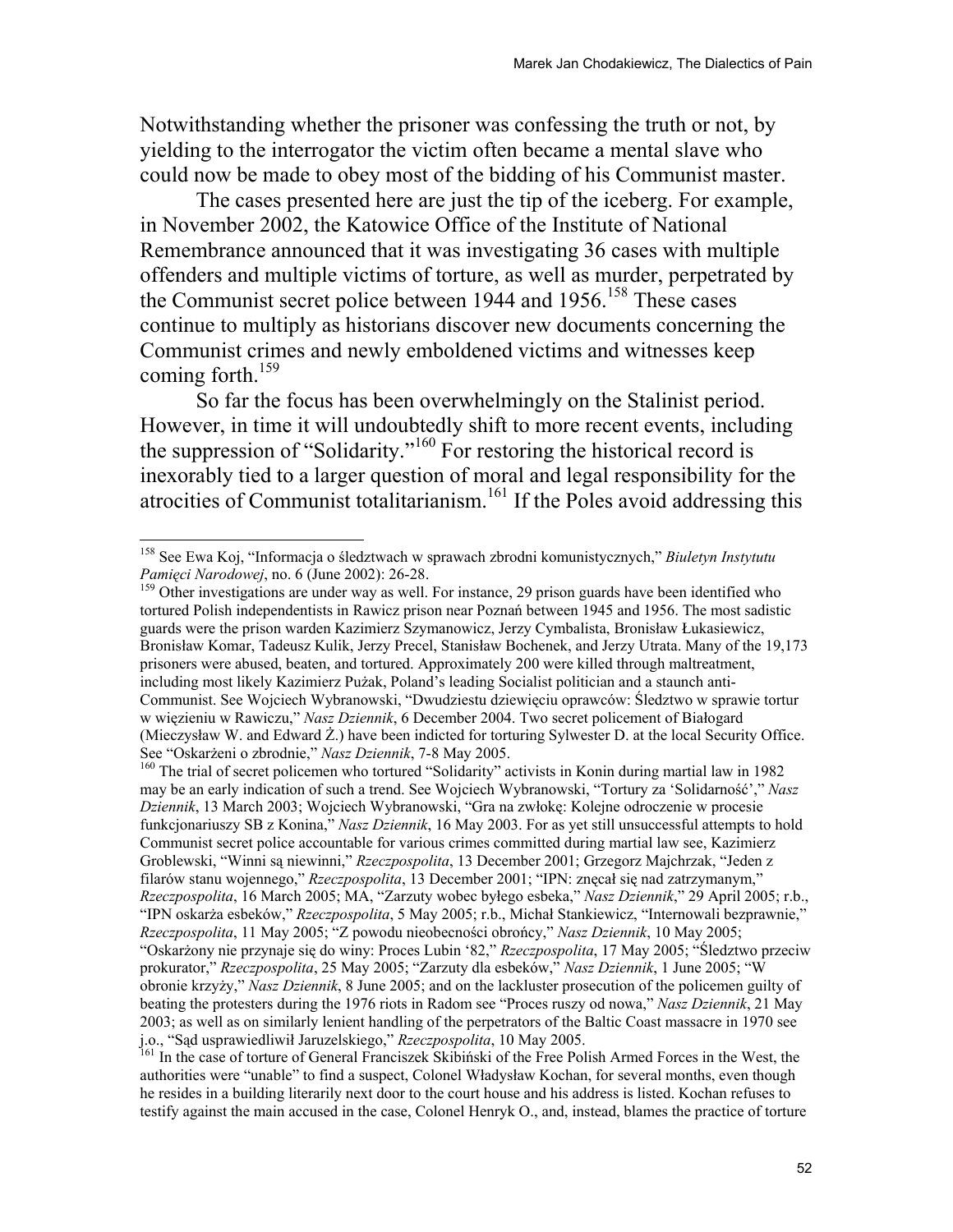and other ugly aspects of their past, they also will eschew debunking themselves from those practices in their public life.<sup>162</sup> After years of pseudonationalistic symbolism created by the Communists through ruthless torture, false confessions, and mendacious propaganda, the Poles need to restore the proper meaning of the words "honor, patriotism, and independence." Otherwise, they will cynically continue on the noxious path of false consciousness imposed on them by the Stalinists with dire consequences to their newly found freedom. For as Edward Peters aptly put it

> Societies that do not recognize the dignity of the human person, or profess to recognize it and fail to do so in practice, or recognize it only in highly selective circumstances, become, not simply societies with torture, but societies in which the presence of torture transforms human dignity itself, and therefore all individual and social life. And a society which voluntarily or indifferently includes among its members both victims and torturers ultimately leaves no conceptual or practical room for anyone who insists upon being neither.<sup>163</sup>

on his own Soviet advisor, Colonel Anton Skulbashevskii, who left Poland for the USSR in 1956. See Jan Ordyński, "Naciskał aż przesłuchiwany chciał umżeć," *Rzeczpospolita*, 15 October 2003; Jan Ordyński, "Wiedział, że bito więźniów," *Rzeczpospolita*, 12 February 2004. In a more complicated case, Poland's authorities have been unable to prosecute several persons implicated in the judicial murder on trump-up charges of killing Jews, Communists, and Soviet POWs of General August Emil Fieldorf ("Nil") of the Home Army. The persons involved in the sordid affair include Kazimierz Górski, Alicja Graff, and Witold Gatner, who reside in Poland, and Stefan Michnik and Fajga Mindla Danielak aka Helena Wolińska, who live abroad. A few participants in the murder lived unmolested until their recent deaths in independent Poland after 1989 (Igor Andrejew and Maria Zand-Górowska) or abroad (Beniamin Wajsblech, Emil Mertz, and Gustaw Auscaler). See "Investigation against Ms. Helena Wolińska-Brus," posted at <http://www.ipn.gov.pl/index\_eng.html>; Anne Applebaum, "The Three Lives of Helena Brus," *The Sunday Telegraph,* 6 December 1998; Maria Fieldorf and Leszek Zachuta, *Generał "Nil": August Fieldorf* (Warsaw: PAX, 1993); Andrzej Kaczyński, "Mord sądowy na szefie Kedywu," *Rzeczpospolita*, 24 February 2003; Maria Fieldorf-Czarska interviewed by Małgorzata Rutkowska, "Liczyła się dla niego postawa moralna," *Nasz Dziennik*, 22-23 February 2003; Anna Surowiec, "Nikt nie przeprosił," *Nasz Dziennik*, 1-2 March 2003; Andrzej Kaczyński, "W szponach bezpieki," *Rzeczpospolita-Karta*, 1 March 2003, 12-13; AKA, "Marcowe tematy," *Rzeczpospolita*, 23 May 2003; Zenon Baranowski, "Zbrodniarze wyemigrowali," *Nasz Dziennik*, 23 May 2003; Tadeusz M. Płużański, "Polski Pinochet: Czy dojdzie do ekstradycji Heleny Wolińskiej?" *Tygodnik Solidarność*, 15 June 2001; Tadeusz Kowalik, "Włodzimierz Brus: W czyśćcu historii," *Gazeta Wyborcza*, 24 August 2001; Tadeusz A. Płużański, "Prześladowczyni 'Nila' żyje w Anglii," Życie Warszawy, 8 October 1998; Leszek Żebrowski, "Ludzie UB – Trzy pokolenia,"<br>Dekomunizacja i rzeczywistość (Warszawa: Wydawnictwo Amarant, 1993), 51-60.

<sup>&</sup>lt;sup>162</sup> In a way, the ugly practices continue with impunity not only because of the lackluster effort to prosecute the torturers but also because they often enjoy state pensions and benefits far above anything that their surviving victims can dream of. Also, there is often no closure for the families of prisoners who were tortured to death or executed stealthily. Their bodies have not been found and the perpetrators steadfastly refuse to identify the secret burial grounds. See Wojciech Wybranowski, "Za umiłowanie Polski – kula w łeb!" *Nasz Dziennik*, 7 June 2005; Adam Białous, "Odnaleźć miejsca pochówku ofiar UB," *Nasz Dziennik*, 8 June 2005.

<sup>163</sup> Peters, *Torture*, 187.